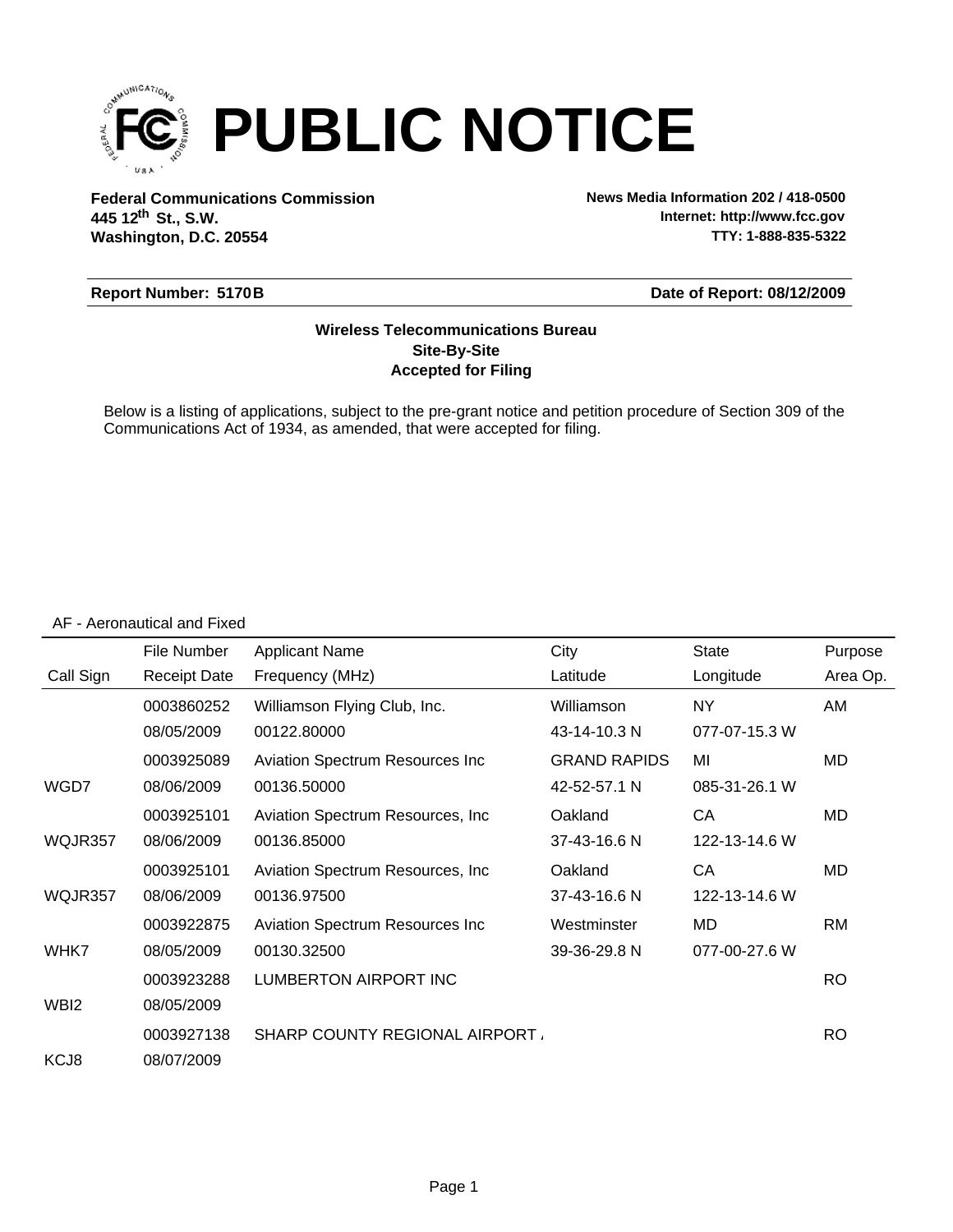## AI - Aural Intercity Relay

|           | File Number  | Applicant Name                            | City         | State         | Purpose  |
|-----------|--------------|-------------------------------------------|--------------|---------------|----------|
| Call Sign | Receipt Date | Frequency (MHz)                           | Latitude     | Longitude     | Area Op. |
|           | 0003925189   | RED WOLF BROADCASTING CORPOR/ GLASTONBURY |              | CT.           | NE.      |
|           | 08/06/2009   | 00945.50000                               | 41-42-44.5 N | 072-36-16.0 W |          |

### AS - Aural Studio Transmitter Link

|               | File Number         | <b>Applicant Name</b>                        | City            | <b>State</b>  | Purpose  |
|---------------|---------------------|----------------------------------------------|-----------------|---------------|----------|
| Call Sign     | <b>Receipt Date</b> | Frequency (MHz)                              | Latitude        | Longitude     | Area Op. |
|               | 0003927242          | RURAL CALIFORNIA BROADCASTING ( ROHNERT PARK |                 | CA            | MD       |
| <b>WLI662</b> | 08/07/2009          | 00944.50000                                  | 38-21-14.6 N    | 122-43-09.9 W |          |
|               | 0003927242          | RURAL CALIFORNIA BROADCASTING ( ROHNERT PARK |                 | CA            | MD       |
| <b>WLI662</b> | 08/07/2009          | 00944.61250                                  | $38-21-14.6 N$  | 122-43-09.9 W |          |
|               | 0003927256          | <b>REISING RADIO PARTNERS INC.</b>           | <b>COLUMBUS</b> | IN            | ΝE       |
|               | 07/31/2009          | 00949.00000                                  | 39-12-25.2 N    | 085-55-10.0 W |          |

|           | File Number         | <b>Applicant Name</b>    | City         | <b>State</b>  | Purpose  |
|-----------|---------------------|--------------------------|--------------|---------------|----------|
| Call Sign | <b>Receipt Date</b> | Frequency (MHz)          | Latitude     | Longitude     | Area Op. |
|           | 0003892005          | Union Telephone Company  | Albin        | WY.           | AM       |
| WQHP284   | 08/07/2009          | 10622.50000              | 41-28-34.4 N | 104-05-34.5 W |          |
|           | 0003892005          | Union Telephone Company  | Albin        | <b>WY</b>     | AM       |
| WQHP284   | 08/07/2009          | 11132.50000              | 41-28-34.4 N | 104-05-34.5 W |          |
|           | 0003908715          | CNG Communications, Inc. | <b>PAGE</b>  | AZ            | AM       |
| KPH83     | 08/06/2009          | 06256.54000              | 36-41-51.0 N | 111-37-47.6 W |          |
|           | 0003908715          | CNG Communications, Inc. | <b>PAGE</b>  | AZ            | AM       |
| KPH83     | 08/06/2009          | 06775.00000              | 36-41-51.0 N | 111-37-47.6 W |          |
|           | 0003908715          | CNG Communications, Inc. | <b>PAGE</b>  | AZ            | AM       |
| KPH83     | 08/06/2009          | 06785.00000              | 36-41-51.0 N | 111-37-47.6 W |          |
|           | 0003908715          | CNG Communications, Inc. | <b>PAGE</b>  | AZ            | AM       |
| KPH83     | 08/06/2009          | 06805.00000              | 36-41-51.0 N | 111-37-47.6 W |          |
|           | 0003908715          | CNG Communications, Inc. | <b>PAGE</b>  | AZ            | AM       |
| KPH83     | 08/06/2009          | 06825.00000              | 36-41-51.0 N | 111-37-47.6 W |          |
|           | 0003908715          | CNG Communications, Inc. | <b>PAGE</b>  | AZ            | AM       |
| KPH83     | 08/06/2009          | 11225.00000              | 36-41-51.0 N | 111-37-47.6 W |          |
|           | 0003908715          | CNG Communications, Inc. | <b>PAGE</b>  | AZ            | AM       |
| KPH83     | 08/06/2009          | 11365.00000              | 36-41-51.0 N | 111-37-47.6 W |          |
|           | 0003908715          | CNG Communications, Inc. | <b>PAGE</b>  | <b>AZ</b>     | AM       |
| KPH83     | 08/06/2009          | 17825.00000              | 36-41-51.0 N | 111-37-47.6 W |          |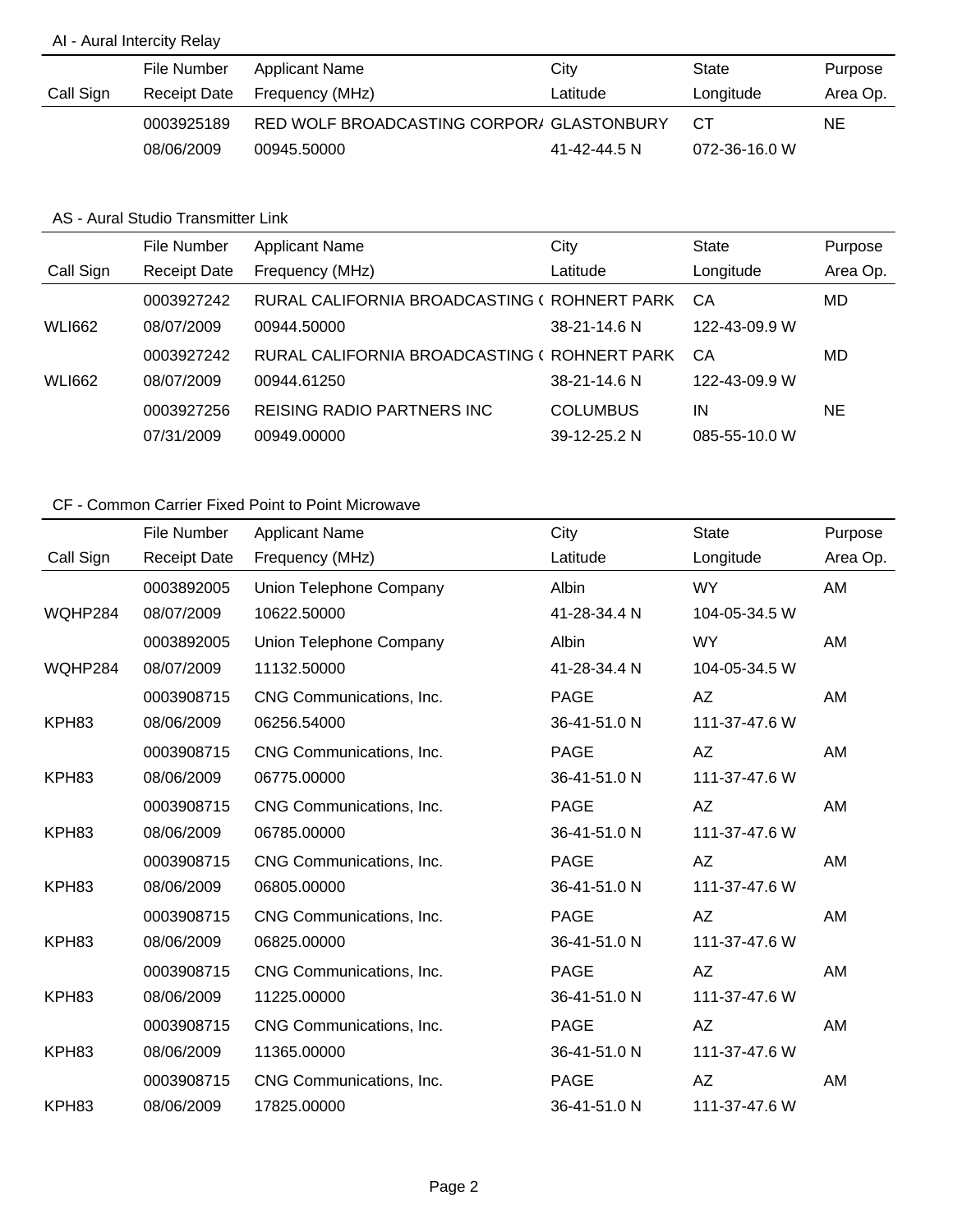|               | File Number         | <b>Applicant Name</b>                 | City                 | <b>State</b>  | Purpose  |
|---------------|---------------------|---------------------------------------|----------------------|---------------|----------|
| Call Sign     | <b>Receipt Date</b> | Frequency (MHz)                       | Latitude             | Longitude     | Area Op. |
|               | 0003908715          | CNG Communications, Inc.              | <b>PAGE</b>          | AZ            | AM       |
| KPH83         | 08/06/2009          | 17935.00000                           | 36-41-51.0 N         | 111-37-47.6 W |          |
|               | 0003921313          | <b>Cox Communications Kansas LLC</b>  | ERIE                 | KS            | AM       |
| WQHA441       | 08/06/2009          | 06197.24000                           | 37-34-23.4 N         | 095-13-12.5 W |          |
|               | 0003921313          | <b>Cox Communications Kansas LLC</b>  | <b>ERIE</b>          | KS            | AM       |
| WQHA441       | 08/06/2009          | 06226.89000                           | 37-34-23.4 N         | 095-13-12.5 W |          |
|               | 0003921313          | <b>Cox Communications Kansas LLC</b>  | ERIE                 | KS            | AM       |
| WQHA441       | 08/06/2009          | 06286.19000                           | 37-34-23.4 N         | 095-13-12.5 W |          |
|               | 0003921313          | <b>Cox Communications Kansas LLC</b>  | <b>ERIE</b>          | <b>KS</b>     | AM       |
| WQHA441       | 08/06/2009          | 06345.49000                           | 37-34-23.4 N         | 095-13-12.5 W |          |
|               | 0003921313          | <b>Cox Communications Kansas LLC</b>  | ERIE                 | KS            | AM       |
| WQHA441       | 08/06/2009          | 06404.79000                           | 37-34-23.4 N         | 095-13-12.5 W |          |
|               | 0003921313          | <b>Cox Communications Kansas LLC</b>  | ERIE                 | KS            | AM       |
| WQHA441       | 08/06/2009          | 06815.00000                           | 37-34-23.4 N         | 095-13-12.5 W |          |
|               | 0003922039          | T-Mobile License, LLC                 | <b>MISSION HILLS</b> | CA            | MD       |
| WPNG627       | 08/05/2009          | 17825.00000                           | 34-15-55.0 N         | 118-28-07.0 W |          |
|               | 0003922039          | T-Mobile License, LLC                 | <b>MISSION HILLS</b> | CA            | MD       |
| WPNG627       | 08/05/2009          | 19415.00000                           | 34-15-55.0 N         | 118-28-07.0 W |          |
|               | 0003925061          | Verizon Wireless (VAW) LLC            | <b>ORGAN PASS</b>    | <b>NM</b>     | MD       |
| <b>WLU407</b> | 08/06/2009          | 05945.20000                           | 32-25-48.5 N         | 106-33-51.4 W |          |
|               | 0003925061          | Verizon Wireless (VAW) LLC            | <b>ORGAN PASS</b>    | <b>NM</b>     | MD       |
| <b>WLU407</b> | 08/06/2009          | 06034.15000                           | 32-25-48.5 N         | 106-33-51.4 W |          |
|               | 0003925061          | Verizon Wireless (VAW) LLC            | <b>ORGAN PASS</b>    | <b>NM</b>     | MD       |
| <b>WLU407</b> | 08/06/2009          | 06093.45000                           | 32-25-48.5 N         | 106-33-51.4 W |          |
|               | 0003925061          | Verizon Wireless (VAW) LLC            | ORGAN PASS           | <b>NM</b>     | MD       |
| <b>WLU407</b> | 08/06/2009          | 06152.75000                           | 32-25-48.5 N         | 106-33-51.4 W |          |
|               | 0003925716          | SOUTHERN CALIFORNIA EDISON COM DELANO |                      | CA            | MD       |
| KMY76         | 08/06/2009          | 06256.54000                           | 35-46-31.8 N         | 119-14-32.4 W |          |
|               | 0003925716          | SOUTHERN CALIFORNIA EDISON COM DELANO |                      | CA            | MD       |
| KMY76         | 08/06/2009          | 06375.14000                           | 35-46-31.8 N         | 119-14-32.4 W |          |
|               | 0003925716          | SOUTHERN CALIFORNIA EDISON COM DELANO |                      | CA            | MD       |
| KMY76         | 08/06/2009          | 06615.00000                           | 35-46-31.8 N         | 119-14-32.4 W |          |
|               | 0003925716          | SOUTHERN CALIFORNIA EDISON COM DELANO |                      | CA            | MD       |
| KMY76         | 08/06/2009          | 11215.00000                           | 35-46-31.8 N         | 119-14-32.4 W |          |
|               | 0003925720          | CNG COMMUNICATIONS, INC.              | PAGE                 | AZ            | MD       |
| WPXR638       | 08/06/2009          | 06625.00000                           | 36-54-48.0 N         | 111-27-33.0 W |          |
|               | 0003925720          | CNG COMMUNICATIONS, INC.              | PAGE                 | AZ            | MD       |
| WPXR638       | 08/06/2009          | 10875.00000                           | 36-54-48.0 N         | 111-27-33.0 W |          |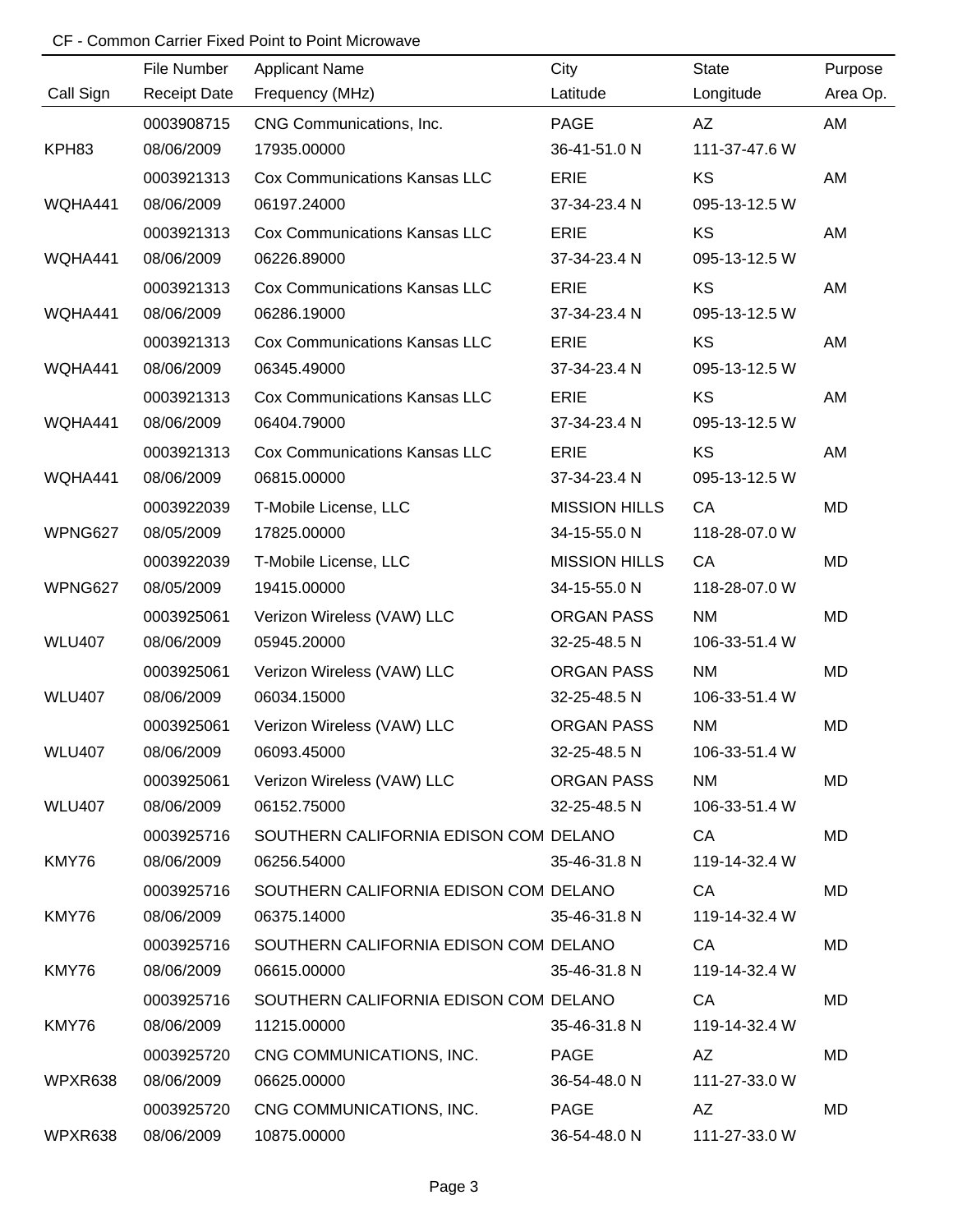|           | File Number         | <b>Applicant Name</b>    | City           | <b>State</b>  | Purpose   |
|-----------|---------------------|--------------------------|----------------|---------------|-----------|
| Call Sign | <b>Receipt Date</b> | Frequency (MHz)          | Latitude       | Longitude     | Area Op.  |
|           | 0003925720          | CNG COMMUNICATIONS, INC. | <b>PAGE</b>    | AZ            | MD        |
| WPXR638   | 08/06/2009          | 21875.00000              | 36-54-48.0 N   | 111-27-33.0 W |           |
|           | 0003925833          | CNG COMMUNICATIONS, INC. | <b>PHOENIX</b> | AZ            | MD        |
| WPQW654   | 08/06/2009          | 19400.00000              | 33-20-01.7 N   | 112-03-45.8 W |           |
|           | 0003925833          | CNG COMMUNICATIONS, INC. | <b>PHOENIX</b> | AZ            | <b>MD</b> |
| WPQW654   | 08/06/2009          | 19600.00000              | 33-20-01.7 N   | 112-03-45.8 W |           |
|           | 0003925833          | CNG COMMUNICATIONS, INC. | <b>PHOENIX</b> | AZ            | <b>MD</b> |
| WPQW654   | 08/06/2009          | 22525.00000              | 33-20-01.7 N   | 112-03-45.8 W |           |
|           | 0003925833          | CNG COMMUNICATIONS, INC. | <b>PHOENIX</b> | AZ            | <b>MD</b> |
| WPQW654   | 08/06/2009          | 22625.00000              | 33-20-01.7 N   | 112-03-45.8 W |           |
|           | 0003925834          | CNG COMMUNICATIONS, INC. | <b>PHOENIX</b> | AZ            | <b>MD</b> |
| KCG74     | 08/06/2009          | 03710.00000              | 33-29-39.1 N   | 112-07-05.5 W |           |
|           | 0003925834          | CNG COMMUNICATIONS, INC. | <b>PHOENIX</b> | AZ            | <b>MD</b> |
| KCG74     | 08/06/2009          | 03750.00000              | 33-29-39.1 N   | 112-07-05.5 W |           |
|           | 0003925834          | CNG COMMUNICATIONS, INC. | <b>PHOENIX</b> | AZ            | <b>MD</b> |
| KCG74     | 08/06/2009          | 03770.00000              | 33-29-39.1 N   | 112-07-05.5 W |           |
|           | 0003925834          | CNG COMMUNICATIONS, INC. | <b>PHOENIX</b> | AZ            | <b>MD</b> |
| KCG74     | 08/06/2009          | 03790.00000              | 33-29-39.1 N   | 112-07-05.5 W |           |
|           | 0003925834          | CNG COMMUNICATIONS, INC. | <b>PHOENIX</b> | AZ            | <b>MD</b> |
| KCG74     | 08/06/2009          | 03830.00000              | 33-29-39.1 N   | 112-07-05.5 W |           |
|           | 0003925834          | CNG COMMUNICATIONS, INC. | <b>PHOENIX</b> | AZ            | <b>MD</b> |
| KCG74     | 08/06/2009          | 03850.00000              | 33-29-39.1 N   | 112-07-05.5 W |           |
|           | 0003925834          | CNG COMMUNICATIONS, INC. | <b>PHOENIX</b> | AZ            | <b>MD</b> |
| KCG74     | 08/06/2009          | 03870.00000              | 33-29-39.1 N   | 112-07-05.5 W |           |
|           | 0003925834          | CNG COMMUNICATIONS, INC. | <b>PHOENIX</b> | AZ            | MD        |
| KCG74     | 08/06/2009          | 03930.00000              | 33-29-39.1 N   | 112-07-05.5 W |           |
|           | 0003925834          | CNG COMMUNICATIONS, INC. | <b>PHOENIX</b> | AZ            | MD        |
| KCG74     | 08/06/2009          | 03950.00000              | 33-29-39.1 N   | 112-07-05.5 W |           |
|           | 0003925834          | CNG COMMUNICATIONS, INC. | <b>PHOENIX</b> | AZ            | MD        |
| KCG74     | 08/06/2009          | 03990.00000              | 33-29-39.1 N   | 112-07-05.5 W |           |
|           | 0003925834          | CNG COMMUNICATIONS, INC. | <b>PHOENIX</b> | AZ            | MD        |
| KCG74     | 08/06/2009          | 04010.00000              | 33-29-39.1 N   | 112-07-05.5 W |           |
|           | 0003925834          | CNG COMMUNICATIONS, INC. | <b>PHOENIX</b> | AZ            | MD        |
| KCG74     | 08/06/2009          | 04030.00000              | 33-29-39.1 N   | 112-07-05.5 W |           |
|           | 0003925834          | CNG COMMUNICATIONS, INC. | <b>PHOENIX</b> | AZ            | MD        |
| KCG74     | 08/06/2009          | 04090.00000              | 33-29-39.1 N   | 112-07-05.5 W |           |
|           | 0003925834          | CNG COMMUNICATIONS, INC. | <b>PHOENIX</b> | AZ            | MD        |
| KCG74     | 08/06/2009          | 04110.00000              | 33-29-39.1 N   | 112-07-05.5 W |           |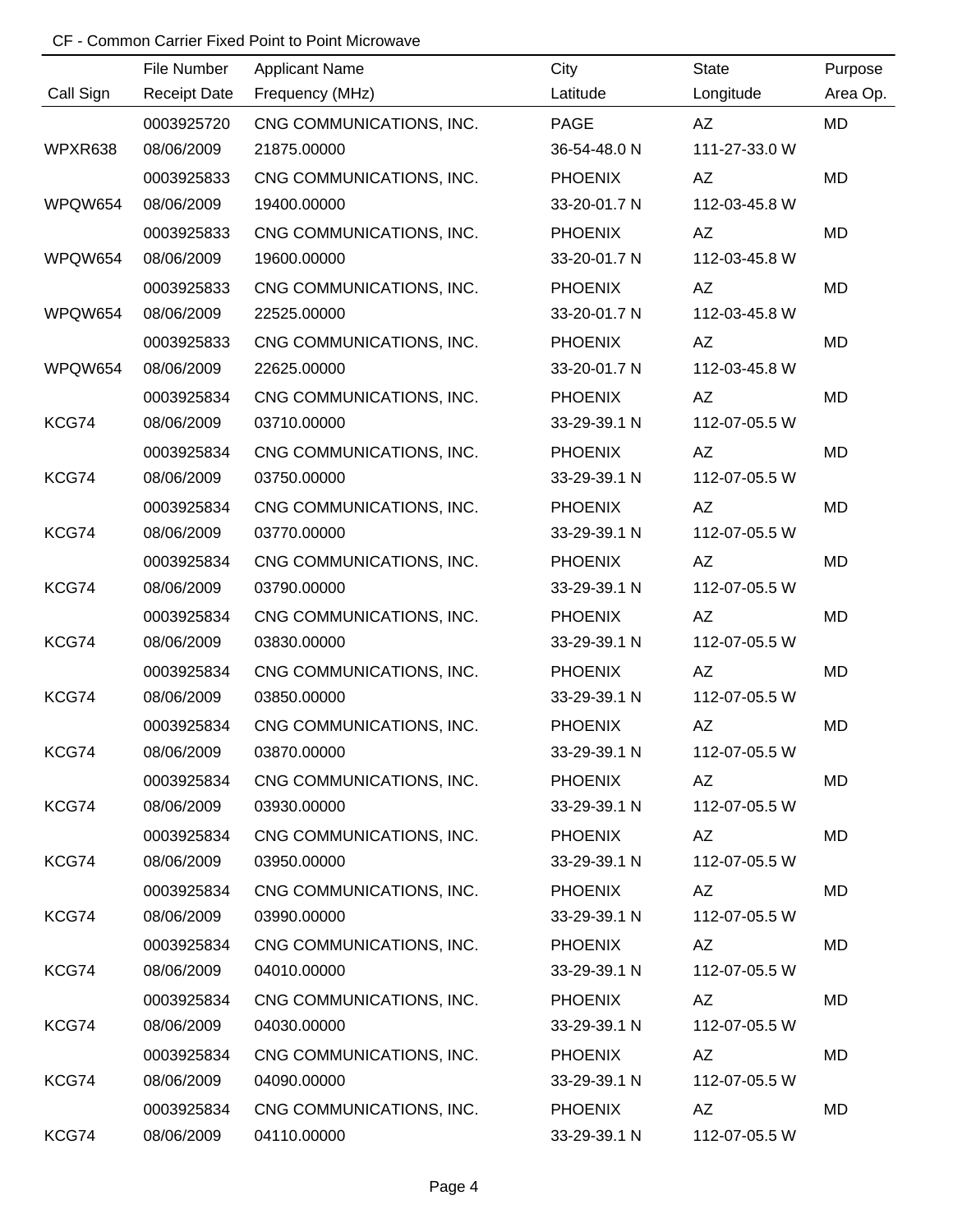|           | File Number         | <b>Applicant Name</b>    | City           | <b>State</b>  | Purpose   |
|-----------|---------------------|--------------------------|----------------|---------------|-----------|
| Call Sign | <b>Receipt Date</b> | Frequency (MHz)          | Latitude       | Longitude     | Area Op.  |
|           | 0003925834          | CNG COMMUNICATIONS, INC. | <b>PHOENIX</b> | AZ            | MD        |
| KCG74     | 08/06/2009          | 04170.00000              | 33-29-39.1 N   | 112-07-05.5 W |           |
|           | 0003925834          | CNG COMMUNICATIONS, INC. | <b>PHOENIX</b> | AZ            | <b>MD</b> |
| KCG74     | 08/06/2009          | 06197.24000              | 33-29-39.1 N   | 112-07-05.5 W |           |
|           | 0003925834          | CNG COMMUNICATIONS, INC. | <b>PHOENIX</b> | AZ            | <b>MD</b> |
| KCG74     | 08/06/2009          | 06226.89000              | 33-29-39.1 N   | 112-07-05.5 W |           |
|           | 0003925834          | CNG COMMUNICATIONS, INC. | <b>PHOENIX</b> | AZ            | <b>MD</b> |
| KCG74     | 08/06/2009          | 06256.54000              | 33-29-39.1 N   | 112-07-05.5 W |           |
|           | 0003925834          | CNG COMMUNICATIONS, INC. | <b>PHOENIX</b> | AZ            | <b>MD</b> |
| KCG74     | 08/06/2009          | 06286.19000              | 33-29-39.1 N   | 112-07-05.5 W |           |
|           | 0003925834          | CNG COMMUNICATIONS, INC. | <b>PHOENIX</b> | AZ            | <b>MD</b> |
| KCG74     | 08/06/2009          | 06315.84000              | 33-29-39.1 N   | 112-07-05.5 W |           |
|           | 0003925834          | CNG COMMUNICATIONS, INC. | <b>PHOENIX</b> | AZ            | <b>MD</b> |
| KCG74     | 08/06/2009          | 06345.49000              | 33-29-39.1 N   | 112-07-05.5 W |           |
|           | 0003925834          | CNG COMMUNICATIONS, INC. | <b>PHOENIX</b> | AZ            | <b>MD</b> |
| KCG74     | 08/06/2009          | 06375.14000              | 33-29-39.1 N   | 112-07-05.5 W |           |
|           | 0003925834          | CNG COMMUNICATIONS, INC. | <b>PHOENIX</b> | AZ            | <b>MD</b> |
| KCG74     | 08/06/2009          | 06404.79000              | 33-29-39.1 N   | 112-07-05.5 W |           |
|           | 0003925834          | CNG COMMUNICATIONS, INC. | <b>PHOENIX</b> | AZ            | <b>MD</b> |
| KCG74     | 08/06/2009          | 10735.00000              | 33-29-39.1 N   | 112-07-05.5 W |           |
|           | 0003925834          | CNG COMMUNICATIONS, INC. | <b>PHOENIX</b> | AZ            | <b>MD</b> |
| KCG74     | 08/06/2009          | 10755.00000              | 33-29-39.1 N   | 112-07-05.5 W |           |
|           | 0003925834          | CNG COMMUNICATIONS, INC. | <b>PHOENIX</b> | AZ            | <b>MD</b> |
| KCG74     | 08/06/2009          | 10815.00000              | 33-29-39.1 N   | 112-07-05.5 W |           |
|           | 0003925834          | CNG COMMUNICATIONS, INC. | <b>PHOENIX</b> | AZ            | MD        |
| KCG74     | 08/06/2009          | 10855.00000              | 33-29-39.1 N   | 112-07-05.5 W |           |
|           | 0003925834          | CNG COMMUNICATIONS, INC. | <b>PHOENIX</b> | AZ            | MD        |
| KCG74     | 08/06/2009          | 10895.00000              | 33-29-39.1 N   | 112-07-05.5 W |           |
|           | 0003925834          | CNG COMMUNICATIONS, INC. | <b>PHOENIX</b> | AZ            | MD        |
| KCG74     | 08/06/2009          | 10915.00000              | 33-29-39.1 N   | 112-07-05.5 W |           |
|           | 0003925834          | CNG COMMUNICATIONS, INC. | <b>PHOENIX</b> | AZ            | MD        |
| KCG74     | 08/06/2009          | 10935.00000              | 33-29-39.1 N   | 112-07-05.5 W |           |
|           | 0003925834          | CNG COMMUNICATIONS, INC. | <b>PHOENIX</b> | AZ            | MD        |
| KCG74     | 08/06/2009          | 10975.00000              | 33-29-39.1 N   | 112-07-05.5 W |           |
|           | 0003925834          | CNG COMMUNICATIONS, INC. | <b>PHOENIX</b> | AZ            | MD        |
| KCG74     | 08/06/2009          | 10995.00000              | 33-29-39.1 N   | 112-07-05.5 W |           |
|           | 0003925834          | CNG COMMUNICATIONS, INC. | <b>PHOENIX</b> | AZ            | MD        |
| KCG74     | 08/06/2009          | 11015.00000              | 33-29-39.1 N   | 112-07-05.5 W |           |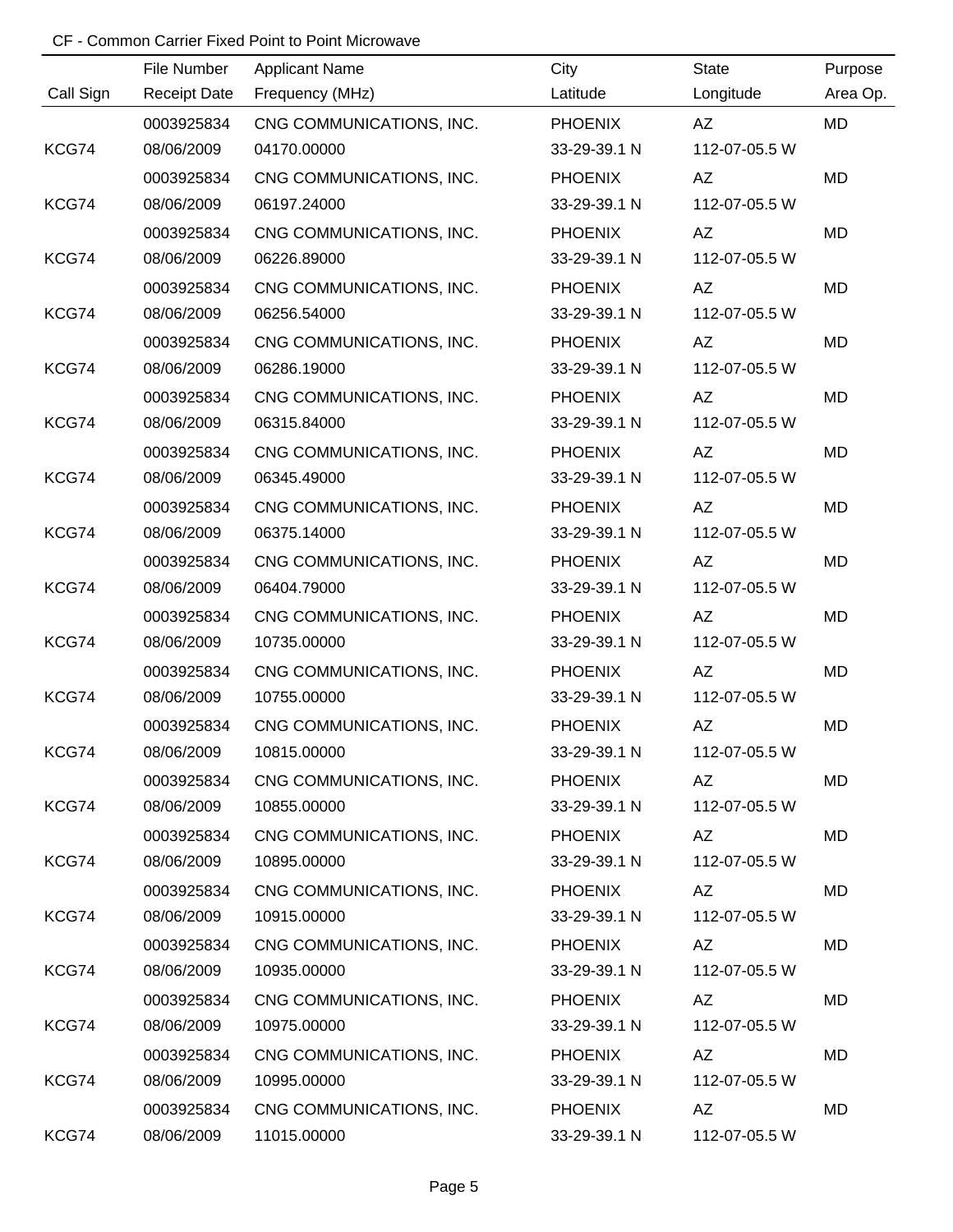|           | File Number         | <b>Applicant Name</b>    | City           | <b>State</b>  | Purpose   |
|-----------|---------------------|--------------------------|----------------|---------------|-----------|
| Call Sign | <b>Receipt Date</b> | Frequency (MHz)          | Latitude       | Longitude     | Area Op.  |
|           | 0003925834          | CNG COMMUNICATIONS, INC. | <b>PHOENIX</b> | AZ            | MD        |
| KCG74     | 08/06/2009          | 11055.00000              | 33-29-39.1 N   | 112-07-05.5 W |           |
|           | 0003925834          | CNG COMMUNICATIONS, INC. | <b>PHOENIX</b> | AZ            | <b>MD</b> |
| KCG74     | 08/06/2009          | 11095.00000              | 33-29-39.1 N   | 112-07-05.5 W |           |
|           | 0003925834          | CNG COMMUNICATIONS, INC. | <b>PHOENIX</b> | AZ            | <b>MD</b> |
| KCG74     | 08/06/2009          | 11135.00000              | 33-29-39.1 N   | 112-07-05.5 W |           |
|           | 0003925834          | CNG COMMUNICATIONS, INC. | <b>PHOENIX</b> | AZ            | <b>MD</b> |
| KCG74     | 08/06/2009          | 11155.00000              | 33-29-39.1 N   | 112-07-05.5 W |           |
|           | 0003925834          | CNG COMMUNICATIONS, INC. | <b>PHOENIX</b> | AZ            | <b>MD</b> |
| KCG74     | 08/06/2009          | 11175.00000              | 33-29-39.1 N   | 112-07-05.5 W |           |
|           | 0003925834          | CNG COMMUNICATIONS, INC. | <b>PHOENIX</b> | AZ            | <b>MD</b> |
| KCG74     | 08/06/2009          | 17760.00000              | 33-29-39.1 N   | 112-07-05.5 W |           |
|           | 0003925834          | CNG COMMUNICATIONS, INC. | <b>PHOENIX</b> | AZ            | <b>MD</b> |
| KCG74     | 08/06/2009          | 17800.00000              | 33-29-39.1 N   | 112-07-05.5 W |           |
|           | 0003925834          | CNG COMMUNICATIONS, INC. | <b>PHOENIX</b> | AZ            | <b>MD</b> |
| KCG74     | 08/06/2009          | 18000.00000              | 33-29-39.1 N   | 112-07-05.5 W |           |
|           | 0003925834          | CNG COMMUNICATIONS, INC. | <b>PHOENIX</b> | AZ            | <b>MD</b> |
| KCG74     | 08/06/2009          | 18080.00000              | 33-29-39.1 N   | 112-07-05.5 W |           |
|           | 0003925834          | CNG COMMUNICATIONS, INC. | <b>PHOENIX</b> | AZ            | <b>MD</b> |
| KCG74     | 08/06/2009          | 18120.00000              | 33-29-39.1 N   | 112-07-05.5 W |           |
|           | 0003925834          | CNG COMMUNICATIONS, INC. | <b>PHOENIX</b> | AZ            | <b>MD</b> |
| KCG74     | 08/06/2009          | 19440.00000              | 33-29-39.1 N   | 112-07-05.5 W |           |
|           | 0003925834          | CNG COMMUNICATIONS, INC. | <b>PHOENIX</b> | AZ            | <b>MD</b> |
| KCG74     | 08/06/2009          | 19480.00000              | 33-29-39.1 N   | 112-07-05.5 W |           |
|           | 0003925834          | CNG COMMUNICATIONS, INC. | <b>PHOENIX</b> | AZ            | MD        |
| KCG74     | 08/06/2009          | 22575.00000              | 33-29-39.1 N   | 112-07-05.5 W |           |
|           | 0003925834          | CNG COMMUNICATIONS, INC. | <b>PHOENIX</b> | AZ            | MD        |
| KCG74     | 08/06/2009          | 22675.00000              | 33-29-39.1 N   | 112-07-05.5 W |           |
|           | 0003925834          | CNG COMMUNICATIONS, INC. | <b>PHOENIX</b> | AZ            | MD        |
| KCG74     | 08/06/2009          | 22775.00000              | 33-29-39.1 N   | 112-07-05.5 W |           |
|           | 0003925834          | CNG COMMUNICATIONS, INC. | <b>PHOENIX</b> | AZ            | MD        |
| KCG74     | 08/06/2009          | 22925.00000              | 33-29-39.1 N   | 112-07-05.5 W |           |
|           | 0003925834          | CNG COMMUNICATIONS, INC. | <b>PHOENIX</b> | AZ            | MD        |
| KCG74     | 08/06/2009          | 22975.00000              | 33-29-39.1 N   | 112-07-05.5 W |           |
|           | 0003925834          | CNG COMMUNICATIONS, INC. | <b>PHOENIX</b> | AZ            | MD        |
| KCG74     | 08/06/2009          | 23025.00000              | 33-29-39.1 N   | 112-07-05.5 W |           |
|           | 0003925834          | CNG COMMUNICATIONS, INC. | <b>PHOENIX</b> | AZ            | MD        |
| KCG74     | 08/06/2009          | 23275.00000              | 33-29-39.1 N   | 112-07-05.5 W |           |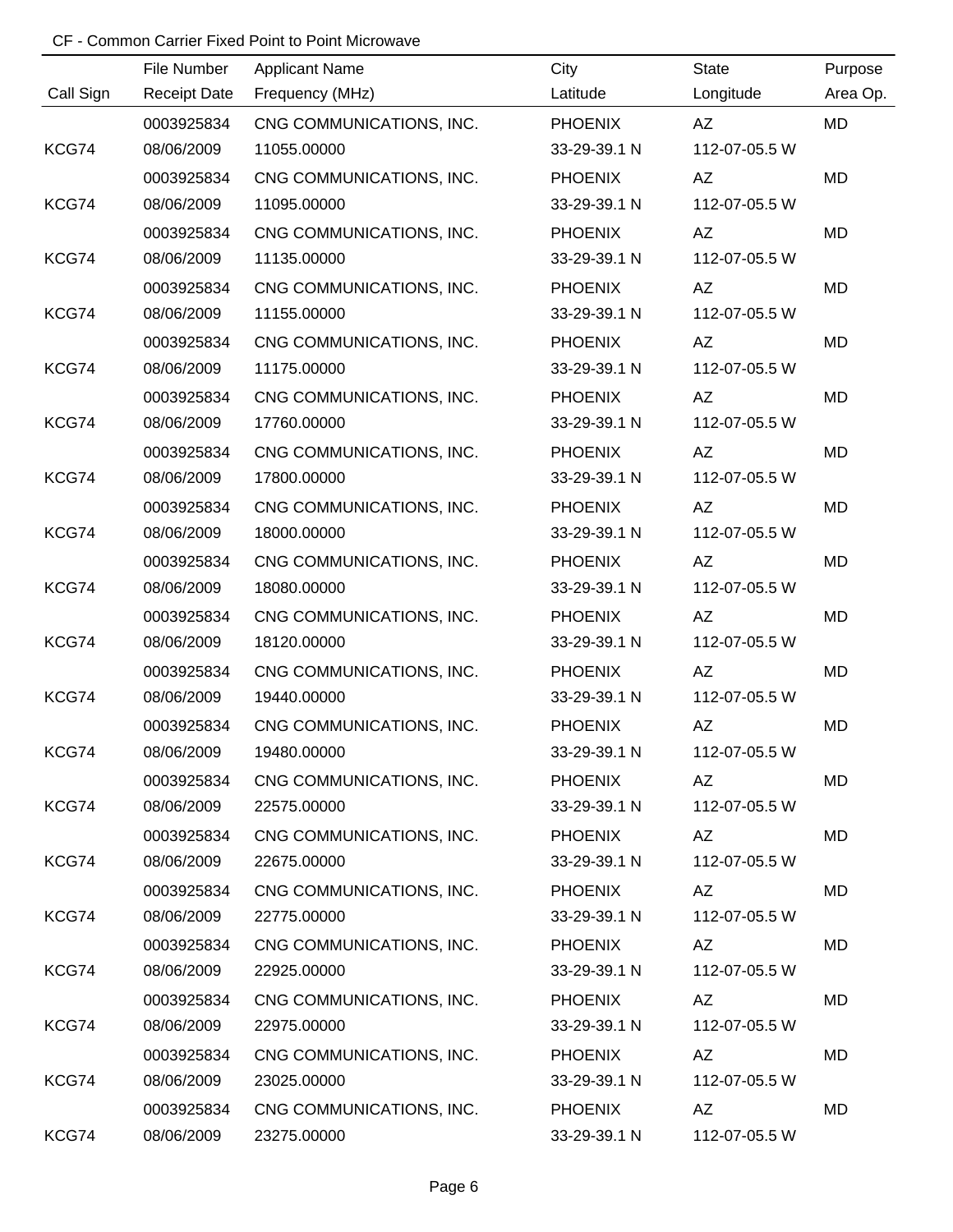|               | File Number         | <b>Applicant Name</b>      | City              | State         | Purpose   |
|---------------|---------------------|----------------------------|-------------------|---------------|-----------|
| Call Sign     | <b>Receipt Date</b> | Frequency (MHz)            | Latitude          | Longitude     | Area Op.  |
|               | 0003925835          | CNG Communications, Inc.   | <b>PHOENIX</b>    | AZ            | <b>MD</b> |
| WPQW673       | 08/06/2009          | 19640.00000                | 33-20-02.0 N      | 112-03-44.0 W |           |
|               | 0003925976          | USCOC OF GREATER IOWA, LLC | <b>WASHINGTON</b> | IA            | <b>MD</b> |
| <b>WML999</b> | 08/06/2009          | 06004.50000                | 41-16-03.0 N      | 091-44-13.0 W |           |
|               | 0003925976          | USCOC OF GREATER IOWA, LLC | <b>WASHINGTON</b> | IA            | MD        |
| <b>WML999</b> | 08/06/2009          | 06123.10000                | 41-16-03.0 N      | 091-44-13.0 W |           |
|               | 0003925976          | USCOC OF GREATER IOWA, LLC | <b>WASHINGTON</b> | IA            | MD        |
| <b>WML999</b> | 08/06/2009          | 06585.00000                | 41-16-03.0 N      | 091-44-13.0 W |           |
|               | 0003925976          | USCOC OF GREATER IOWA, LLC | <b>WASHINGTON</b> | IA            | MD        |
| <b>WML999</b> | 08/06/2009          | 06645.00000                | 41-16-03.0 N      | 091-44-13.0 W |           |
|               | 0003925976          | USCOC OF GREATER IOWA, LLC | <b>WASHINGTON</b> | IA            | MD        |
| <b>WML999</b> | 08/06/2009          | 10632.50000                | 41-16-03.0 N      | 091-44-13.0 W |           |
|               | 0003926252          | CCPR Services, Inc.        | <b>CAYEY</b>      | <b>PR</b>     | MD        |
| <b>WMN257</b> | 08/06/2009          | 06197.24000                | 18-04-18.0 N      | 066-12-27.1 W |           |
|               | 0003926252          | CCPR Services, Inc.        | <b>CAYEY</b>      | <b>PR</b>     | MD        |
| <b>WMN257</b> | 08/06/2009          | 06226.89000                | 18-04-18.0 N      | 066-12-27.1 W |           |
|               | 0003926252          | CCPR Services, Inc.        | <b>CAYEY</b>      | <b>PR</b>     | MD        |
| <b>WMN257</b> | 08/06/2009          | 06286.19000                | 18-04-18.0 N      | 066-12-27.1 W |           |
|               | 0003926252          | CCPR Services, Inc.        | <b>CAYEY</b>      | <b>PR</b>     | MD        |
| <b>WMN257</b> | 08/06/2009          | 06315.84000                | 18-04-18.0 N      | 066-12-27.1 W |           |
|               | 0003926252          | CCPR Services, Inc.        | <b>CAYEY</b>      | <b>PR</b>     | MD        |
| <b>WMN257</b> | 08/06/2009          | 06404.79000                | 18-04-18.0 N      | 066-12-27.1 W |           |
|               | 0003926252          | CCPR Services, Inc.        | <b>CAYEY</b>      | <b>PR</b>     | <b>MD</b> |
| <b>WMN257</b> | 08/06/2009          | 06412.82000                | 18-04-18.0 N      | 066-12-27.1 W |           |
|               | 0003926252          | CCPR Services, Inc.        | CAYEY             | <b>PR</b>     | MD        |
| <b>WMN257</b> | 08/06/2009          | 06595.00000                | 18-04-18.0 N      | 066-12-27.1 W |           |
|               | 0003926252          | CCPR Services, Inc.        | CAYEY             | PR.           | MD        |
| <b>WMN257</b> | 08/06/2009          | 10627.50000                | 18-04-18.0 N      | 066-12-27.1 W |           |
|               | 0003926252          | CCPR Services, Inc.        | CAYEY             | <b>PR</b>     | MD        |
| <b>WMN257</b> | 08/06/2009          | 10632.50000                | 18-04-18.0 N      | 066-12-27.1 W |           |
|               | 0003926252          | CCPR Services, Inc.        | CAYEY             | <b>PR</b>     | MD        |
| <b>WMN257</b> | 08/06/2009          | 11167.50000                | 18-04-18.0 N      | 066-12-27.1 W |           |
|               | 0003927189          | <b>ALLTEL Newco LLC</b>    | <b>WHITESBORO</b> | TX.           | MD        |
| WPNB371       | 08/07/2009          | 06152.75000                | 33-38-09.6 N      | 096-51-58.9 W |           |
|               | 0003927189          | <b>ALLTEL Newco LLC</b>    | <b>WHITESBORO</b> | TX.           | MD        |
| WPNB371       | 08/07/2009          | 06660.00000                | 33-38-09.6 N      | 096-51-58.9 W |           |
|               | 0003927297          | <b>ALLTEL Newco LLC</b>    | SHERMAN           | <b>TX</b>     | MD        |
| WPNB326       | 08/07/2009          | 06404.79000                | 33-38-03.5 N      | 096-36-28.8 W |           |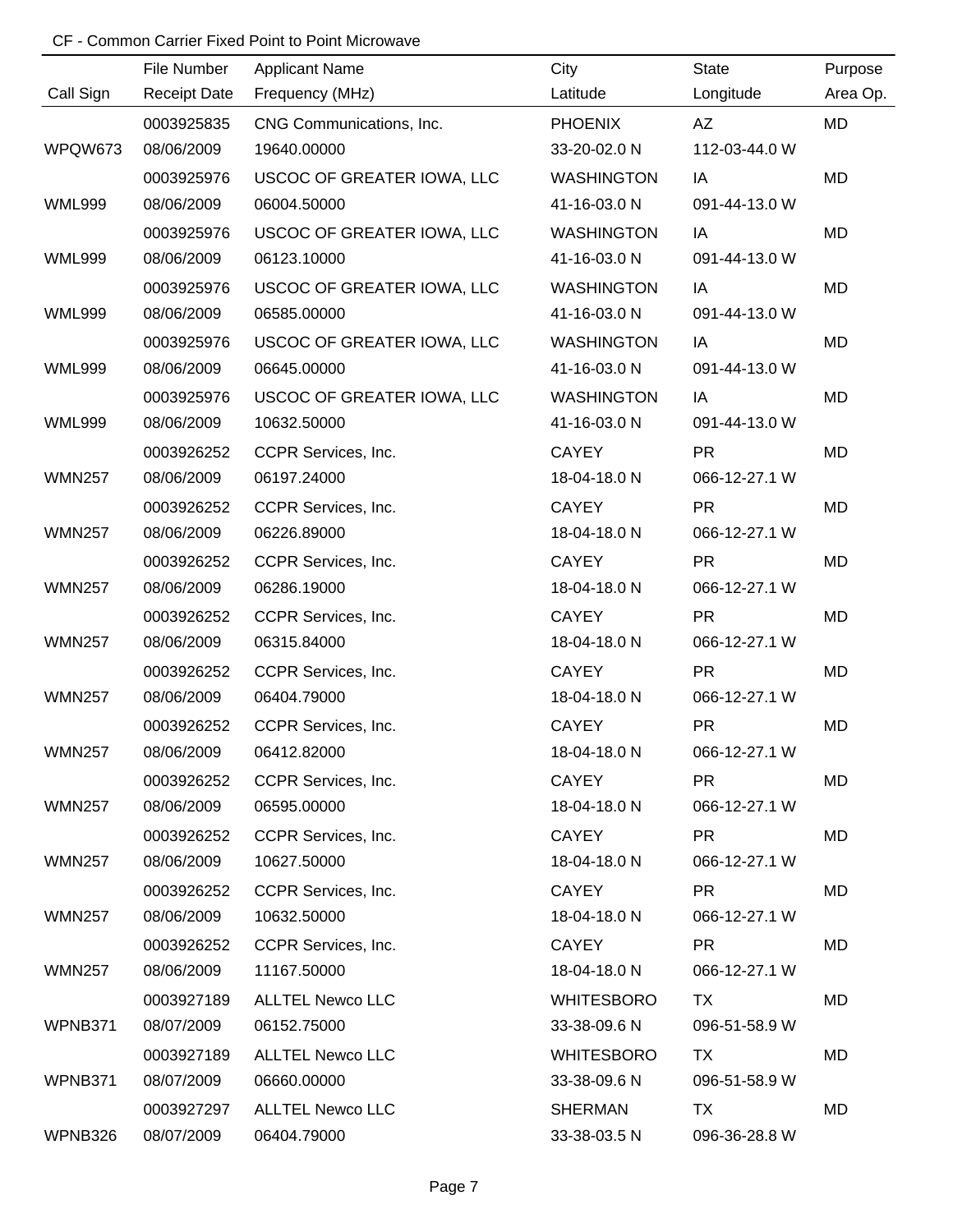|               | File Number         | <b>Applicant Name</b>                             | City             | <b>State</b>  | Purpose   |
|---------------|---------------------|---------------------------------------------------|------------------|---------------|-----------|
| Call Sign     | <b>Receipt Date</b> | Frequency (MHz)                                   | Latitude         | Longitude     | Area Op.  |
|               | 0003927297          | <b>ALLTEL Newco LLC</b>                           | <b>SHERMAN</b>   | <b>TX</b>     | <b>MD</b> |
| WPNB326       | 08/07/2009          | 06755.00000                                       | 33-38-03.5 N     | 096-36-28.8 W |           |
|               | 0003927297          | <b>ALLTEL Newco LLC</b>                           | <b>SHERMAN</b>   | <b>TX</b>     | <b>MD</b> |
| WPNB326       | 08/07/2009          | 06785.00000                                       | 33-38-03.5 N     | 096-36-28.8 W |           |
|               | 0003927297          | <b>ALLTEL Newco LLC</b>                           | <b>SHERMAN</b>   | TX            | <b>MD</b> |
| WPNB326       | 08/07/2009          | 06820.00000                                       | 33-38-03.5 N     | 096-36-28.8 W |           |
|               | 0003927353          | AT&T CORP.                                        | <b>NEW YORK</b>  | <b>NY</b>     | <b>MD</b> |
| WQKB427       | 08/07/2009          | 17760.00000                                       | 40-45-29.6 N     | 073-58-13.7 W |           |
|               | 0003927356          | AT&T CORP.                                        | <b>DALLAS</b>    | TX            | <b>MD</b> |
| WPVY410       | 08/07/2009          | 17875.00000                                       | 32-55-58.9 N     | 096-48-20.0 W |           |
|               | 0003927447          | CALIFORNIA RURAL SERVICE AREA #1 PLUMAS COUNTY CA |                  |               | <b>MD</b> |
| <b>WMS922</b> | 08/07/2009          | 06665.00000                                       | 40-16-49.1 N     | 121-18-10.7 W |           |
|               | 0003927447          | CALIFORNIA RURAL SERVICE AREA #1 PLUMAS COUNTY CA |                  |               | MD        |
| <b>WMS922</b> | 08/07/2009          | 06685.62500                                       | 40-16-49.1 N     | 121-18-10.7 W |           |
|               | 0003927447          | CALIFORNIA RURAL SERVICE AREA #1 PLUMAS COUNTY CA |                  |               | MD        |
| <b>WMS922</b> | 08/07/2009          | 10652.50000                                       | 40-16-49.1 N     | 121-18-10.7 W |           |
|               | 0003927455          | CCPR SERVICES, INC.                               | <b>GUAYAMA</b>   | <b>PR</b>     | <b>MD</b> |
| <b>WMS983</b> | 08/07/2009          | 06152.75000                                       | 17-59-26.6 N     | 066-06-24.5 W |           |
|               | 0003927455          | CCPR SERVICES, INC.                               | <b>GUAYAMA</b>   | <b>PR</b>     | <b>MD</b> |
| <b>WMS983</b> | 08/07/2009          | 06160.78000                                       | 17-59-26.6 N     | 066-06-24.5 W |           |
|               | 0003927455          | CCPR SERVICES, INC.                               | <b>GUAYAMA</b>   | <b>PR</b>     | MD        |
| <b>WMS983</b> | 08/07/2009          | 10557.50000                                       | 17-59-26.6 N     | 066-06-24.5 W |           |
|               | 0003927455          | CCPR SERVICES, INC.                               | <b>GUAYAMA</b>   | <b>PR</b>     | MD        |
| <b>WMS983</b> | 08/07/2009          | 10602.50000                                       | 17-59-26.6 N     | 066-06-24.5 W |           |
|               | 0003927455          | CCPR SERVICES, INC.                               | <b>GUAYAMA</b>   | <b>PR</b>     | MD        |
| <b>WMS983</b> | 08/07/2009          | 11637.50000                                       | 17-59-26.6 N     | 066-06-24.5 W |           |
|               | 0003927595          | WWC Holding Co., Inc.                             | Lewistown        | МT            | MD        |
| <b>WMS658</b> | 08/07/2009          | 02112.00000                                       | 47-10-39.9 N     | 109-32-08.7 W |           |
|               | 0003927595          | WWC Holding Co., Inc.                             | Lewistown        | МT            | MD        |
| <b>WMS658</b> | 08/07/2009          | 06730.62500                                       | 47-10-39.9 N     | 109-32-08.7 W |           |
|               | 0003927596          | WWC Holding Co., Inc.                             | <b>LEWISTOWN</b> | MT            | MD        |
| <b>WMS659</b> | 08/07/2009          | 02162.00000                                       | 47-03-56.8 N     | 109-25-33.5 W |           |
|               | 0003927596          | WWC Holding Co., Inc.                             | <b>LEWISTOWN</b> | МT            | MD        |
| <b>WMS659</b> | 08/07/2009          | 06550.62500                                       | 47-03-56.8 N     | 109-25-33.5 W |           |
|               | 0003921948          | SPARKPLUG CHICAGO, INC.                           | <b>CHICAGO</b>   | IL            | <b>NE</b> |
|               | 08/05/2009          | 19325.00000                                       | 41-52-58.4 N     | 087-38-41.0 W |           |
|               | 0003925722          | SPARKPLUG CHICAGO, INC.                           | <b>CHICAGO</b>   | IL            | <b>NE</b> |
|               | 08/06/2009          | 18115.00000                                       | 41-53-45.0 N     | 087-38-52.7 W |           |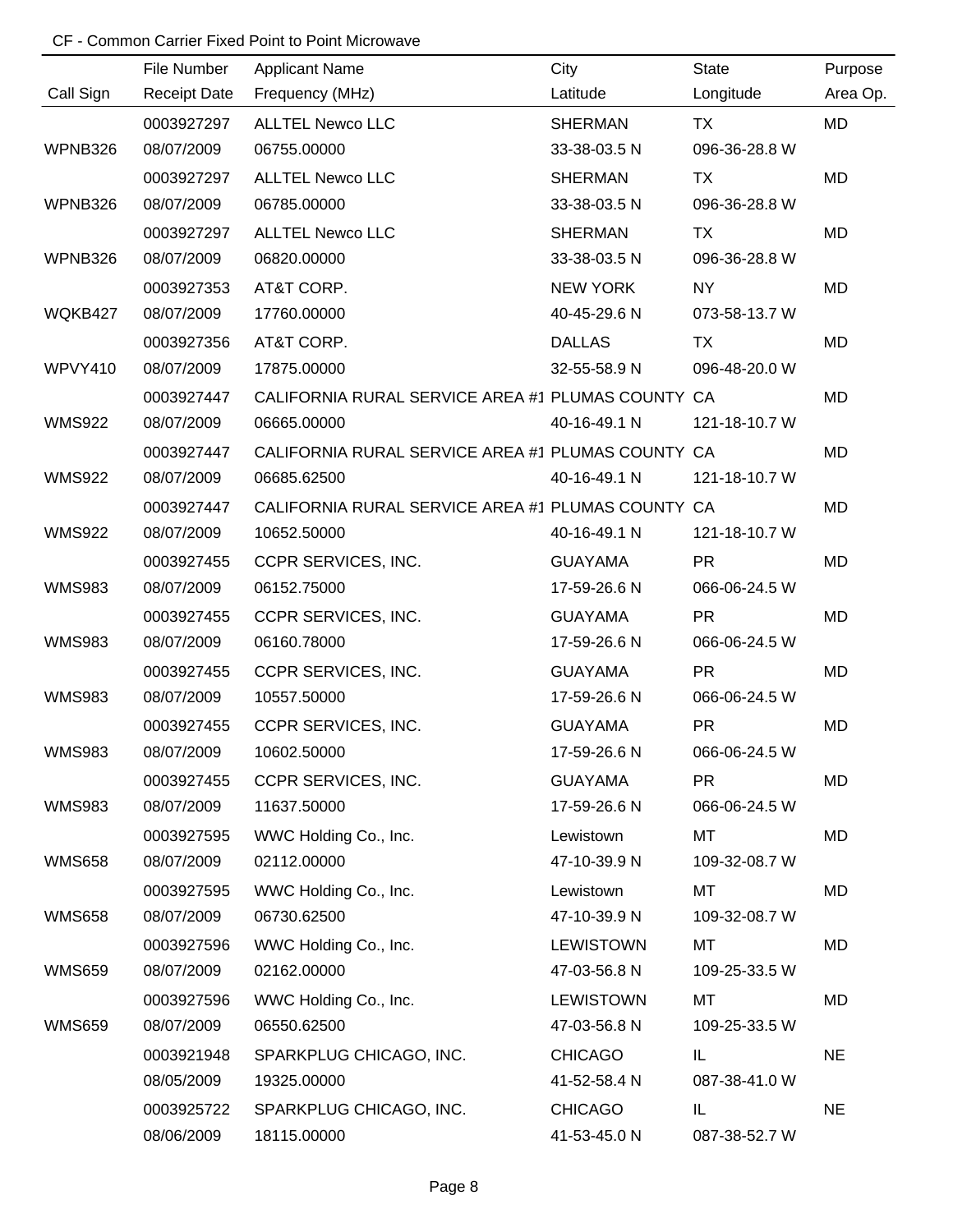|           | File Number         | <b>Applicant Name</b>                       | City            | State         | Purpose   |
|-----------|---------------------|---------------------------------------------|-----------------|---------------|-----------|
| Call Sign | <b>Receipt Date</b> | Frequency (MHz)                             | Latitude        | Longitude     | Area Op.  |
|           | 0003925984          | USCOC OF GREATER IOWA, LLC                  | Washington      | IA            | <b>NE</b> |
|           | 08/06/2009          | 10567.50000                                 | 41-18-08.3 N    | 091-41-26.9 W |           |
|           | 0003926274          | CCPR Services, Inc.                         | Cayey           | <b>PR</b>     | <b>NE</b> |
|           | 08/06/2009          | 11657.50000                                 | 18-05-34.1 N    | 066-11-54.3 W |           |
|           | 0003927127          | CCPR Services, Inc.                         | Campo Rico      | <b>PR</b>     | <b>NE</b> |
|           | 08/07/2009          | 11142.50000                                 | 18-19-06.3 N    | 065-53-48.9 W |           |
|           | 0003927142          | CCPR Services, Inc.                         | Carolina        | <b>PR</b>     | <b>NE</b> |
|           | 08/07/2009          | 11632.50000                                 | 18-16-27.6 N    | 065-54-42.9 W |           |
|           | 0003927158          | New Par                                     | Millersburg     | OH            | <b>NE</b> |
|           | 08/07/2009          | 05974.85000                                 | 40-29-32.5 N    | 081-56-49.2 W |           |
|           | 0003927159          | New Par                                     | Millersburg     | OH            | <b>NE</b> |
|           | 08/07/2009          | 06226.89000                                 | 40-30-14.4 N    | 081-53-24.4 W |           |
|           | 0003927277          | CCPR Services, Inc.                         | Penuelas        | <b>PR</b>     | <b>NE</b> |
|           | 08/07/2009          | 11637.50000                                 | 18-03-46.9 N    | 066-43-09.1 W |           |
|           | 0003927329          | CCPR Services, Inc.                         | Penuelas        | <b>PR</b>     | <b>NE</b> |
|           | 08/07/2009          | 11147.50000                                 | 18-04-41.3 N    | 066-44-56.2 W |           |
|           | 0003927354          | AT&T CORP.                                  | <b>NEW YORK</b> | NY            | <b>NE</b> |
|           | 08/07/2009          | 19320.00000                                 | 40-45-13.5 N    | 073-58-38.2 W |           |
|           | 0003927357          | AT&T CORP.                                  | <b>DALLAS</b>   | <b>TX</b>     | <b>NE</b> |
|           | 08/07/2009          | 19435.00000                                 | 32-55-37.6 N    | 096-48-55.0 W |           |
|           | 0003927366          | Verizon Wireless (VAW) LLC                  | <b>Dalles</b>   | <b>OR</b>     | <b>NE</b> |
|           | 08/07/2009          | 19640.00000                                 | 45-37-56.4 N    | 121-12-25.1 W |           |
|           | 0003927369          | Verizon Wireless (VAW) LLC                  | Dallesport      | WA            | <b>NE</b> |
|           | 08/07/2009          | 10915.00000                                 | 45-37-39.7 N    | 121-08-17.2 W |           |
|           | 0003927435          | CCPR Services, Inc.                         | Guayama         | <b>PR</b>     | <b>NE</b> |
|           | 08/07/2009          | 11147.50000                                 | 17-58-08.0 N    | 066-08-16.8 W |           |
|           | 0003927437          | CALIFORNIA RURAL SERVICE AREA #1 Westwood   |                 | CA            | <b>NE</b> |
|           | 08/07/2009          | 10587.50000                                 | 40-15-58.3 N    | 121-04-28.9 W |           |
|           | 0003927441          | Union Telephone Company                     | Albin           | WY            | <b>NE</b> |
|           | 08/07/2009          | 11622.50000                                 | 41-25-04.0 N    | 104-12-30.8 W |           |
|           | 0003927442          | CALIFORNIA RURAL SERVICE AREA #1 Greenville |                 | CA            | <b>NE</b> |
|           | 08/07/2009          | 06825.00000                                 | 40-07-07.3 N    | 120-55-22.0 W |           |
|           | 0003927537          | New Cingular Wireless PCS, LLC              | Bluemont        | <b>WV</b>     | <b>NE</b> |
|           | 08/07/2009          | 10835.00000                                 | 39-08-16.4 N    | 077-49-57.6 W |           |
|           | 0003927555          | New Cingular Wireless PCS, LLC              | Purcelville     | VA            | <b>NE</b> |
|           | 08/07/2009          | 11325.00000                                 | 39-11-14.4 N    | 077-44-05.8 W |           |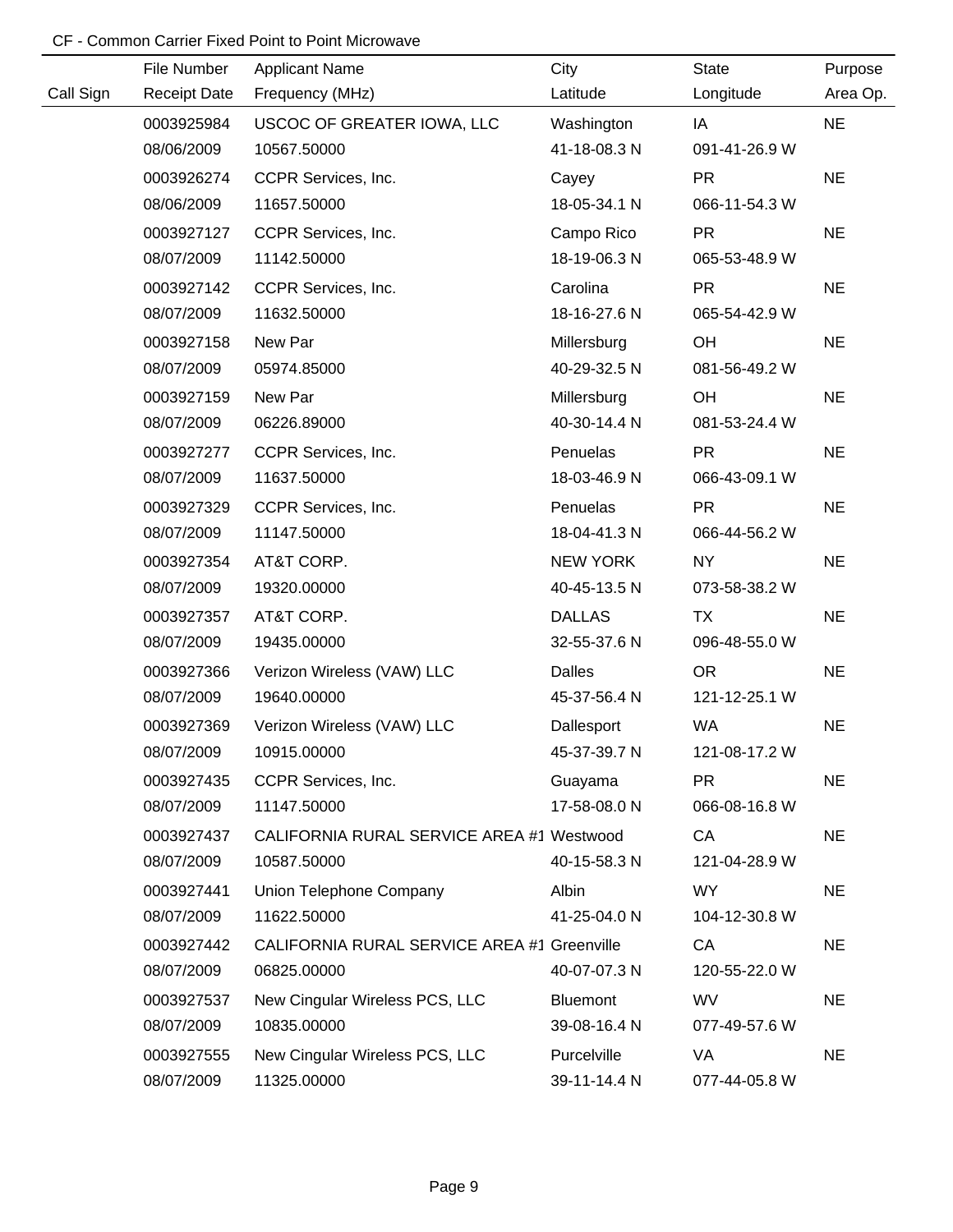### CG - General Aviation Air-ground Radiotelephone

|                | File Number         | <b>Applicant Name</b>      | City     | <b>State</b> | Purpose   |
|----------------|---------------------|----------------------------|----------|--------------|-----------|
| Call Sign      | <b>Receipt Date</b> | Frequency (MHz)            | Latitude | Longitude    | Area Op.  |
|                | 0003926634          | <b>Skytel Spectrum LLC</b> |          |              | <b>RO</b> |
| <b>KCC793</b>  | 08/07/2009          |                            |          |              |           |
|                | 0003926635          | <b>Skytel Spectrum LLC</b> |          |              | <b>RO</b> |
| KNKC473        | 08/07/2009          |                            |          |              |           |
|                | 0003926636          | <b>Skytel Spectrum LLC</b> |          |              | <b>RO</b> |
| <b>KNKI632</b> | 08/07/2009          |                            |          |              |           |
|                | 0003926637          | <b>Skytel Spectrum LLC</b> |          |              | <b>RO</b> |
| <b>KNKI838</b> | 08/07/2009          |                            |          |              |           |
|                | 0003926638          | <b>Skytel Spectrum LLC</b> |          |              | <b>RO</b> |
| <b>KQD306</b>  | 08/07/2009          |                            |          |              |           |
|                | 0003926639          | <b>Skytel Spectrum LLC</b> |          |              | <b>RO</b> |
| <b>KQD612</b>  | 08/07/2009          |                            |          |              |           |
|                | 0003926640          | <b>Skytel Spectrum LLC</b> |          |              | <b>RO</b> |
| <b>KRS662</b>  | 08/07/2009          |                            |          |              |           |
|                | 0003926641          | <b>Skytel Spectrum LLC</b> |          |              | <b>RO</b> |
| <b>KSC881</b>  | 08/07/2009          |                            |          |              |           |
|                | 0003926642          | <b>Skytel Spectrum LLC</b> |          |              | <b>RO</b> |
| <b>KSJ612</b>  | 08/07/2009          |                            |          |              |           |
|                | 0003926643          | <b>Skytel Spectrum LLC</b> |          |              | <b>RO</b> |
| <b>KUC859</b>  | 08/07/2009          |                            |          |              |           |
|                | 0003926644          | <b>Skytel Spectrum LLC</b> |          |              | <b>RO</b> |
| <b>KUC995</b>  | 08/07/2009          |                            |          |              |           |
|                | 0003926645          | <b>Skytel Spectrum LLC</b> |          |              | <b>RO</b> |
| <b>KUO576</b>  | 08/07/2009          |                            |          |              |           |
|                | 0003926646          | <b>Skytel Spectrum LLC</b> |          |              | <b>RO</b> |
| <b>KUS225</b>  | 08/07/2009          |                            |          |              |           |
|                | 0003926647          | <b>Skytel Spectrum LLC</b> |          |              | <b>RO</b> |
| <b>KWB376</b>  | 08/07/2009          |                            |          |              |           |
|                | 0003926648          | <b>Skytel Spectrum LLC</b> |          |              | <b>RO</b> |
| <b>KWH337</b>  | 08/07/2009          |                            |          |              |           |
|                | 0003926649          | <b>Skytel Spectrum LLC</b> |          |              | <b>RO</b> |
| <b>KWT849</b>  | 08/07/2009          |                            |          |              |           |
|                | 0003926650          | <b>Skytel Spectrum LLC</b> |          |              | <b>RO</b> |
| <b>KWT946</b>  | 08/07/2009          |                            |          |              |           |
|                | 0003926651          | <b>Skytel Spectrum LLC</b> |          |              | <b>RO</b> |
| <b>KWU424</b>  | 08/07/2009          |                            |          |              |           |
|                | 0003926652          | <b>Skytel Spectrum LLC</b> |          |              | <b>RO</b> |
| <b>KWU427</b>  | 08/07/2009          |                            |          |              |           |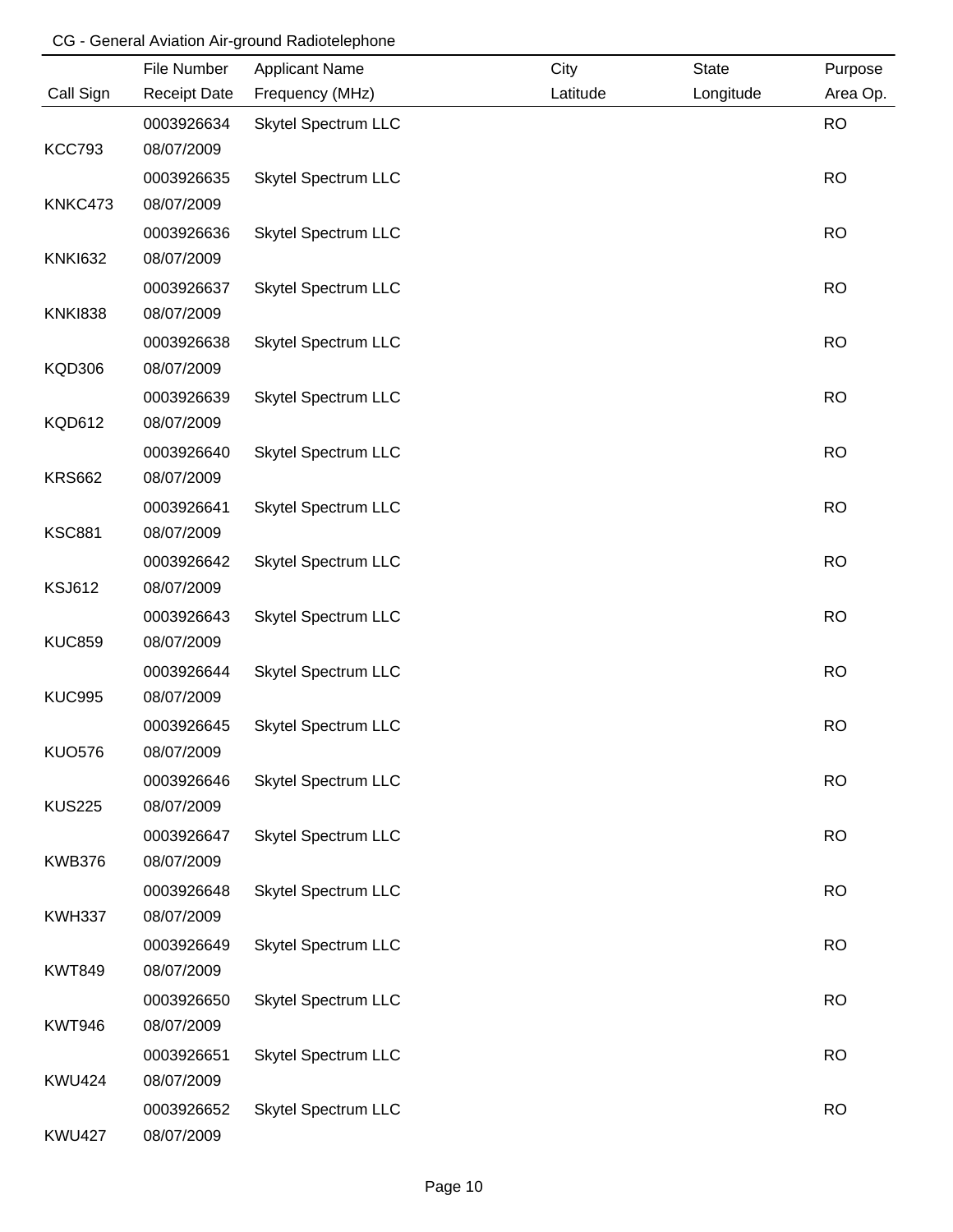## CG - General Aviation Air-ground Radiotelephone

|                | File Number         | <b>Applicant Name</b>      | City     | <b>State</b> | Purpose   |
|----------------|---------------------|----------------------------|----------|--------------|-----------|
| Call Sign      | <b>Receipt Date</b> | Frequency (MHz)            | Latitude | Longitude    | Area Op.  |
|                | 0003926653          | <b>Skytel Spectrum LLC</b> |          |              | <b>RO</b> |
| <b>KWU428</b>  | 08/07/2009          |                            |          |              |           |
|                | 0003926654          | <b>Skytel Spectrum LLC</b> |          |              | <b>RO</b> |
| <b>KWU429</b>  | 08/07/2009          |                            |          |              |           |
|                | 0003926655          | <b>Skytel Spectrum LLC</b> |          |              | <b>RO</b> |
| <b>WRW206</b>  | 08/07/2009          |                            |          |              |           |
|                | 0003926656          | <b>Skytel Spectrum LLC</b> |          |              | <b>RO</b> |
| <b>WXS445</b>  | 08/07/2009          |                            |          |              |           |
|                | 0003926657          | <b>Skytel Spectrum LLC</b> |          |              | <b>RO</b> |
| <b>KWT848</b>  | 08/07/2009          |                            |          |              |           |
|                | 0003926658          | <b>Skytel Spectrum LLC</b> |          |              | <b>RO</b> |
| <b>KUC982</b>  | 08/07/2009          |                            |          |              |           |
|                | 0003926659          | <b>Skytel Spectrum LLC</b> |          |              | <b>RO</b> |
| <b>KWT939</b>  | 08/07/2009          |                            |          |              |           |
|                | 0003926660          | <b>Skytel Spectrum LLC</b> |          |              | <b>RO</b> |
| <b>KWU431</b>  | 08/07/2009          |                            |          |              |           |
|                | 0003926661          | <b>Skytel Spectrum LLC</b> |          |              | <b>RO</b> |
| <b>KPE495</b>  | 08/07/2009          |                            |          |              |           |
|                | 0003926662          | <b>Skytel Spectrum LLC</b> |          |              | <b>RO</b> |
| <b>KWB371</b>  | 08/07/2009          |                            |          |              |           |
|                | 0003926664          | <b>Skytel Spectrum LLC</b> |          |              | <b>RO</b> |
| <b>KWU510</b>  | 08/07/2009          |                            |          |              |           |
|                | 0003926665          | <b>Skytel Spectrum LLC</b> |          |              | <b>RO</b> |
| <b>KRM991</b>  | 08/07/2009          |                            |          |              |           |
|                | 0003926666          | <b>Skytel Spectrum LLC</b> |          |              | <b>RO</b> |
| <b>KWU423</b>  | 08/07/2009          |                            |          |              |           |
|                | 0003926667          | <b>Skytel Spectrum LLC</b> |          |              | <b>RO</b> |
| KNKK614        | 08/07/2009          |                            |          |              |           |
|                | 0003926668          | <b>Skytel Spectrum LLC</b> |          |              | <b>RO</b> |
| <b>KWU426</b>  | 08/07/2009          |                            |          |              |           |
|                | 0003926669          | <b>Skytel Spectrum LLC</b> |          |              | <b>RO</b> |
| <b>KNKJ550</b> | 08/07/2009          |                            |          |              |           |
|                | 0003926670          | <b>Skytel Spectrum LLC</b> |          |              | <b>RO</b> |
| <b>KUC910</b>  | 08/07/2009          |                            |          |              |           |
|                | 0003926671          | <b>Skytel Spectrum LLC</b> |          |              | <b>RO</b> |
| <b>KWT909</b>  | 08/07/2009          |                            |          |              |           |
|                | 0003926672          | <b>Skytel Spectrum LLC</b> |          |              | <b>RO</b> |
| <b>KWU430</b>  | 08/07/2009          |                            |          |              |           |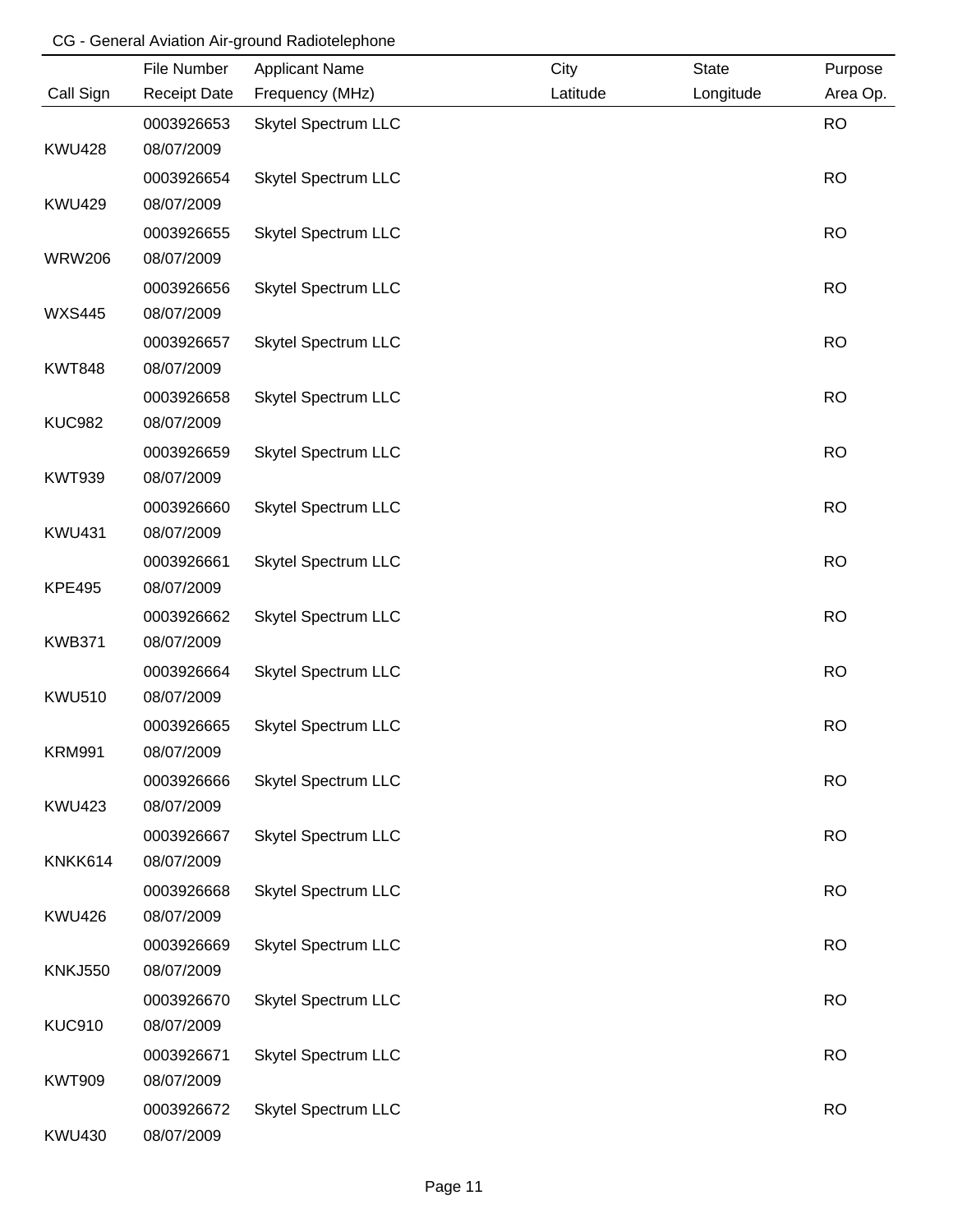## CG - General Aviation Air-ground Radiotelephone

|               | File Number         | <b>Applicant Name</b>      | City     | State     | Purpose   |
|---------------|---------------------|----------------------------|----------|-----------|-----------|
| Call Sign     | <b>Receipt Date</b> | Frequency (MHz)            | Latitude | Longitude | Area Op.  |
|               | 0003926673          | <b>Skytel Spectrum LLC</b> |          |           | <b>RO</b> |
| <b>KOR443</b> | 08/07/2009          |                            |          |           |           |
|               | 0003926674          | <b>Skytel Spectrum LLC</b> |          |           | <b>RO</b> |
| <b>KUD227</b> | 08/07/2009          |                            |          |           |           |
|               | 0003926675          | <b>Skytel Spectrum LLC</b> |          |           | <b>RO</b> |
| <b>KWU425</b> | 08/07/2009          |                            |          |           |           |

### CL - Cellular

|                | File Number         | <b>Applicant Name</b> | City               | <b>State</b>  | Purpose  |
|----------------|---------------------|-----------------------|--------------------|---------------|----------|
| Call Sign      | <b>Receipt Date</b> | Frequency (MHz)       | Latitude           | Longitude     | Area Op. |
|                | 0003658756          | WWC HOLDING CO., INC. | Alamosa            | CO            | AM       |
| <b>KNKN554</b> | 08/06/2009          |                       | 37-27-56.0 N       | 105-51-59.1 W |          |
|                | 0003658756          | WWC HOLDING CO., INC. | Alamosa            | CO            | AM       |
| <b>KNKN554</b> | 08/06/2009          |                       | 37-29-38.3 N       | 105-56-52.5 W |          |
|                | 0003658756          | WWC HOLDING CO., INC. | <b>Buena Vista</b> | CO            | AM       |
| <b>KNKN554</b> | 08/06/2009          |                       | 38-30-26.0 N       | 106-01-24.1 W |          |
|                | 0003658756          | WWC HOLDING CO., INC. | Center             | CO            | AM       |
| <b>KNKN554</b> | 08/06/2009          |                       | 37-45-15.4 N       | 106-07-10.8 W |          |
|                | 0003658756          | WWC HOLDING CO., INC. | Creede             | CO            | AM       |
| <b>KNKN554</b> | 08/06/2009          |                       | 37-29-34.8 N       | 106-48-04.4 W |          |
|                | 0003658756          | WWC HOLDING CO., INC. | Del Norte          | CO            | AM       |
| <b>KNKN554</b> | 08/06/2009          |                       | 37-43-47.0 N       | 106-35-20.2 W |          |
|                | 0003658756          | WWC HOLDING CO., INC. | <b>DEL NORTE</b>   | CO            | AM       |
| <b>KNKN554</b> | 08/06/2009          |                       | 37-40-25.0 N       | 106-21-33.1 W |          |
|                | 0003658756          | WWC HOLDING CO., INC. | Fort Garland       | CO            | AM       |
| <b>KNKN554</b> | 08/06/2009          |                       | 37-25-41.9 N       | 105-25-38.5 W |          |
|                | 0003658756          | WWC HOLDING CO., INC. | La Jara            | CO            | AM       |
| <b>KNKN554</b> | 08/06/2009          |                       | 37-14-46.5 N       | 105-56-50.7 W |          |
|                | 0003658756          | WWC HOLDING CO., INC. | Manassa            | CO            | AM       |
| <b>KNKN554</b> | 08/06/2009          |                       | 37-05-10.0 N       | 105-59-32.1 W |          |
|                | 0003658756          | WWC HOLDING CO., INC. | Middle Mesa        | <b>NM</b>     | AM       |
| <b>KNKN554</b> | 08/06/2009          |                       | 36-59-09.7 N       | 107-30-25.8 W |          |
|                | 0003658756          | WWC HOLDING CO., INC. | Monte Vista        | CO            | AM       |
| <b>KNKN554</b> | 08/06/2009          |                       | 37-33-55.0 N       | 106-08-49.1 W |          |
|                | 0003658756          | WWC HOLDING CO., INC. | Pagosa Springs     | CO            | AM       |
| <b>KNKN554</b> | 08/06/2009          |                       | 37-11-33.9 N       | 107-05-59.5 W |          |
|                | 0003658756          | WWC HOLDING CO., INC. | <b>SAGUACHE</b>    | CO            | AM       |
| <b>KNKN554</b> | 08/06/2009          |                       | 38-09-48.0 N       | 106-07-55.0 W |          |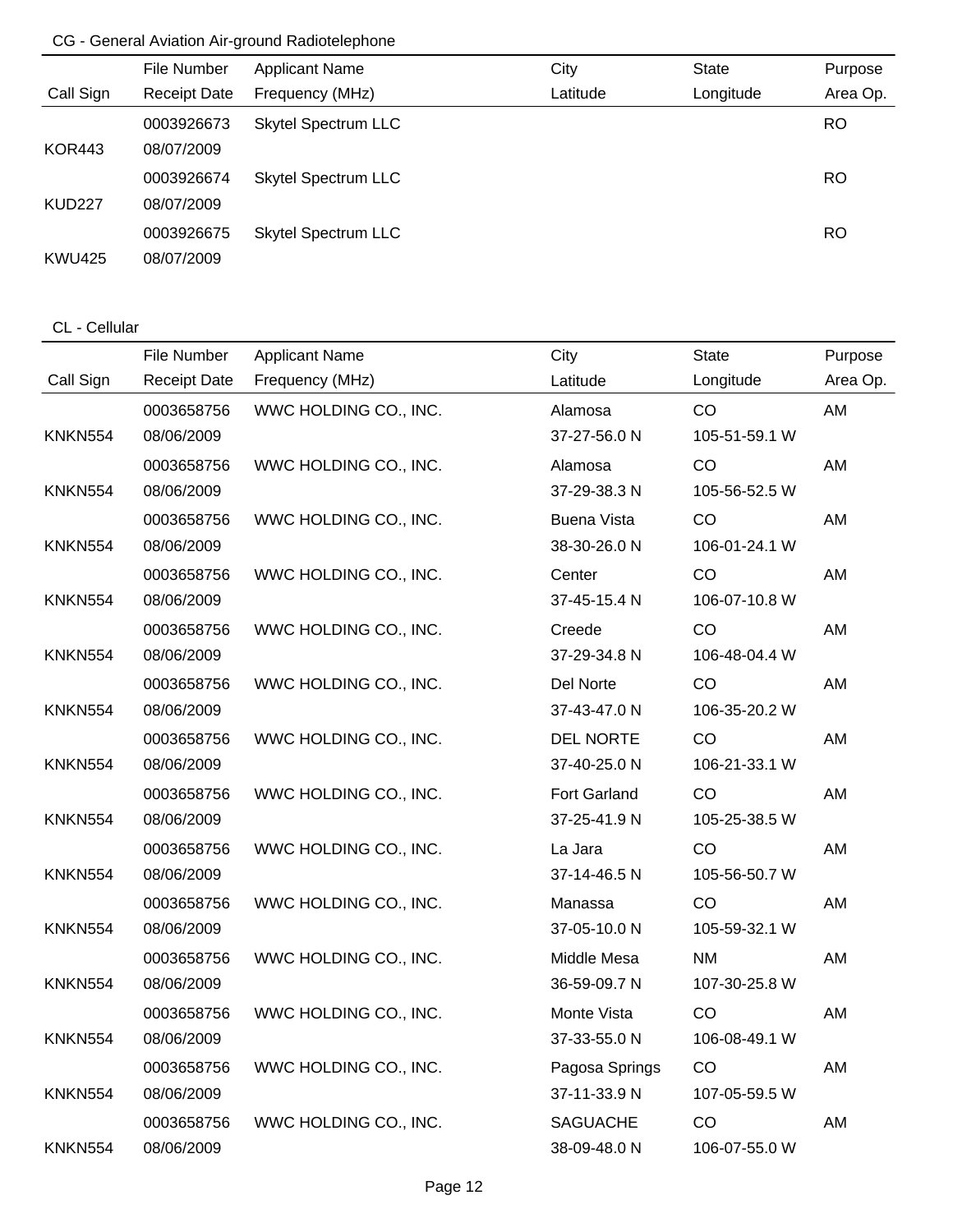### CL - Cellular

|                | File Number         | <b>Applicant Name</b>           | City                | <b>State</b>  | Purpose  |
|----------------|---------------------|---------------------------------|---------------------|---------------|----------|
| Call Sign      | <b>Receipt Date</b> | Frequency (MHz)                 | Latitude            | Longitude     | Area Op. |
|                | 0003658756          | WWC HOLDING CO., INC.           | Silver Cliff        | CO            | AM       |
| KNKN554        | 08/06/2009          |                                 | 38-07-39.0 N        | 105-22-07.0 W |          |
|                | 0003926200          | <b>Cellco Partnership</b>       | Campbell            | МO            | MD       |
| <b>KNKN568</b> | 08/06/2009          |                                 | 36-27-03.9 N        | 090-04-01.7 W |          |
|                | 0003926200          | <b>Cellco Partnership</b>       | Cardwell            | <b>MO</b>     | MD       |
| <b>KNKN568</b> | 08/06/2009          |                                 | 36-02-45.9 N        | 090-16-27.9 W |          |
|                | 0003926200          | <b>Cellco Partnership</b>       | Senath              | <b>MO</b>     | MD.      |
| <b>KNKN568</b> | 08/06/2009          |                                 | 36-07-34.0 N        | 090-10-28.9 W |          |
|                | 0003927583          | Idaho RSA 3 Limited Partnership | <b>Smiths Ferry</b> | ID            | MD       |
| <b>KNKN400</b> | 08/07/2009          |                                 | 44-12-59.6 N        | 116-03-55.5 W |          |

### GX - SMR, 806-821/851-866 MHz, Conventional

|           | File Number  | Applicant Name    | City     | State     | Purpose  |
|-----------|--------------|-------------------|----------|-----------|----------|
| Call Sign | Receipt Date | Frequency (MHz)   | Latitude | Longitude | Area Op. |
|           | 0003925875   | MONROE, MICHAEL W |          |           | RO       |
| WPFV521   | 08/06/2009   |                   |          |           |          |

### IK - Industrial/Business Pool - Commercial, Conventional

|                | File Number         | <b>Applicant Name</b>                   | City             | <b>State</b>  | Purpose   |
|----------------|---------------------|-----------------------------------------|------------------|---------------|-----------|
| Call Sign      | <b>Receipt Date</b> | Frequency (MHz)                         | Latitude         | Longitude     | Area Op.  |
|                | 0003922053          | RADIO COMMUNICATIONS MANAGEME           |                  |               | MD        |
| <b>WQEY752</b> | 08/05/2009          | 00461.57500                             |                  |               | A         |
|                | 0003922053          | RADIO COMMUNICATIONS MANAGEME           |                  |               | MD        |
| WQEY752        | 08/05/2009          | 00466.57500                             |                  |               | A         |
|                | 0003922053          | RADIO COMMUNICATIONS MANAGEME BOOTHBAY  |                  | ME            | MD        |
| WQEY752        | 08/05/2009          | 00461.57500                             | 43-52-58.0 N     | 069-37-55.1 W |           |
|                | 0003922053          | RADIO COMMUNICATIONS MANAGEMI NOBLEBORO |                  | ME            | MD        |
| WQEY752        | 08/05/2009          | 00461.57500                             | 44-04-17.0 N     | 069-28-50.0 W |           |
|                | 0003922053          | RADIO COMMUNICATIONS MANAGEME WALERBORO |                  | ME            | MD        |
| WQEY752        | 08/05/2009          | 00461.57500                             | 44-06-32.1 N     | 069-20-29.5 W |           |
|                | 0003922053          | RADIO COMMUNICATIONS MANAGEMI WISCASSET |                  | ME            | MD        |
| WQEY752        | 08/05/2009          | 00461.57500                             | 44-02-09.1 N     | 069-40-04.1 W |           |
|                | 0003927503          | CHELLSTORP, CLAUD A                     | <b>TULLAHOMA</b> | ΤN            | MD        |
| <b>WNNN481</b> | 08/07/2009          | 00075.86000                             | 35-21-37.8 N     | 086-12-35.3 W |           |
|                | 0003925491          | MJ Communications, Inc.                 |                  |               | <b>RO</b> |
| WPFV309        | 08/06/2009          |                                         |                  |               |           |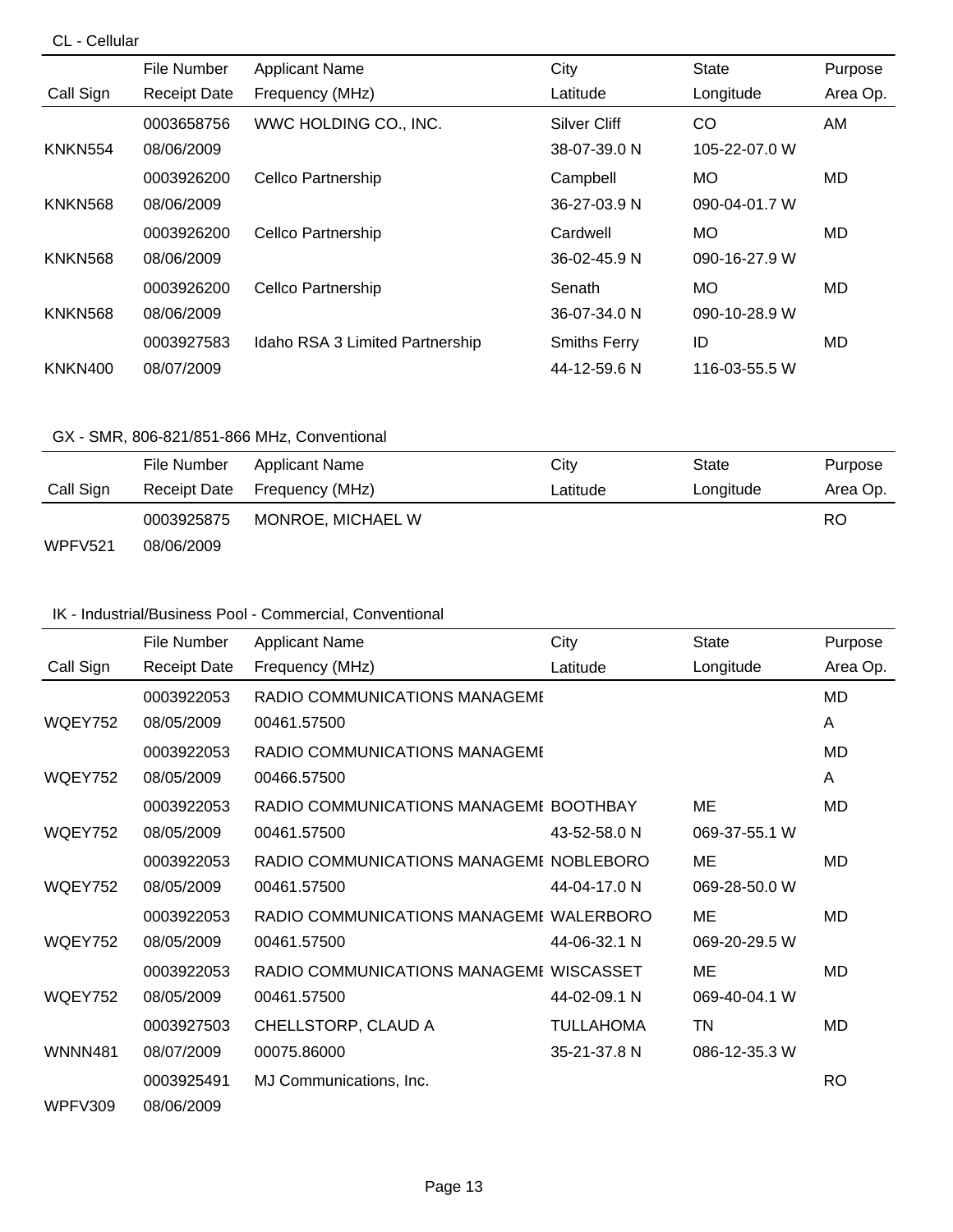## IK - Industrial/Business Pool - Commercial, Conventional

|                | File Number         | <b>Applicant Name</b>                     | City     | <b>State</b> | Purpose   |
|----------------|---------------------|-------------------------------------------|----------|--------------|-----------|
| Call Sign      | <b>Receipt Date</b> | Frequency (MHz)                           | Latitude | Longitude    | Area Op.  |
|                | 0003925780          | <b>SLATER COMMUNICATIONS &amp; ELECTR</b> |          |              | <b>RO</b> |
| <b>WNIT418</b> | 08/06/2009          |                                           |          |              |           |
|                | 0003926342          | WURTELE, TOM                              |          |              | <b>RO</b> |
| WPFV331        | 08/06/2009          |                                           |          |              |           |
|                | 0003927280          | <b>HAUG COMMUNICATIONS INC.</b>           |          |              | RO        |
| WPPC749        | 08/07/2009          |                                           |          |              |           |

|           | File Number         | <b>Applicant Name</b>                   | City                     | <b>State</b>    | Purpose   |
|-----------|---------------------|-----------------------------------------|--------------------------|-----------------|-----------|
| Call Sign | <b>Receipt Date</b> | Frequency (MHz)                         | Latitude                 | Longitude       | Area Op.  |
|           | 0003856643          | CHRISTIAN BROADCASTING OF YAKIN YAKIMA  |                          | <b>WA</b>       | AM        |
| WNEZ327   | 08/07/2009          | 23080.00000                             | 46-36-52.0 N             | 120-32-28.2 W   |           |
|           | 0003906274          | COMMONWEALTH EDISON COMPANY ORLAND PARK |                          | IL.             | AM        |
| WSS43     | 08/06/2009          | 05945.20000                             | 41-37-27.0 N             | 087-55-56.0 W   |           |
|           | 0003908598          | HJ LLC                                  | <b>POCATELLO</b>         | ID              | AM        |
| WQJA294   | 08/05/2009          | 11505.00000                             | 42-51-03.4 N             | 112-21-41.9 W   |           |
|           | 0003908598          | HJ LLC                                  | <b>POCATELLO</b>         | ID              | AM        |
| WQJA294   | 08/05/2009          | 11525.00000                             | 42-51-03.4 N             | 112-21-41.9 W   |           |
|           | 0003908598          | HJ LLC                                  | <b>POCATELLO</b>         | ID              | AM        |
| WQJA294   | 08/05/2009          | 11685.00000                             | 42-51-03.4 N             | 112-21-41.9 W   |           |
|           | 0003908598          | HJ LLC                                  | <b>POCATELLO</b>         | ID              | AM        |
| WQJA294   | 08/05/2009          | 17920.00000                             | 42-51-03.4 N             | 112-21-41.9 W   |           |
|           | 0003908598          | HJ LLC                                  | <b>POCATELLO</b>         | ID              | AM        |
| WQJA294   | 08/05/2009          | 19320.00000                             | 42-51-03.4 N             | 112-21-41.9 W   |           |
|           | 0003908598          | HJ LLC                                  | <b>POCATELLO</b>         | ID              | AM        |
| WQJA294   | 08/05/2009          | 19640.00000                             | 42-51-03.4 N             | 112-21-41.9 W   |           |
|           | 0003908604          | HJ LLC                                  | <b>LAVA HOT SPRINGID</b> |                 | AM        |
| WQIL233   | 08/05/2009          | 11035.00000                             | 42-31-13.2 N             | 111-55-37.4 W   |           |
|           | 0003908604          | HJ LLC                                  | <b>LAVA HOT SPRINGID</b> |                 | AM        |
| WQIL233   | 08/05/2009          | 11185.00000                             | 42-31-13.2 N             | 111-55-37.4 W   |           |
|           | 0003921951          | CLEARWIRE SPECTRUM HOLDINGS II Portland |                          | <b>OR</b>       | <b>MD</b> |
| WQHH545   | 08/05/2009          | 10735.00000                             | 45-26-06.1 N             | 122-45-33.2 W   |           |
|           | 0003921951          | CLEARWIRE SPECTRUM HOLDINGS II Portland |                          | <b>OR</b>       | <b>MD</b> |
| WQHH545   | 08/05/2009          | 10815.00000                             | 45-26-06.1 N             | 122-45-33.2 W   |           |
|           | 0003921951          | CLEARWIRE SPECTRUM HOLDINGS II Portland |                          | <b>OR</b>       | <b>MD</b> |
| WQHH545   | 08/05/2009          | 21875.00000                             | 45-26-06.1 N             | 122-45-33.2 W   |           |
|           | 0003921951          | CLEARWIRE SPECTRUM HOLDINGS II Portland |                          | OR <sub>1</sub> | <b>MD</b> |
| WQHH545   | 08/05/2009          | 21975.00000                             | 45-26-06.1 N             | 122-45-33.2 W   |           |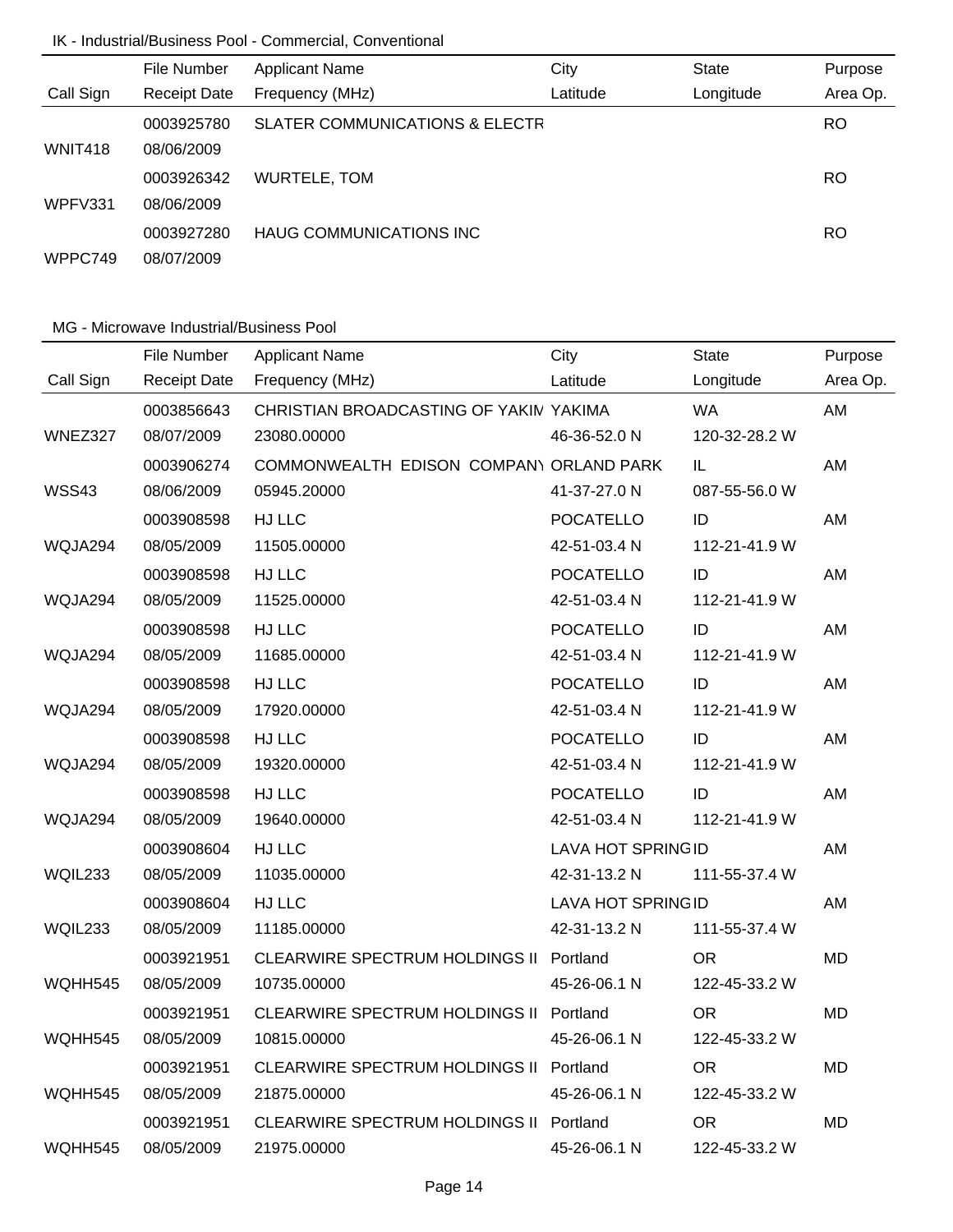|           | File Number         | <b>Applicant Name</b>                          | City             | <b>State</b>  | Purpose   |
|-----------|---------------------|------------------------------------------------|------------------|---------------|-----------|
| Call Sign | <b>Receipt Date</b> | Frequency (MHz)                                | Latitude         | Longitude     | Area Op.  |
|           | 0003921951          | CLEARWIRE SPECTRUM HOLDINGS II Portland        |                  | OR            | MD        |
| WQHH545   | 08/05/2009          | 22125.00000                                    | 45-26-06.1 N     | 122-45-33.2 W |           |
|           | 0003925533          | NEUSE REGIONAL WATER & SEWER A KINSTON         |                  | <b>NC</b>     | <b>MD</b> |
| WQGL218   | 08/06/2009          | 00928.20625                                    | 35-18-19.1 N     | 077-39-32.8 W |           |
|           | 0003925533          | NEUSE REGIONAL WATER & SEWER A KINSTON         |                  | <b>NC</b>     | <b>MD</b> |
| WQGL218   | 08/06/2009          | 00928.33125                                    | 35-18-19.1 N     | 077-39-32.8 W |           |
|           | 0003925533          | NEUSE REGIONAL WATER & SEWER A KINSTON         |                  | <b>NC</b>     | <b>MD</b> |
| WQGL218   | 08/06/2009          | 00952.20625                                    | 35-18-19.1 N     | 077-39-32.8 W |           |
|           | 0003925533          | NEUSE REGIONAL WATER & SEWER A KINSTON         |                  | <b>NC</b>     | <b>MD</b> |
| WQGL218   | 08/06/2009          | 00952.33125                                    | 35-18-19.1 N     | 077-39-32.8 W |           |
|           | 0003925725          | SPARKPLUG CHICAGO, INC.                        | Chicago          | IL            | MD        |
| WQGY935   | 08/06/2009          | 19600.00000                                    | 41-53-27.0 N     | 087-38-32.6 W |           |
|           | 0003925725          | SPARKPLUG CHICAGO, INC.                        | Chicago          | IL            | <b>MD</b> |
| WQGY935   | 08/06/2009          | 19675.00000                                    | 41-53-27.0 N     | 087-38-32.6 W |           |
|           | 0003925725          | SPARKPLUG CHICAGO, INC.                        | Chicago          | IL            | MD        |
| WQGY935   | 08/06/2009          | 21975.00000                                    | 41-53-27.0 N     | 087-38-32.6 W |           |
|           | 0003925725          | SPARKPLUG CHICAGO, INC.                        | Chicago          | IL            | <b>MD</b> |
| WQGY935   | 08/06/2009          | 23020.00000                                    | 41-53-27.0 N     | 087-38-32.6 W |           |
|           | 0003925725          | SPARKPLUG CHICAGO, INC.                        | Chicago          | IL            | <b>MD</b> |
| WQGY935   | 08/06/2009          | 23070.00000                                    | 41-53-27.0 N     | 087-38-32.6 W |           |
|           | 0003925824          | Amoco Production Company                       | <b>AZTEC</b>     | <b>NM</b>     | MD        |
| WNTP349   | 08/06/2009          | 00928.63125                                    | 36-48-01.0 N     | 107-45-24.0 W |           |
|           | 0003925824          | Amoco Production Company                       | <b>AZTEC</b>     | <b>NM</b>     | <b>MD</b> |
| WNTP349   | 08/06/2009          | 00952.63125                                    | 36-48-01.0 N     | 107-45-24.0 W |           |
|           | 0003925870          | CBS Broadcasting Inc.                          | <b>BALTIMORE</b> | MD            | MD        |
| WPNH276   | 08/06/2009          | 19310.00000                                    | 39-17-15.3 N     | 076-36-54.8 W |           |
|           | 0003925870          | CBS Broadcasting Inc.                          | <b>BALTIMORE</b> | MD            | MD        |
| WPNH276   | 08/06/2009          | 19630.00000                                    | 39-17-15.3 N     | 076-36-54.8 W |           |
|           | 0003926251          | COMMONWEALTH EDISON COMPANY ROMEOVILLE         |                  | IL.           | MD        |
| WSS37     | 08/06/2009          | 06197.24000                                    | 41-37-49.1 N     | 088-05-32.2 W |           |
|           | 0003927179          | <b>Interfaith Medical Center</b>               | Brooklyn         | NY.           | MD        |
| WQEW825   | 08/07/2009          | 23325.00000                                    | 40-40-36.1 N     | 073-57-30.5 W |           |
|           | 0003921709          | <b>CLEARWIRE SPECTRUM HOLDINGS III Bristol</b> |                  | <b>PA</b>     | <b>NE</b> |
|           | 08/04/2009          | 19375.00000                                    | 40-06-24.5 N     | 074-53-48.9 W |           |
|           | 0003921709          | CLEARWIRE SPECTRUM HOLDINGS III Bristol        |                  | PA            | <b>NE</b> |
|           | 08/04/2009          | 19475.00000                                    | 40-06-24.5 N     | 074-53-48.9 W |           |
|           | 0003921709          | CLEARWIRE SPECTRUM HOLDINGS III Bristol        |                  | PA            | <b>NE</b> |
|           | 08/04/2009          | 19525.00000                                    | 40-06-24.5 N     | 074-53-48.9 W |           |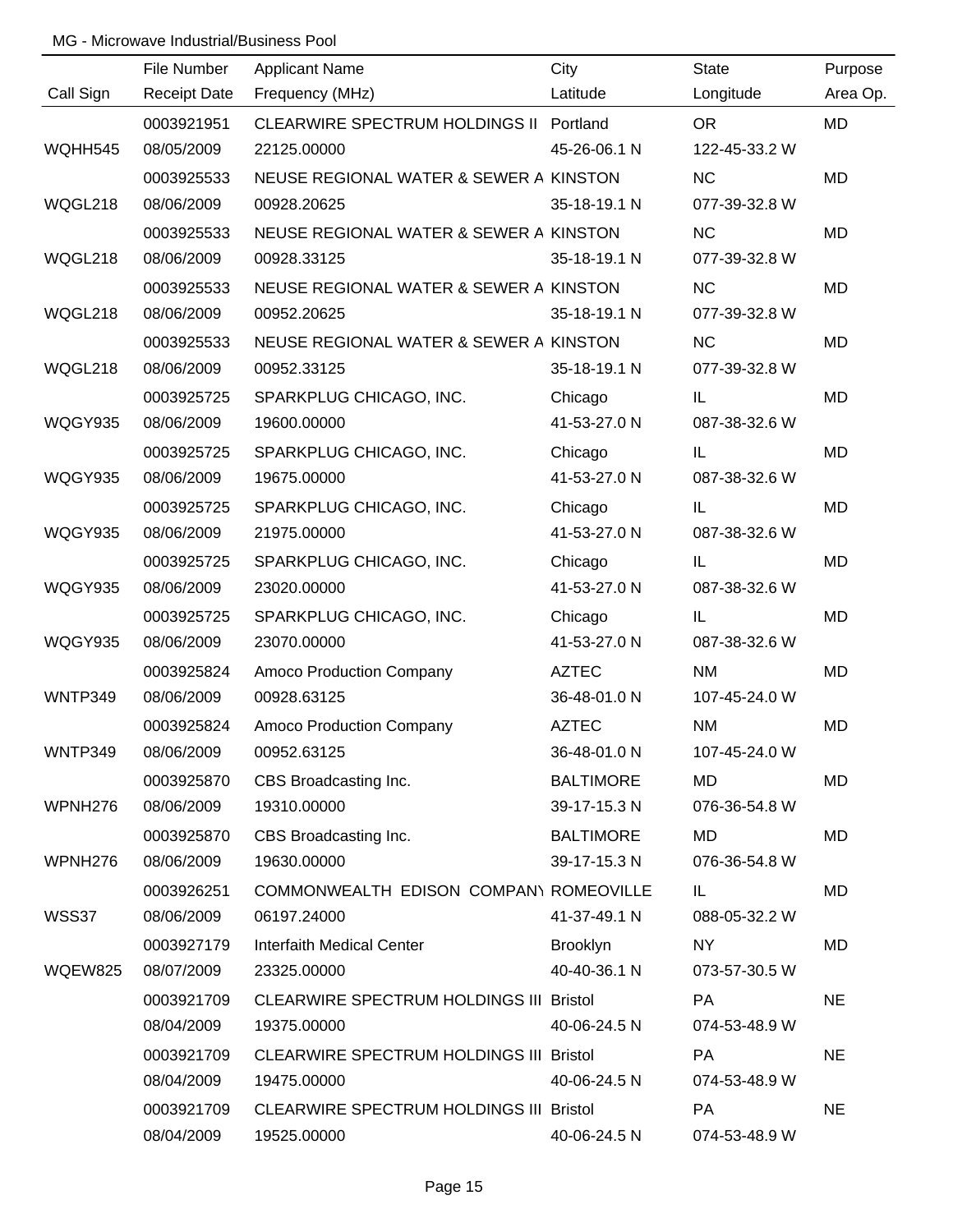|           | File Number         | <b>Applicant Name</b>                             | City         | <b>State</b>  | Purpose   |
|-----------|---------------------|---------------------------------------------------|--------------|---------------|-----------|
| Call Sign | <b>Receipt Date</b> | Frequency (MHz)                                   | Latitude     | Longitude     | Area Op.  |
|           | 0003921709          | CLEARWIRE SPECTRUM HOLDINGS III Bristol           |              | <b>PA</b>     | <b>NE</b> |
|           | 08/04/2009          | 19625.00000                                       | 40-06-24.5 N | 074-53-48.9 W |           |
|           | 0003921710          | CLEARWIRE SPECTRUM HOLDINGS III LEVITTOWN         |              | PA            | <b>NE</b> |
|           | 08/04/2009          | 11225.00000                                       | 40-08-19.0 N | 074-50-35.0 W |           |
|           | 0003921710          | CLEARWIRE SPECTRUM HOLDINGS III LEVITTOWN         |              | <b>PA</b>     | <b>NE</b> |
|           | 08/04/2009          | 17815.00000                                       | 40-08-19.0 N | 074-50-35.0 W |           |
|           | 0003921710          | CLEARWIRE SPECTRUM HOLDINGS III LEVITTOWN         |              | <b>PA</b>     | <b>NE</b> |
|           | 08/04/2009          | 17915.00000                                       | 40-08-19.0 N | 074-50-35.0 W |           |
|           | 0003921711          | CLEARWIRE SPECTRUM HOLDINGS III Bridgeport        |              | PA            | <b>NE</b> |
|           | 08/04/2009          | 21925.00000                                       | 40-06-02.1 N | 075-19-45.4 W |           |
|           | 0003921712          | CLEARWIRE SPECTRUM HOLDINGS III Villanova         |              | PA            | <b>NE</b> |
|           | 08/04/2009          | 19375.00000                                       | 40-01-19.9 N | 075-22-01.6 W |           |
|           | 0003921712          | CLEARWIRE SPECTRUM HOLDINGS III Villanova         |              | PA            | <b>NE</b> |
|           | 08/04/2009          | 19475.00000                                       | 40-01-19.9 N | 075-22-01.6 W |           |
|           | 0003921712          | <b>CLEARWIRE SPECTRUM HOLDINGS III Villanova</b>  |              | PA            | <b>NE</b> |
|           | 08/04/2009          | 19575.00000                                       | 40-01-19.9 N | 075-22-01.6 W |           |
|           | 0003921712          | <b>CLEARWIRE SPECTRUM HOLDINGS III Villanova</b>  |              | PA            | <b>NE</b> |
|           | 08/04/2009          | 19675.00000                                       | 40-01-19.9 N | 075-22-01.6 W |           |
|           | 0003921713          | CLEARWIRE SPECTRUM HOLDINGS III Warminster        |              | PA            | <b>NE</b> |
|           | 08/04/2009          | 10775.00000                                       | 40-12-02.2 N | 075-04-58.4 W |           |
|           | 0003921713          | CLEARWIRE SPECTRUM HOLDINGS III Warminster        |              | PA            | <b>NE</b> |
|           | 08/04/2009          | 10855.00000                                       | 40-12-02.2 N | 075-04-58.4 W |           |
|           | 0003921713          | <b>CLEARWIRE SPECTRUM HOLDINGS III Warminster</b> |              | PA            | <b>NE</b> |
|           | 08/04/2009          | 11015.00000                                       | 40-12-02.2 N | 075-04-58.4 W |           |
|           | 0003921713          | CLEARWIRE SPECTRUM HOLDINGS III Warminster        |              | <b>PA</b>     | <b>NE</b> |
|           | 08/04/2009          | 11095.00000                                       | 40-12-02.2 N | 075-04-58.4 W |           |
|           | 0003921713          | <b>CLEARWIRE SPECTRUM HOLDINGS III Warminster</b> |              | PA            | <b>NE</b> |
|           | 08/04/2009          | 17965.00000                                       | 40-12-02.2 N | 075-04-58.4 W |           |
|           | 0003921713          | <b>CLEARWIRE SPECTRUM HOLDINGS III Warminster</b> |              | PA            | <b>NE</b> |
|           | 08/04/2009          | 18065.00000                                       | 40-12-02.2 N | 075-04-58.4 W |           |
|           | 0003921714          | CLEARWIRE SPECTRUM HOLDINGS III Philadelphia      |              | PA            | <b>NE</b> |
|           | 08/04/2009          | 21825.00000                                       | 40-00-06.3 N | 075-05-38.8 W |           |
|           | 0003921715          | CLEARWIRE SPECTRUM HOLDINGS III Phoenixville      |              | <b>PA</b>     | <b>NE</b> |
|           | 08/04/2009          | 19375.00000                                       | 40-08-25.8 N | 075-31-17.4 W |           |
|           | 0003921715          | CLEARWIRE SPECTRUM HOLDINGS III Phoenixville      |              | <b>PA</b>     | <b>NE</b> |
|           | 08/04/2009          | 19475.00000                                       | 40-08-25.8 N | 075-31-17.4 W |           |
|           | 0003921715          | CLEARWIRE SPECTRUM HOLDINGS III Phoenixville      |              | PA            | <b>NE</b> |
|           | 08/04/2009          | 19575.00000                                       | 40-08-25.8 N | 075-31-17.4 W |           |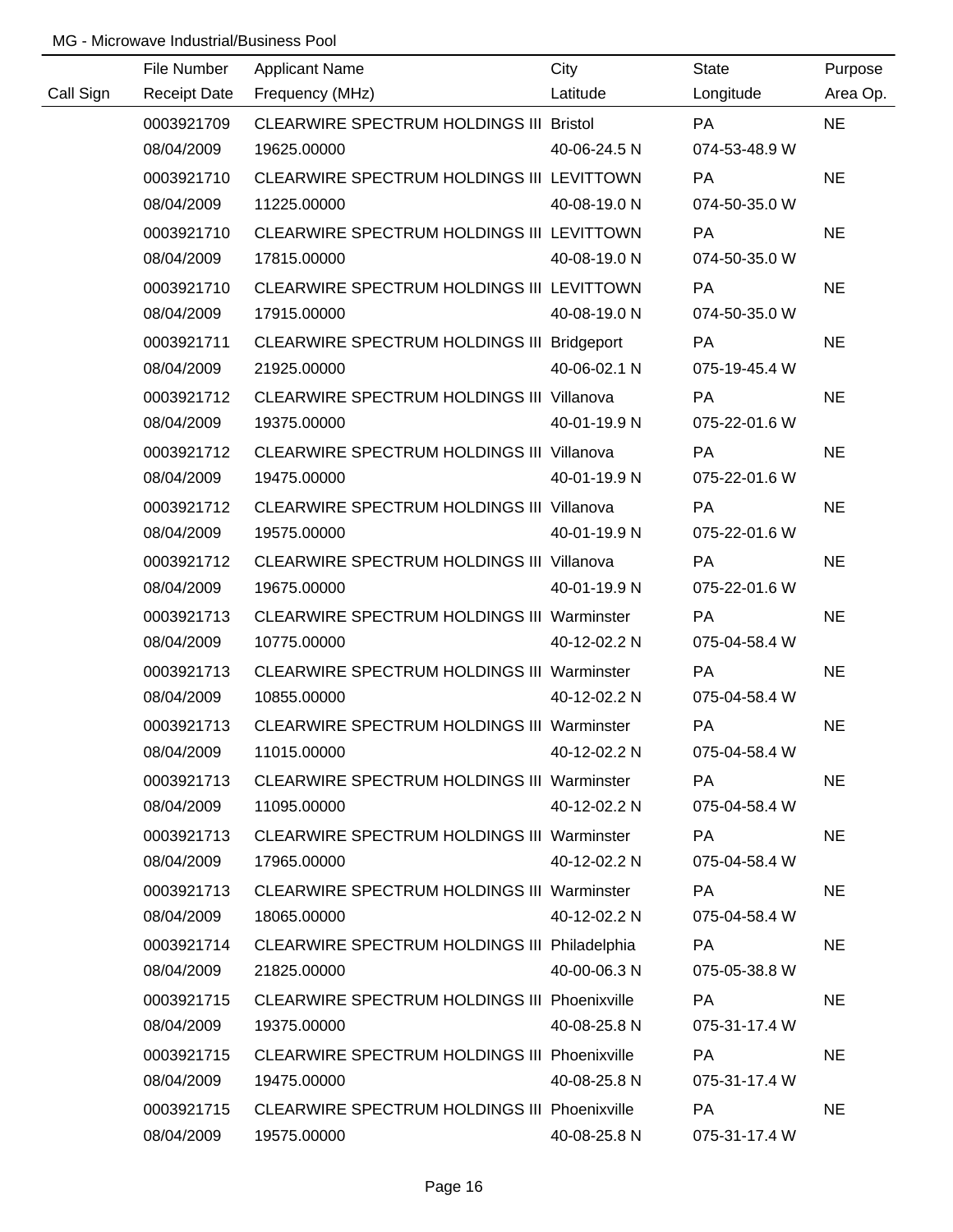|           | File Number         | <b>Applicant Name</b>                         | City         | <b>State</b>  | Purpose   |
|-----------|---------------------|-----------------------------------------------|--------------|---------------|-----------|
| Call Sign | <b>Receipt Date</b> | Frequency (MHz)                               | Latitude     | Longitude     | Area Op.  |
|           | 0003921715          | CLEARWIRE SPECTRUM HOLDINGS III Phoenixville  |              | PA            | <b>NE</b> |
|           | 08/04/2009          | 19675.00000                                   | 40-08-25.8 N | 075-31-17.4 W |           |
|           | 0003921716          | CLEARWIRE SPECTRUM HOLDINGS III Bala Cynwyd   |              | PA            | <b>NE</b> |
|           | 08/04/2009          | 10735.00000                                   | 40-00-34.8 N | 075-12-43.8 W |           |
|           | 0003921716          | CLEARWIRE SPECTRUM HOLDINGS III Bala Cynwyd   |              | PA            | <b>NE</b> |
|           | 08/04/2009          | 10895.00000                                   | 40-00-34.8 N | 075-12-43.8 W |           |
|           | 0003921716          | CLEARWIRE SPECTRUM HOLDINGS III Bala Cynwyd   |              | PA            | <b>NE</b> |
|           | 08/04/2009          | 10975.00000                                   | 40-00-34.8 N | 075-12-43.8 W |           |
|           | 0003921716          | CLEARWIRE SPECTRUM HOLDINGS III Bala Cynwyd   |              | PA            | <b>NE</b> |
|           | 08/04/2009          | 11175.00000                                   | 40-00-34.8 N | 075-12-43.8 W |           |
|           | 0003921716          | CLEARWIRE SPECTRUM HOLDINGS III Bala Cynwyd   |              | PA            | <b>NE</b> |
|           | 08/04/2009          | 17965.00000                                   | 40-00-34.8 N | 075-12-43.8 W |           |
|           | 0003921716          | CLEARWIRE SPECTRUM HOLDINGS III Bala Cynwyd   |              | PA            | <b>NE</b> |
|           | 08/04/2009          | 18065.00000                                   | 40-00-34.8 N | 075-12-43.8 W |           |
|           | 0003921717          | CLEARWIRE SPECTRUM HOLDINGS III Bristol Twp   |              | PA            | <b>NE</b> |
|           | 08/04/2009          | 17965.00000                                   | 40-09-19.8 N | 074-51-26.3 W |           |
|           | 0003921717          | CLEARWIRE SPECTRUM HOLDINGS III Bristol Twp   |              | PA            | <b>NE</b> |
|           | 08/04/2009          | 18065.00000                                   | 40-09-19.8 N | 074-51-26.3 W |           |
|           | 0003921717          | CLEARWIRE SPECTRUM HOLDINGS III Bristol Twp   |              | PA            | <b>NE</b> |
|           | 08/04/2009          | 23025.00000                                   | 40-09-19.8 N | 074-51-26.3 W |           |
|           | 0003921717          | CLEARWIRE SPECTRUM HOLDINGS III Bristol Twp   |              | PA            | <b>NE</b> |
|           | 08/04/2009          | 23125.00000                                   | 40-09-19.8 N | 074-51-26.3 W |           |
|           | 0003921718          | CLEARWIRE SPECTRUM HOLDINGS III Jenkintown    |              | PA            | <b>NE</b> |
|           | 08/04/2009          | 17815.00000                                   | 40-06-03.6 N | 075-07-31.4 W |           |
|           | 0003921718          | CLEARWIRE SPECTRUM HOLDINGS III Jenkintown    |              | <b>PA</b>     | <b>NE</b> |
|           | 08/04/2009          | 17915.00000                                   | 40-06-03.6 N | 075-07-31.4 W |           |
|           | 0003921718          | CLEARWIRE SPECTRUM HOLDINGS III Jenkintown    |              | PA            | <b>NE</b> |
|           | 08/04/2009          | 18015.00000                                   | 40-06-03.6 N | 075-07-31.4 W |           |
|           | 0003921718          | CLEARWIRE SPECTRUM HOLDINGS III Jenkintown    |              | PA            | <b>NE</b> |
|           | 08/04/2009          | 18115.00000                                   | 40-06-03.6 N | 075-07-31.4 W |           |
|           | 0003921719          | CLEARWIRE SPECTRUM HOLDINGS III PHILADELPHIA  |              | PA            | <b>NE</b> |
|           | 08/04/2009          | 19375.00000                                   | 40-05-20.8 N | 075-02-19.7 W |           |
|           | 0003921719          | CLEARWIRE SPECTRUM HOLDINGS III PHILADELPHIA  |              | PA            | <b>NE</b> |
|           | 08/04/2009          | 19475.00000                                   | 40-05-20.8 N | 075-02-19.7 W |           |
|           | 0003921720          | CLEARWIRE SPECTRUM HOLDINGS III Philadelphia  |              | PA            | <b>NE</b> |
|           | 08/04/2009          | 23025.00000                                   | 40-02-14.6 N | 075-12-40.3 W |           |
|           | 0003921721          | CLEARWIRE SPECTRUM HOLDINGS III Lower Gwynedd |              | <b>PA</b>     | <b>NE</b> |
|           | 08/04/2009          | 11175.00000                                   | 40-10-13.8 N | 075-13-34.7 W |           |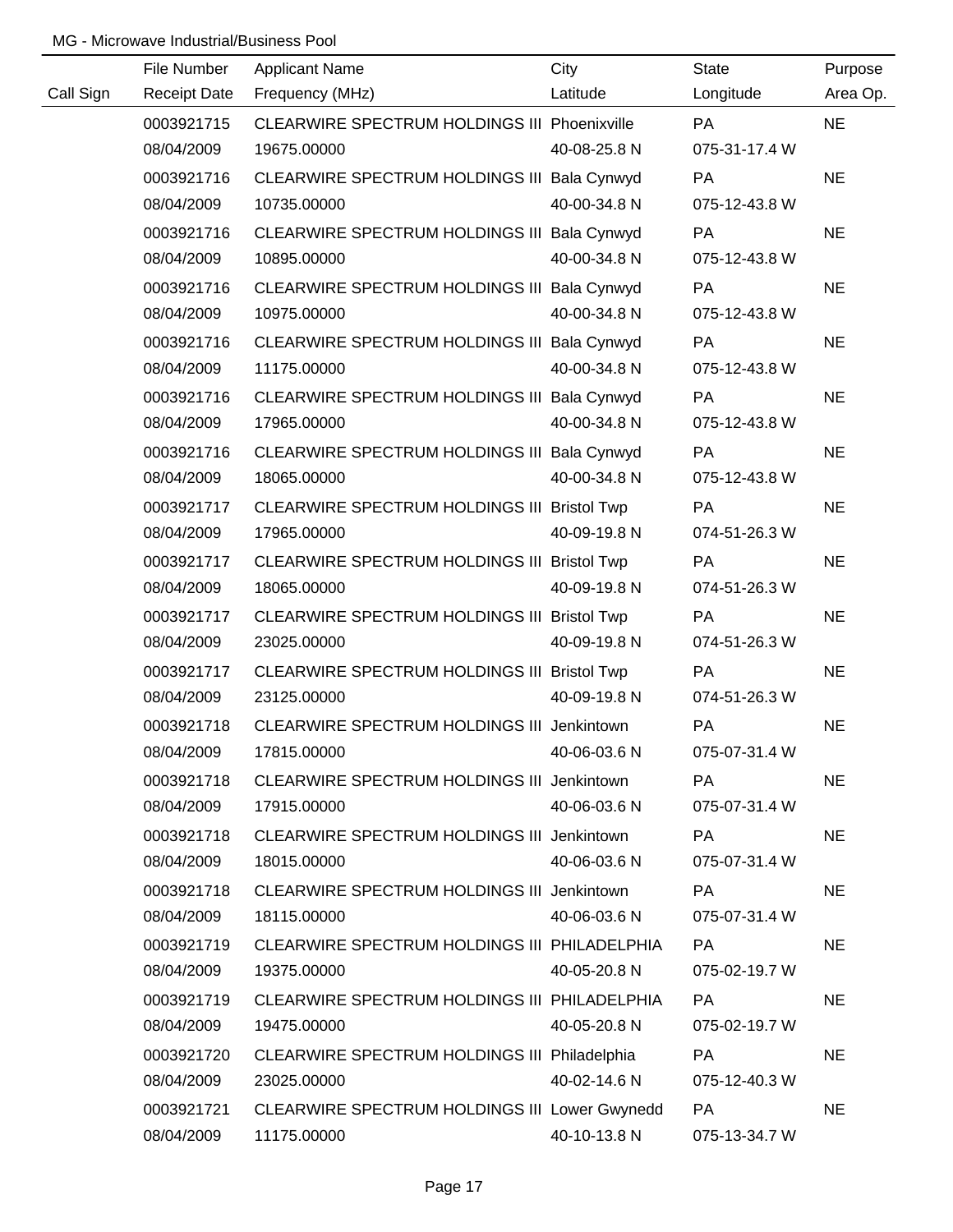|           | File Number         | <b>Applicant Name</b>                         | City         | <b>State</b>  | Purpose   |
|-----------|---------------------|-----------------------------------------------|--------------|---------------|-----------|
| Call Sign | <b>Receipt Date</b> | Frequency (MHz)                               | Latitude     | Longitude     | Area Op.  |
|           | 0003921721          | CLEARWIRE SPECTRUM HOLDINGS III Lower Gwynedd |              | <b>PA</b>     | <b>NE</b> |
|           | 08/04/2009          | 11345.00000                                   | 40-10-13.8 N | 075-13-34.7 W |           |
|           | 0003921721          | CLEARWIRE SPECTRUM HOLDINGS III Lower Gwynedd |              | PA            | <b>NE</b> |
|           | 08/04/2009          | 11425.00000                                   | 40-10-13.8 N | 075-13-34.7 W |           |
|           | 0003921721          | CLEARWIRE SPECTRUM HOLDINGS III Lower Gwynedd |              | PA            | <b>NE</b> |
|           | 08/04/2009          | 11465.00000                                   | 40-10-13.8 N | 075-13-34.7 W |           |
|           | 0003921721          | CLEARWIRE SPECTRUM HOLDINGS III Lower Gwynedd |              | PA            | <b>NE</b> |
|           | 08/04/2009          | 11545.00000                                   | 40-10-13.8 N | 075-13-34.7 W |           |
|           | 0003921721          | CLEARWIRE SPECTRUM HOLDINGS III Lower Gwynedd |              | PA            | <b>NE</b> |
|           | 08/04/2009          | 18015.00000                                   | 40-10-13.8 N | 075-13-34.7 W |           |
|           | 0003921721          | CLEARWIRE SPECTRUM HOLDINGS III Lower Gwynedd |              | PA            | <b>NE</b> |
|           | 08/04/2009          | 18115.00000                                   | 40-10-13.8 N | 075-13-34.7 W |           |
|           | 0003921723          | CLEARWIRE SPECTRUM HOLDINGS III Philadelphia  |              | PA            | <b>NE</b> |
|           | 08/04/2009          | 19525.00000                                   | 40-00-52.4 N | 075-10-32.5 W |           |
|           | 0003921723          | CLEARWIRE SPECTRUM HOLDINGS III Philadelphia  |              | <b>PA</b>     | <b>NE</b> |
|           | 08/04/2009          | 19625.00000                                   | 40-00-52.4 N | 075-10-32.5 W |           |
|           | 0003921723          | CLEARWIRE SPECTRUM HOLDINGS III Philadelphia  |              | PA            | <b>NE</b> |
|           | 08/04/2009          | 23325.00000                                   | 40-00-52.4 N | 075-10-32.5 W |           |
|           | 0003921723          | CLEARWIRE SPECTRUM HOLDINGS III Philadelphia  |              | PA            | <b>NE</b> |
|           | 08/04/2009          | 23425.00000                                   | 40-00-52.4 N | 075-10-32.5 W |           |
|           | 0003921723          | CLEARWIRE SPECTRUM HOLDINGS III Philadelphia  |              | PA            | <b>NE</b> |
|           | 08/04/2009          | 23475.00000                                   | 40-00-52.4 N | 075-10-32.5 W |           |
|           | 0003921723          | CLEARWIRE SPECTRUM HOLDINGS III Philadelphia  |              | PA            | <b>NE</b> |
|           | 08/04/2009          | 23575.00000                                   | 40-00-52.4 N | 075-10-32.5 W |           |
|           | 0003921724          | CLEARWIRE SPECTRUM HOLDINGS III Cheltenham    |              | PA            | <b>NE</b> |
|           | 08/04/2009          | 11225.00000                                   | 40-05-07.4 N | 075-09-59.4 W |           |
|           | 0003921724          | CLEARWIRE SPECTRUM HOLDINGS III Cheltenham    |              | PA            | <b>NE</b> |
|           | 08/04/2009          | 11305.00000                                   | 40-05-07.4 N | 075-09-59.4 W |           |
|           | 0003921724          | CLEARWIRE SPECTRUM HOLDINGS III Cheltenham    |              | PA            | <b>NE</b> |
|           | 08/04/2009          | 11465.00000                                   | 40-05-07.4 N | 075-09-59.4 W |           |
|           | 0003921724          | CLEARWIRE SPECTRUM HOLDINGS III Cheltenham    |              | PA            | <b>NE</b> |
|           | 08/04/2009          | 11545.00000                                   | 40-05-07.4 N | 075-09-59.4 W |           |
|           | 0003921724          | CLEARWIRE SPECTRUM HOLDINGS III Cheltenham    |              | <b>PA</b>     | <b>NE</b> |
|           | 08/04/2009          | 19375.00000                                   | 40-05-07.4 N | 075-09-59.4 W |           |
|           | 0003921724          | CLEARWIRE SPECTRUM HOLDINGS III Cheltenham    |              | <b>PA</b>     | <b>NE</b> |
|           | 08/04/2009          | 19475.00000                                   | 40-05-07.4 N | 075-09-59.4 W |           |
|           | 0003921725          | <b>CLEARWIRE SPECTRUM HOLDINGS III Bucks</b>  |              | <b>PA</b>     | <b>NE</b> |
|           | 08/04/2009          | 10815.00000                                   | 40-08-52.6 N | 075-00-47.9 W |           |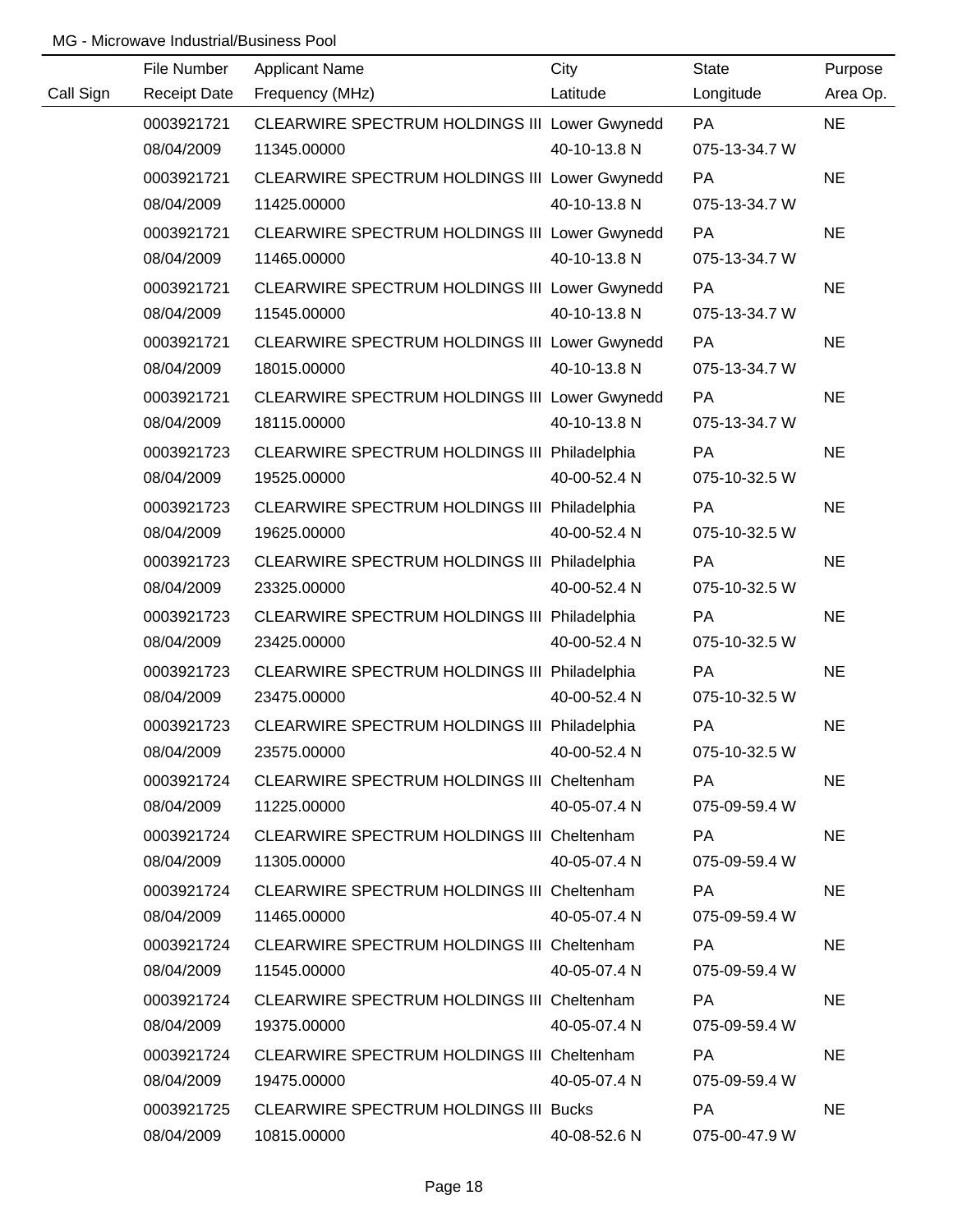|           | File Number         | <b>Applicant Name</b>                        | City         | <b>State</b>  | Purpose   |
|-----------|---------------------|----------------------------------------------|--------------|---------------|-----------|
| Call Sign | <b>Receipt Date</b> | Frequency (MHz)                              | Latitude     | Longitude     | Area Op.  |
|           | 0003921725          | CLEARWIRE SPECTRUM HOLDINGS III Bucks        |              | <b>PA</b>     | <b>NE</b> |
|           | 08/04/2009          | 19375.00000                                  | 40-08-52.6 N | 075-00-47.9 W |           |
|           | 0003921725          | <b>CLEARWIRE SPECTRUM HOLDINGS III Bucks</b> |              | PA            | <b>NE</b> |
|           | 08/04/2009          | 19475.00000                                  | 40-08-52.6 N | 075-00-47.9 W |           |
|           | 0003921726          | CLEARWIRE SPECTRUM HOLDINGS III Hatboro      |              | PA            | <b>NE</b> |
|           | 08/04/2009          | 11225.00000                                  | 40-09-42.3 N | 075-06-50.1 W |           |
|           | 0003921726          | CLEARWIRE SPECTRUM HOLDINGS III Hatboro      |              | PA            | <b>NE</b> |
|           | 08/04/2009          | 11305.00000                                  | 40-09-42.3 N | 075-06-50.1 W |           |
|           | 0003921726          | CLEARWIRE SPECTRUM HOLDINGS III Hatboro      |              | PA            | <b>NE</b> |
|           | 08/04/2009          | 11465.00000                                  | 40-09-42.3 N | 075-06-50.1 W |           |
|           | 0003921726          | CLEARWIRE SPECTRUM HOLDINGS III Hatboro      |              | PA            | <b>NE</b> |
|           | 08/04/2009          | 11545.00000                                  | 40-09-42.3 N | 075-06-50.1 W |           |
|           | 0003921727          | CLEARWIRE SPECTRUM HOLDINGS III Philadelphia |              | PA            | <b>NE</b> |
|           | 08/04/2009          | 11225.00000                                  | 40-02-31.6 N | 075-05-20.0 W |           |
|           | 0003921727          | CLEARWIRE SPECTRUM HOLDINGS III Philadelphia |              | PA            | <b>NE</b> |
|           | 08/04/2009          | 11305.00000                                  | 40-02-31.6 N | 075-05-20.0 W |           |
|           | 0003921727          | CLEARWIRE SPECTRUM HOLDINGS III Philadelphia |              | PA            | <b>NE</b> |
|           | 08/04/2009          | 11465.00000                                  | 40-02-31.6 N | 075-05-20.0 W |           |
|           | 0003921727          | CLEARWIRE SPECTRUM HOLDINGS III Philadelphia |              | PA            | <b>NE</b> |
|           | 08/04/2009          | 11545.00000                                  | 40-02-31.6 N | 075-05-20.0 W |           |
|           | 0003921727          | CLEARWIRE SPECTRUM HOLDINGS III Philadelphia |              | PA            | <b>NE</b> |
|           | 08/04/2009          | 17765.00000                                  | 40-02-31.6 N | 075-05-20.0 W |           |
|           | 0003921727          | CLEARWIRE SPECTRUM HOLDINGS III Philadelphia |              | PA            | <b>NE</b> |
|           | 08/04/2009          | 21925.00000                                  | 40-02-31.6 N | 075-05-20.0 W |           |
|           | 0003921727          | CLEARWIRE SPECTRUM HOLDINGS III Philadelphia |              | <b>PA</b>     | <b>NE</b> |
|           | 08/04/2009          | 22075.00000                                  | 40-02-31.6 N | 075-05-20.0 W |           |
|           | 0003921728          | CLEARWIRE SPECTRUM HOLDINGS III MORELAND     |              | PA            | <b>NE</b> |
|           | 08/04/2009          | 17815.00000                                  | 40-07-15.6 N | 075-02-13.2 W |           |
|           | 0003921728          | CLEARWIRE SPECTRUM HOLDINGS III MORELAND     |              | PA            | <b>NE</b> |
|           | 08/04/2009          | 17865.00000                                  | 40-07-15.6 N | 075-02-13.2 W |           |
|           | 0003921728          | CLEARWIRE SPECTRUM HOLDINGS III MORELAND     |              | <b>PA</b>     | <b>NE</b> |
|           | 08/04/2009          | 17915.00000                                  | 40-07-15.6 N | 075-02-13.2 W |           |
|           | 0003921728          | CLEARWIRE SPECTRUM HOLDINGS III MORELAND     |              | PA            | <b>NE</b> |
|           | 08/04/2009          | 23025.00000                                  | 40-07-15.6 N | 075-02-13.2 W |           |
|           | 0003921728          | CLEARWIRE SPECTRUM HOLDINGS III MORELAND     |              | <b>PA</b>     | <b>NE</b> |
|           | 08/04/2009          | 23125.00000                                  | 40-07-15.6 N | 075-02-13.2 W |           |
|           | 0003921729          | CLEARWIRE SPECTRUM HOLDINGS III Montgomery   |              | PA            | <b>NE</b> |
|           | 08/04/2009          | 19375.00000                                  | 40-02-07.8 N | 075-16-53.0 W |           |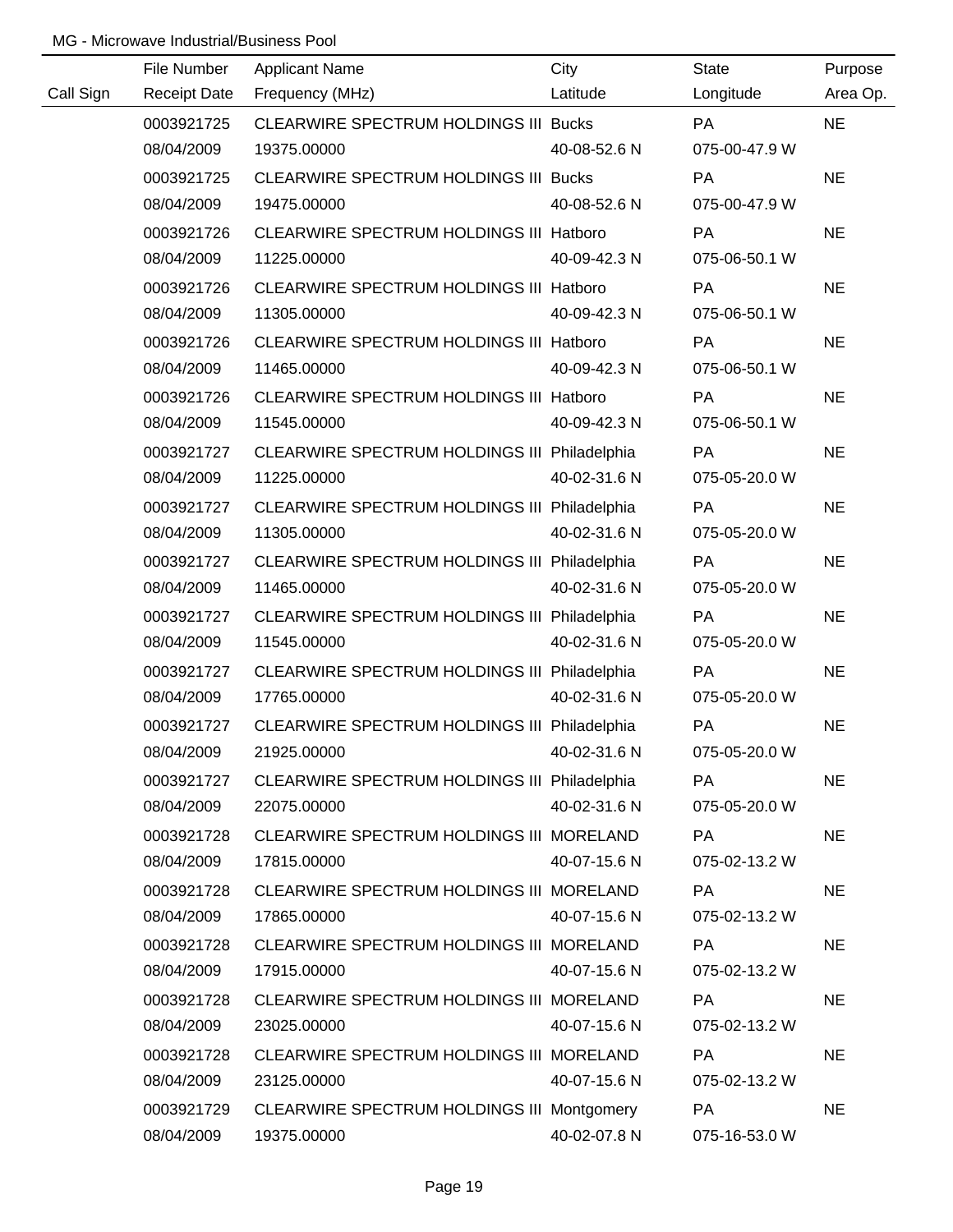|           | File Number         | <b>Applicant Name</b>                           | City         | <b>State</b>  | Purpose   |
|-----------|---------------------|-------------------------------------------------|--------------|---------------|-----------|
| Call Sign | <b>Receipt Date</b> | Frequency (MHz)                                 | Latitude     | Longitude     | Area Op.  |
|           | 0003921729          | CLEARWIRE SPECTRUM HOLDINGS III Montgomery      |              | <b>PA</b>     | <b>NE</b> |
|           | 08/04/2009          | 19475.00000                                     | 40-02-07.8 N | 075-16-53.0 W |           |
|           | 0003921729          | CLEARWIRE SPECTRUM HOLDINGS III Montgomery      |              | <b>PA</b>     | <b>NE</b> |
|           | 08/04/2009          | 19525.00000                                     | 40-02-07.8 N | 075-16-53.0 W |           |
|           | 0003921729          | CLEARWIRE SPECTRUM HOLDINGS III Montgomery      |              | <b>PA</b>     | <b>NE</b> |
|           | 08/04/2009          | 19625.00000                                     | 40-02-07.8 N | 075-16-53.0 W |           |
|           | 0003921730          | <b>CLEARWIRE SPECTRUM HOLDINGS III Glenside</b> |              | PA            | <b>NE</b> |
|           | 08/04/2009          | 17815.00000                                     | 40-06-40.2 N | 075-10-03.9 W |           |
|           | 0003921730          | <b>CLEARWIRE SPECTRUM HOLDINGS III Glenside</b> |              | PA            | <b>NE</b> |
|           | 08/04/2009          | 17915.00000                                     | 40-06-40.2 N | 075-10-03.9 W |           |
|           | 0003921730          | <b>CLEARWIRE SPECTRUM HOLDINGS III Glenside</b> |              | PA            | <b>NE</b> |
|           | 08/04/2009          | 17965.00000                                     | 40-06-40.2 N | 075-10-03.9 W |           |
|           | 0003921730          | <b>CLEARWIRE SPECTRUM HOLDINGS III Glenside</b> |              | <b>PA</b>     | <b>NE</b> |
|           | 08/04/2009          | 18065.00000                                     | 40-06-40.2 N | 075-10-03.9 W |           |
|           | 0003921731          | CLEARWIRE SPECTRUM HOLDINGS III Fort Washington |              | PA            | <b>NE</b> |
|           | 08/04/2009          | 17815.00000                                     | 40-09-06.7 N | 075-12-07.4 W |           |
|           | 0003921731          | CLEARWIRE SPECTRUM HOLDINGS III Fort Washington |              | <b>PA</b>     | <b>NE</b> |
|           | 08/04/2009          | 17915.00000                                     | 40-09-06.7 N | 075-12-07.4 W |           |
|           | 0003921731          | CLEARWIRE SPECTRUM HOLDINGS III Fort Washington |              | PA            | <b>NE</b> |
|           | 08/04/2009          | 23025.00000                                     | 40-09-06.7 N | 075-12-07.4 W |           |
|           | 0003921731          | CLEARWIRE SPECTRUM HOLDINGS III Fort Washington |              | PA            | <b>NE</b> |
|           | 08/04/2009          | 23125.00000                                     | 40-09-06.7 N | 075-12-07.4 W |           |
|           | 0003921732          | CLEARWIRE SPECTRUM HOLDINGS III Philadelphia    |              | PA            | <b>NE</b> |
|           | 08/04/2009          | 19375.00000                                     | 40-02-08.5 N | 075-07-12.0 W |           |
|           | 0003921732          | CLEARWIRE SPECTRUM HOLDINGS III Philadelphia    |              | <b>PA</b>     | <b>NE</b> |
|           | 08/04/2009          | 19475.00000                                     | 40-02-08.5 N | 075-07-12.0 W |           |
|           | 0003921733          | CLEARWIRE SPECTRUM HOLDINGS III Bensalem        |              | PA            | <b>NE</b> |
|           | 08/04/2009          | 19325.00000                                     | 40-07-45.7 N | 074-55-29.5 W |           |
|           | 0003921734          | CLEARWIRE SPECTRUM HOLDINGS III Philadelphia    |              | PA            | <b>NE</b> |
|           | 08/04/2009          | 19375.00000                                     | 40-02-31.3 N | 075-06-36.7 W |           |
|           | 0003921734          | CLEARWIRE SPECTRUM HOLDINGS III Philadelphia    |              | PA            | <b>NE</b> |
|           | 08/04/2009          | 19475.00000                                     | 40-02-31.3 N | 075-06-36.7 W |           |
|           | 0003921735          | CLEARWIRE SPECTRUM HOLDINGS III WARMINSTER      |              | <b>PA</b>     | <b>NE</b> |
|           | 08/04/2009          | 11225.00000                                     | 40-12-54.0 N | 075-03-47.5 W |           |
|           | 0003921735          | CLEARWIRE SPECTRUM HOLDINGS III WARMINSTER      |              | <b>PA</b>     | <b>NE</b> |
|           | 08/04/2009          | 11385.00000                                     | 40-12-54.0 N | 075-03-47.5 W |           |
|           | 0003921735          | CLEARWIRE SPECTRUM HOLDINGS III WARMINSTER      |              | PA            | <b>NE</b> |
|           | 08/04/2009          | 11545.00000                                     | 40-12-54.0 N | 075-03-47.5 W |           |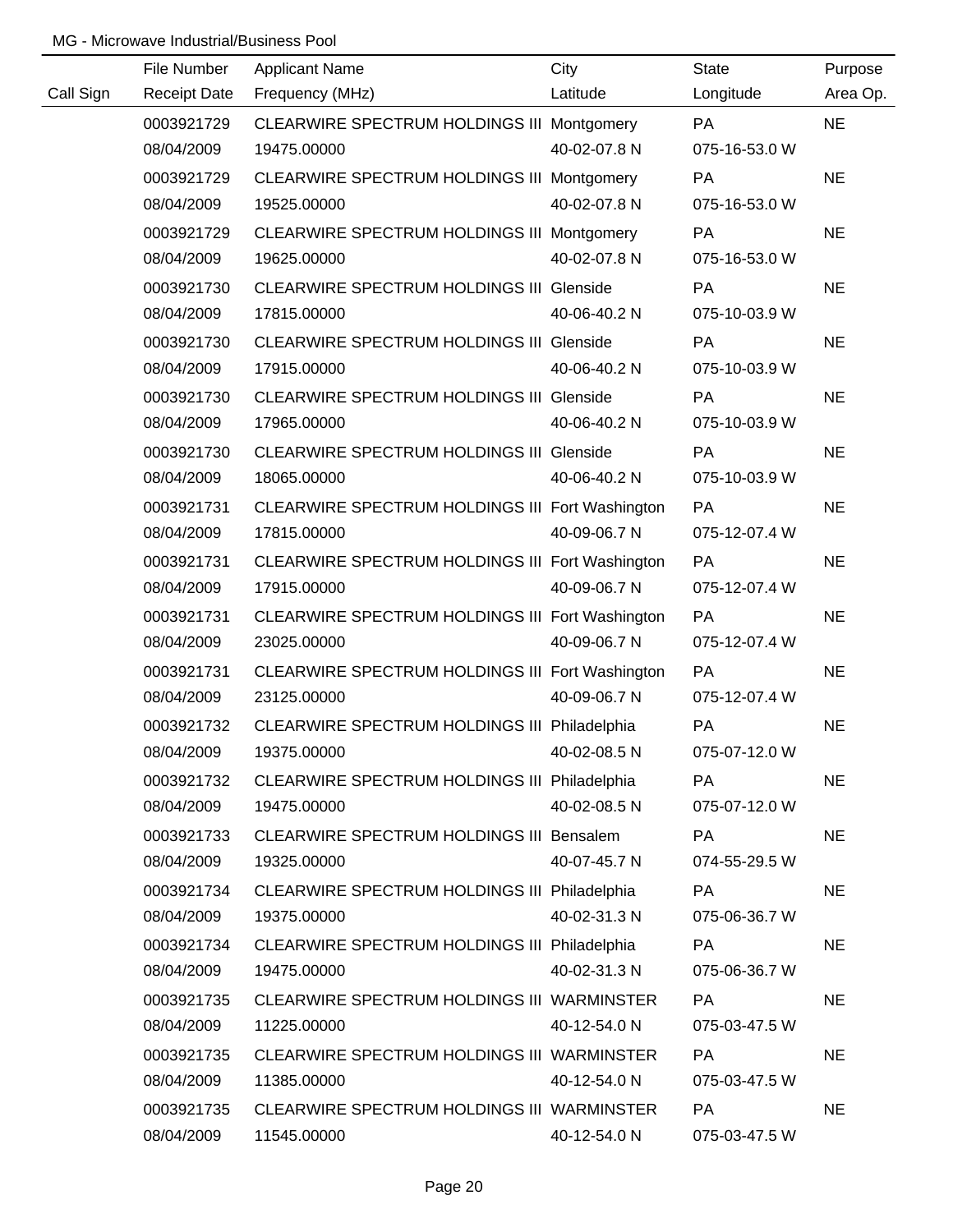|           | File Number         | <b>Applicant Name</b>                                | City         | <b>State</b>  | Purpose   |
|-----------|---------------------|------------------------------------------------------|--------------|---------------|-----------|
| Call Sign | <b>Receipt Date</b> | Frequency (MHz)                                      | Latitude     | Longitude     | Area Op.  |
|           | 0003921735          | CLEARWIRE SPECTRUM HOLDINGS III WARMINSTER           |              | PA            | <b>NE</b> |
|           | 08/04/2009          | 11625.00000                                          | 40-12-54.0 N | 075-03-47.5 W |           |
|           | 0003921735          | CLEARWIRE SPECTRUM HOLDINGS III WARMINSTER           |              | PA            | <b>NE</b> |
|           | 08/04/2009          | 11665.00000                                          | 40-12-54.0 N | 075-03-47.5 W |           |
|           | 0003921735          | CLEARWIRE SPECTRUM HOLDINGS III WARMINSTER           |              | PA            | <b>NE</b> |
|           | 08/04/2009          | 17815.00000                                          | 40-12-54.0 N | 075-03-47.5 W |           |
|           | 0003921735          | CLEARWIRE SPECTRUM HOLDINGS III WARMINSTER           |              | <b>PA</b>     | <b>NE</b> |
|           | 08/04/2009          | 17915.00000                                          | 40-12-54.0 N | 075-03-47.5 W |           |
|           | 0003921735          | CLEARWIRE SPECTRUM HOLDINGS III WARMINSTER           |              | <b>PA</b>     | <b>NE</b> |
|           | 08/04/2009          | 23025.00000                                          | 40-12-54.0 N | 075-03-47.5 W |           |
|           | 0003921735          | CLEARWIRE SPECTRUM HOLDINGS III WARMINSTER           |              | PA            | <b>NE</b> |
|           | 08/04/2009          | 23125.00000                                          | 40-12-54.0 N | 075-03-47.5 W |           |
|           | 0003921736          | CLEARWIRE SPECTRUM HOLDINGS III Huntingdon Valley    |              | PA            | <b>NE</b> |
|           | 08/04/2009          | 11225.00000                                          | 40-08-48.7 N | 075-01-20.5 W |           |
|           | 0003921736          | CLEARWIRE SPECTRUM HOLDINGS III Huntingdon Valley    |              | PA            | <b>NE</b> |
|           | 08/04/2009          | 11305.00000                                          | 40-08-48.7 N | 075-01-20.5 W |           |
|           | 0003921736          | CLEARWIRE SPECTRUM HOLDINGS III Huntingdon Valley    |              | PA            | <b>NE</b> |
|           | 08/04/2009          | 11585.00000                                          | 40-08-48.7 N | 075-01-20.5 W |           |
|           | 0003921736          | CLEARWIRE SPECTRUM HOLDINGS III Huntingdon Valley    |              | PA            | <b>NE</b> |
|           | 08/04/2009          | 11665.00000                                          | 40-08-48.7 N | 075-01-20.5 W |           |
|           | 0003921736          | CLEARWIRE SPECTRUM HOLDINGS III Huntingdon Valley    |              | PA            | <b>NE</b> |
|           | 08/04/2009          | 18015.00000                                          | 40-08-48.7 N | 075-01-20.5 W |           |
|           | 0003921736          | CLEARWIRE SPECTRUM HOLDINGS III Huntingdon Valley PA |              |               | <b>NE</b> |
|           | 08/04/2009          | 18115.00000                                          | 40-08-48.7 N | 075-01-20.5 W |           |
|           | 0003921737          | CLEARWIRE SPECTRUM HOLDINGS III PHILADELPHIA         |              | <b>PA</b>     | <b>NE</b> |
|           | 08/04/2009          | 11225.00000                                          | 40-04-48.8 N | 075-12-43.3 W |           |
|           | 0003921737          | CLEARWIRE SPECTRUM HOLDINGS III PHILADELPHIA         |              | PA            | <b>NE</b> |
|           | 08/04/2009          | 11305.00000                                          | 40-04-48.8 N | 075-12-43.3 W |           |
|           | 0003921737          | CLEARWIRE SPECTRUM HOLDINGS III PHILADELPHIA         |              | PA            | <b>NE</b> |
|           | 08/04/2009          | 11585.00000                                          | 40-04-48.8 N | 075-12-43.3 W |           |
|           | 0003921737          | CLEARWIRE SPECTRUM HOLDINGS III PHILADELPHIA         |              | PA            | <b>NE</b> |
|           | 08/04/2009          | 11665.00000                                          | 40-04-48.8 N | 075-12-43.3 W |           |
|           | 0003921737          | CLEARWIRE SPECTRUM HOLDINGS III PHILADELPHIA         |              | PA            | <b>NE</b> |
|           | 08/04/2009          | 17815.00000                                          | 40-04-48.8 N | 075-12-43.3 W |           |
|           | 0003921737          | CLEARWIRE SPECTRUM HOLDINGS III PHILADELPHIA         |              | <b>PA</b>     | <b>NE</b> |
|           | 08/04/2009          | 17915.00000                                          | 40-04-48.8 N | 075-12-43.3 W |           |
|           | 0003921738          | CLEARWIRE SPECTRUM HOLDINGS III Philadelphia         |              | PA            | <b>NE</b> |
|           | 08/04/2009          | 10775.00000                                          | 40-00-06.7 N | 075-13-22.7 W |           |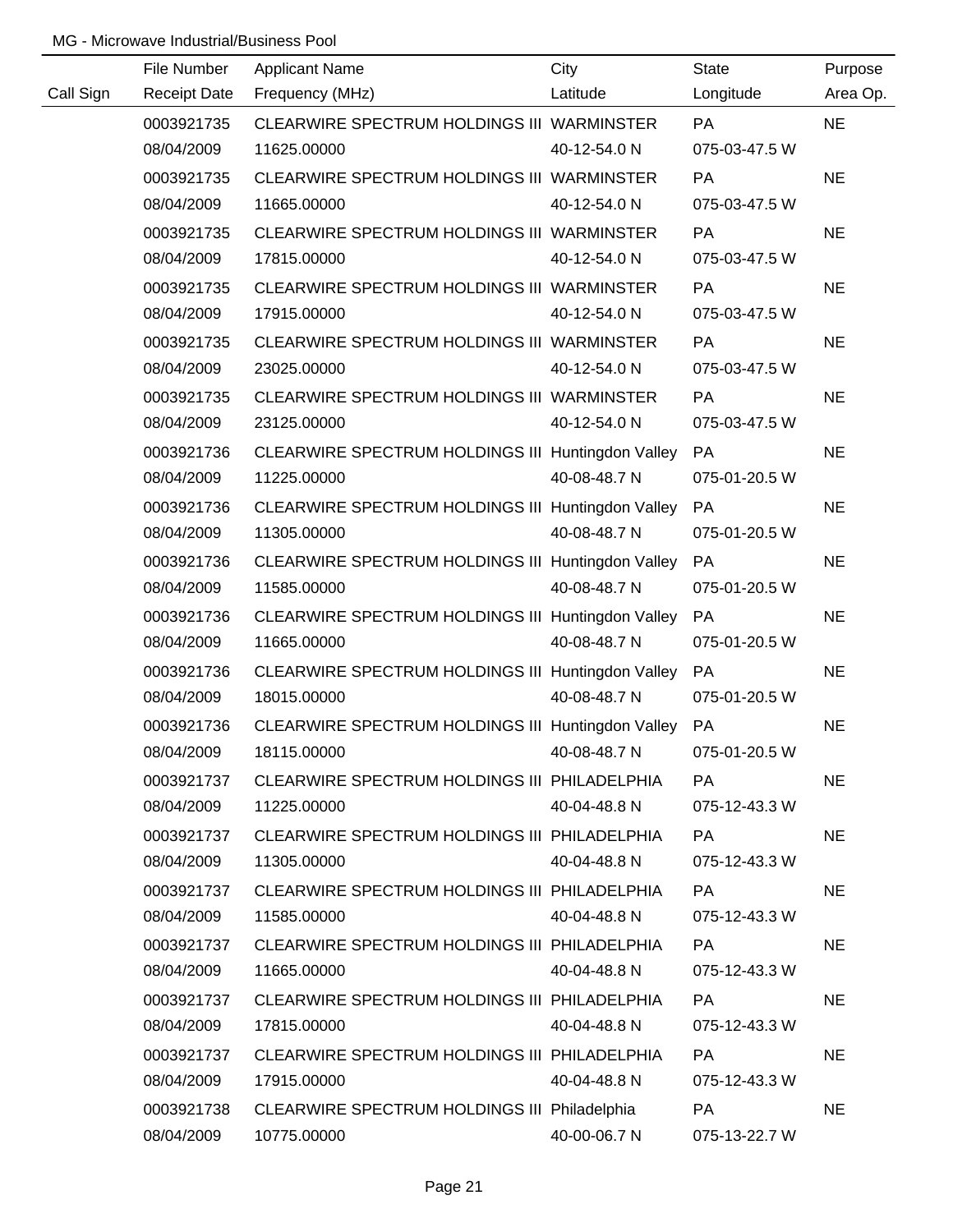|           | File Number         | <b>Applicant Name</b>                                | City         | <b>State</b>  | Purpose   |
|-----------|---------------------|------------------------------------------------------|--------------|---------------|-----------|
| Call Sign | <b>Receipt Date</b> | Frequency (MHz)                                      | Latitude     | Longitude     | Area Op.  |
|           | 0003921738          | CLEARWIRE SPECTRUM HOLDINGS III Philadelphia         |              | <b>PA</b>     | <b>NE</b> |
|           | 08/04/2009          | 10855.00000                                          | 40-00-06.7 N | 075-13-22.7 W |           |
|           | 0003921738          | CLEARWIRE SPECTRUM HOLDINGS III Philadelphia         |              | PA            | <b>NE</b> |
|           | 08/04/2009          | 23025.00000                                          | 40-00-06.7 N | 075-13-22.7 W |           |
|           | 0003921738          | CLEARWIRE SPECTRUM HOLDINGS III Philadelphia         |              | PA            | <b>NE</b> |
|           | 08/04/2009          | 23075.00000                                          | 40-00-06.7 N | 075-13-22.7 W |           |
|           | 0003921739          | CLEARWIRE SPECTRUM HOLDINGS III BURLINGTON           |              | <b>NJ</b>     | <b>NE</b> |
|           | 08/04/2009          | 19375.00000                                          | 40-02-18.0 N | 074-50-52.6 W |           |
|           | 0003921739          | CLEARWIRE SPECTRUM HOLDINGS III BURLINGTON           |              | <b>NJ</b>     | <b>NE</b> |
|           | 08/04/2009          | 19475.00000                                          | 40-02-18.0 N | 074-50-52.6 W |           |
|           | 0003921739          | CLEARWIRE SPECTRUM HOLDINGS III BURLINGTON           |              | <b>NJ</b>     | <b>NE</b> |
|           | 08/04/2009          | 19525.00000                                          | 40-02-18.0 N | 074-50-52.6 W |           |
|           | 0003921739          | CLEARWIRE SPECTRUM HOLDINGS III BURLINGTON           |              | <b>NJ</b>     | <b>NE</b> |
|           | 08/04/2009          | 19625.00000                                          | 40-02-18.0 N | 074-50-52.6 W |           |
|           | 0003921739          | CLEARWIRE SPECTRUM HOLDINGS III BURLINGTON           |              | <b>NJ</b>     | <b>NE</b> |
|           | 08/04/2009          | 23025.00000                                          | 40-02-18.0 N | 074-50-52.6 W |           |
|           | 0003921954          | CLEARWIRE SPECTRUM HOLDINGS III Tigard               |              | OR.           | <b>NE</b> |
|           | 08/05/2009          | 23325.00000                                          | 45-25-32.6 N | 122-46-15.9 W |           |
|           | 0003922362          | CLEARWIRE SPECTRUM HOLDINGS III LOWER SOUTHAM PA     |              |               | <b>NE</b> |
|           | 08/05/2009          | 19425.00000                                          | 40-08-04.5 N | 074-59-49.8 W |           |
|           | 0003922365          | CLEARWIRE SPECTRUM HOLDINGS III Plymouth Meeting     |              | PA            | <b>NE</b> |
|           | 08/05/2009          | 23125.00000                                          | 40-07-41.2 N | 075-17-42.4 W |           |
|           | 0003922369          | CLEARWIRE SPECTRUM HOLDINGS III LIMERICK             |              | PA            | <b>NE</b> |
|           | 08/05/2009          | 11225.00000                                          | 40-13-32.6 N | 075-33-02.8 W |           |
|           | 0003922369          | CLEARWIRE SPECTRUM HOLDINGS III LIMERICK             |              | PA.           | <b>NE</b> |
|           | 08/05/2009          | 11305.00000                                          | 40-13-32.6 N | 075-33-02.8 W |           |
|           | 0003922369          | CLEARWIRE SPECTRUM HOLDINGS III LIMERICK             |              | PA.           | <b>NE</b> |
|           | 08/05/2009          | 19375.00000                                          | 40-13-32.6 N | 075-33-02.8 W |           |
|           | 0003922369          | CLEARWIRE SPECTRUM HOLDINGS III LIMERICK             |              | <b>PA</b>     | <b>NE</b> |
|           | 08/05/2009          | 19475.00000                                          | 40-13-32.6 N | 075-33-02.8 W |           |
|           | 0003922485          | <b>CLEARWIRE SPECTRUM HOLDINGS III Schwenksville</b> |              | PA            | <b>NE</b> |
|           | 08/05/2009          | 10735.00000                                          | 40-15-34.0 N | 075-30-05.0 W |           |
|           | 0003922485          | CLEARWIRE SPECTRUM HOLDINGS III Schwenksville        |              | PA.           | <b>NE</b> |
|           | 08/05/2009          | 10775.00000                                          | 40-15-34.0 N | 075-30-05.0 W |           |
|           | 0003922485          | <b>CLEARWIRE SPECTRUM HOLDINGS III Schwenksville</b> |              | PA.           | <b>NE</b> |
|           | 08/05/2009          | 10815.00000                                          | 40-15-34.0 N | 075-30-05.0 W |           |
|           | 0003922485          | <b>CLEARWIRE SPECTRUM HOLDINGS III Schwenksville</b> |              | <b>PA</b>     | <b>NE</b> |
|           | 08/05/2009          | 10855.00000                                          | 40-15-34.0 N | 075-30-05.0 W |           |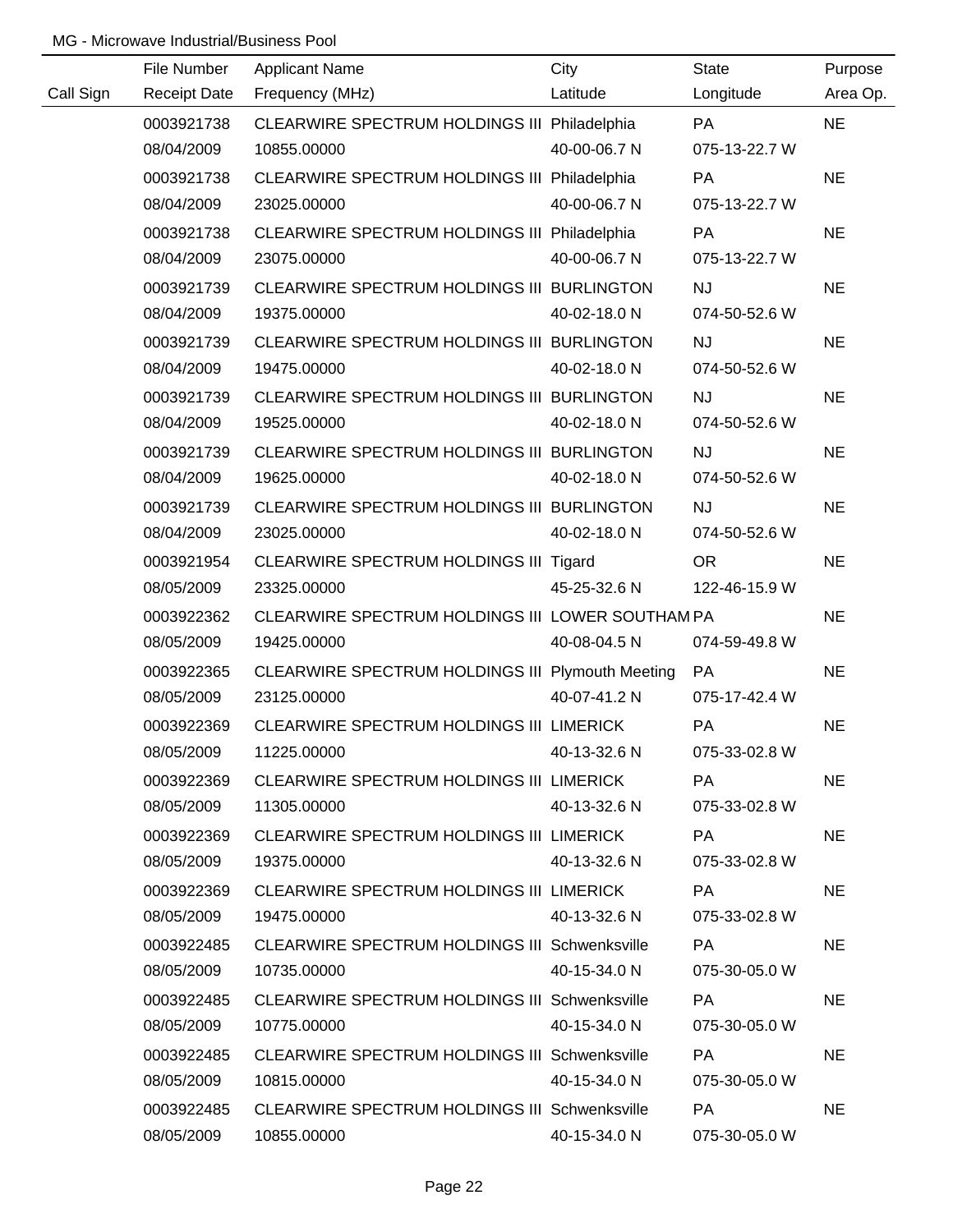|           | File Number | <b>Applicant Name</b>                      | City                      | <b>State</b>  | Purpose   |
|-----------|-------------|--------------------------------------------|---------------------------|---------------|-----------|
| Call Sign |             | Receipt Date Frequency (MHz)               | <b>Example 1</b> Latitude | Longitude     | Area Op.  |
|           | 0003922486  | CLEARWIRE SPECTRUM HOLDINGS III HORSHAM    |                           | <b>PA</b>     | <b>NE</b> |
|           | 08/05/2009  | 17765.00000                                | 40-12-12.5 N              | 075-10-48.3 W |           |
|           | 0003922487  | CLEARWIRE SPECTRUM HOLDINGS III Folcroft   |                           | <b>PA</b>     | <b>NE</b> |
|           | 08/05/2009  | 11225.00000                                | 39-53-28.0 N              | 075-16-40.3 W |           |
|           | 0003922487  | CLEARWIRE SPECTRUM HOLDINGS III Folcroft   |                           | <b>PA</b>     | <b>NE</b> |
|           | 08/05/2009  | 11305.00000                                | 39-53-28.0 N              | 075-16-40.3 W |           |
|           | 0003922487  | CLEARWIRE SPECTRUM HOLDINGS III Folcroft   |                           | PA            | <b>NE</b> |
|           | 08/05/2009  | 11465.00000                                | 39-53-28.0 N              | 075-16-40.3 W |           |
|           | 0003922487  | CLEARWIRE SPECTRUM HOLDINGS III Folcroft   |                           | <b>PA</b>     | <b>NE</b> |
|           | 08/05/2009  | 11665.00000                                | 39-53-28.0 N              | 075-16-40.3 W |           |
|           | 0003922487  | CLEARWIRE SPECTRUM HOLDINGS III Folcroft   |                           | PA            | <b>NE</b> |
|           | 08/05/2009  | 19375.00000                                | 39-53-28.0 N              | 075-16-40.3 W |           |
|           | 0003922487  | CLEARWIRE SPECTRUM HOLDINGS III Folcroft   |                           | <b>PA</b>     | <b>NE</b> |
|           | 08/05/2009  | 19475.00000                                | 39-53-28.0 N              | 075-16-40.3 W |           |
|           | 0003922487  | CLEARWIRE SPECTRUM HOLDINGS III Folcroft   |                           | PA            | <b>NE</b> |
|           | 08/05/2009  | 21825.00000                                | 39-53-28.0 N              | 075-16-40.3 W |           |
|           | 0003922487  | CLEARWIRE SPECTRUM HOLDINGS III Folcroft   |                           | <b>PA</b>     | <b>NE</b> |
|           | 08/05/2009  | 21925.00000                                | 39-53-28.0 N              | 075-16-40.3 W |           |
|           | 0003922488  | CLEARWIRE SPECTRUM HOLDINGS III RIDELY     |                           | <b>PA</b>     | <b>NE</b> |
|           | 08/05/2009  | 10735.00000                                | 39-53-10.7 N              | 075-19-42.5 W |           |
|           | 0003922488  | CLEARWIRE SPECTRUM HOLDINGS III RIDELY     |                           | PA            | <b>NE</b> |
|           | 08/05/2009  | 10815.00000                                | 39-53-10.7 N              | 075-19-42.5 W |           |
|           | 0003922488  | CLEARWIRE SPECTRUM HOLDINGS III RIDELY     |                           | PA            | <b>NE</b> |
|           | 08/05/2009  | 10975.00000                                | 39-53-10.7 N              | 075-19-42.5 W |           |
|           | 0003922488  | CLEARWIRE SPECTRUM HOLDINGS III RIDELY     |                           | <b>PA</b>     | <b>NE</b> |
|           | 08/05/2009  | 11175.00000                                | 39-53-10.7 N              | 075-19-42.5 W |           |
|           | 0003922488  | CLEARWIRE SPECTRUM HOLDINGS III RIDELY     |                           | PA            | <b>NE</b> |
|           | 08/05/2009  | 17815.00000                                | 39-53-10.7 N              | 075-19-42.5 W |           |
|           | 0003922488  | CLEARWIRE SPECTRUM HOLDINGS III RIDELY     |                           | PA            | <b>NE</b> |
|           | 08/05/2009  | 17915.00000                                | 39-53-10.7 N              | 075-19-42.5 W |           |
|           | 0003922554  | CLEARWIRE SPECTRUM HOLDINGS III Norristown |                           | PA            | <b>NE</b> |
|           | 08/05/2009  | 21925.00000                                | 40-08-04.8 N              | 075-18-43.8 W |           |
|           | 0003922554  | CLEARWIRE SPECTRUM HOLDINGS III Norristown |                           | PA            | <b>NE</b> |
|           | 08/05/2009  | 21975.00000                                | 40-08-04.8 N              | 075-18-43.8 W |           |
|           | 0003922563  | EASTERN LANCASTER COUNTY SCHC Denver       |                           | PA            | <b>NE</b> |
|           | 08/05/2009  | 19375.00000                                | 40-11-44.3 N              | 076-02-07.7 W |           |
|           | 0003922564  | EASTERN LANCASTER COUNTY SCHC Blue Ball    |                           | PA            | <b>NE</b> |
|           | 08/05/2009  | 17815.00000                                | 40-07-09.0 N              | 076-02-35.0 W |           |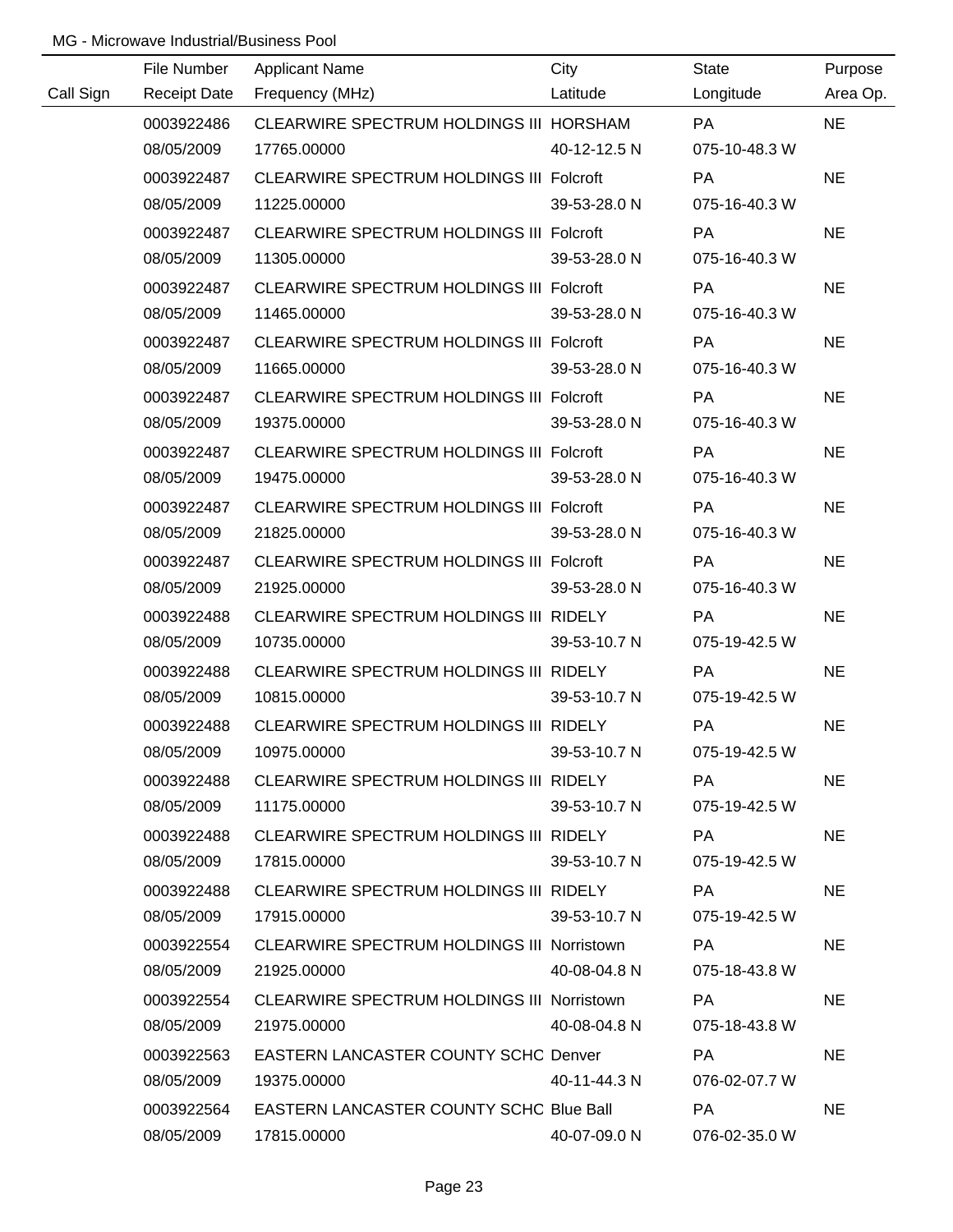|           | File Number         | <b>Applicant Name</b>                             | City             | <b>State</b>  | Purpose   |
|-----------|---------------------|---------------------------------------------------|------------------|---------------|-----------|
| Call Sign | <b>Receipt Date</b> | Frequency (MHz)                                   | Latitude         | Longitude     | Area Op.  |
|           | 0003922564          | EASTERN LANCASTER COUNTY SCHC Blue Ball           |                  | <b>PA</b>     | <b>NE</b> |
|           | 08/05/2009          | 21885.00000                                       | 40-07-09.0 N     | 076-02-35.0 W |           |
|           | 0003922566          | EASTERN LANCASTER COUNTY SCHC New Holland         |                  | PA            | <b>NE</b> |
|           | 08/05/2009          | 23085.00000                                       | 40-06-42.3 N     | 076-04-09.5 W |           |
|           | 0003925186          | <b>CRESSON TOWNSHIP</b>                           | <b>GALLITZIN</b> | <b>PA</b>     | <b>NE</b> |
|           | 08/06/2009          | 00956.43125                                       | 40-29-26.5 N     | 078-33-12.0 W | P         |
|           | 0003925260          | CLEARWIRE SPECTRUM HOLDINGS III warrington        |                  | PA            | <b>NE</b> |
|           | 08/06/2009          | 19325.00000                                       | 40-14-50.0 N     | 075-07-35.7 W |           |
|           | 0003925549          | CLEARWIRE SPECTRUM HOLDINGS III Blue Bell         |                  | PA            | <b>NE</b> |
|           | 08/06/2009          | 21825.00000                                       | 40-08-37.7 N     | 075-17-21.5 W |           |
|           | 0003925930          | <b>Elkhart General Hospital</b>                   | Elkhart          | IN            | <b>NE</b> |
|           | 08/06/2009          | 19325.00000                                       | 41-43-23.6 N     | 085-55-41.1 W |           |
|           | 0003925932          | <b>Elkhart General Hospital</b>                   | Elkhart          | IN            | <b>NE</b> |
|           | 08/06/2009          | 17765.00000                                       | 41-44-44.7 N     | 085-59-34.6 W |           |
|           | 0003925935          | <b>BANNER HEALTH</b>                              | Peoria           | AZ            | <b>NE</b> |
|           | 08/06/2009          | 23125.00000                                       | 33-36-03.9 N     | 112-15-37.9 W |           |
|           | 0003926045          | <b>BANNER HEALTH</b>                              | Sun City         | AZ            | <b>NE</b> |
|           | 08/06/2009          | 21925.00000                                       | 33-36-14.5 N     | 112-17-01.5 W |           |
|           | 0003927188          | Interfaith Medical Center                         | Brooklyn         | NY            | <b>NE</b> |
|           | 08/07/2009          | 22125.00000                                       | 40-40-31.5 N     | 073-57-31.8 W |           |
|           | 0003927433          | CITY OF JERSEY CITY MUA                           | WEST VIEW        | <b>NJ</b>     | <b>NE</b> |
|           | 08/07/2009          | 00956.44375                                       | 40-51-51.0 N     | 074-00-45.0 W | P         |
|           | 0003927445          | <b>CITY OF HAYS</b>                               | <b>HAYS</b>      | KS            | <b>NE</b> |
|           | 08/07/2009          | 00956.29375                                       | 38-52-03.4 N     | 099-19-04.1 W | P         |
|           | 0003927484          | CLEARWIRE SPECTRUM HOLDINGS III Gloucester        |                  | <b>NJ</b>     | <b>NE</b> |
|           | 08/07/2009          | 19375.00000                                       | 39-45-14.0 N     | 074-59-57.5 W |           |
|           | 0003927484          | <b>CLEARWIRE SPECTRUM HOLDINGS III Gloucester</b> |                  | <b>NJ</b>     | <b>NE</b> |
|           | 08/07/2009          | 19475.00000                                       | 39-45-14.0 N     | 074-59-57.5 W |           |
|           | 0003927484          | <b>CLEARWIRE SPECTRUM HOLDINGS III Gloucester</b> |                  | <b>NJ</b>     | <b>NE</b> |
|           | 08/07/2009          | 19575.00000                                       | 39-45-14.0 N     | 074-59-57.5 W |           |
|           | 0003927484          | <b>CLEARWIRE SPECTRUM HOLDINGS III Gloucester</b> |                  | <b>NJ</b>     | <b>NE</b> |
|           | 08/07/2009          | 19675.00000                                       | 39-45-14.0 N     | 074-59-57.5 W |           |
|           | 0003927487          | CLEARWIRE SPECTRUM HOLDINGS III Chester Heights   |                  | <b>PA</b>     | <b>NE</b> |
|           | 08/07/2009          | 11225.00000                                       | 39-53-45.2 N     | 075-28-56.9 W |           |
|           | 0003927487          | CLEARWIRE SPECTRUM HOLDINGS III Chester Heights   |                  | <b>PA</b>     | <b>NE</b> |
|           | 08/07/2009          | 11265.00000                                       | 39-53-45.2 N     | 075-28-56.9 W |           |
|           | 0003927487          | CLEARWIRE SPECTRUM HOLDINGS III Chester Heights   |                  | <b>PA</b>     | <b>NE</b> |
|           | 08/07/2009          | 11305.00000                                       | 39-53-45.2 N     | 075-28-56.9 W |           |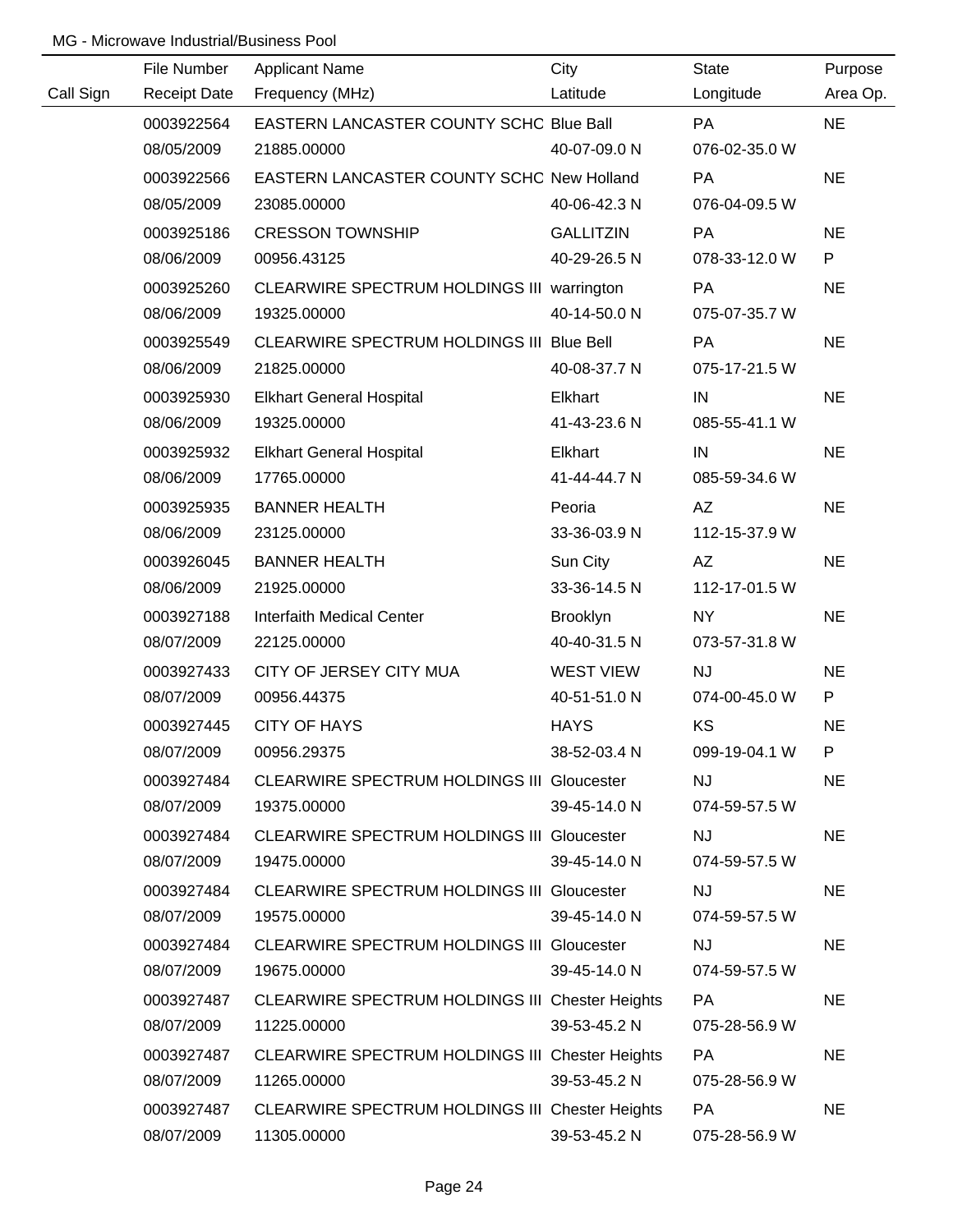|           | File Number         | <b>Applicant Name</b>                           | City         | <b>State</b>  | Purpose   |
|-----------|---------------------|-------------------------------------------------|--------------|---------------|-----------|
| Call Sign | <b>Receipt Date</b> | Frequency (MHz)                                 | Latitude     | Longitude     | Area Op.  |
|           | 0003927487          | CLEARWIRE SPECTRUM HOLDINGS III Chester Heights |              | <b>PA</b>     | <b>NE</b> |
|           | 08/07/2009          | 11345.00000                                     | 39-53-45.2 N | 075-28-56.9 W |           |
|           | 0003927487          | CLEARWIRE SPECTRUM HOLDINGS III Chester Heights |              | PA            | <b>NE</b> |
|           | 08/07/2009          | 11465.00000                                     | 39-53-45.2 N | 075-28-56.9 W |           |
|           | 0003927487          | CLEARWIRE SPECTRUM HOLDINGS III Chester Heights |              | <b>PA</b>     | <b>NE</b> |
|           | 08/07/2009          | 11505.00000                                     | 39-53-45.2 N | 075-28-56.9 W |           |
|           | 0003927487          | CLEARWIRE SPECTRUM HOLDINGS III Chester Heights |              | <b>PA</b>     | <b>NE</b> |
|           | 08/07/2009          | 11545.00000                                     | 39-53-45.2 N | 075-28-56.9 W |           |
|           | 0003927487          | CLEARWIRE SPECTRUM HOLDINGS III Chester Heights |              | PA            | <b>NE</b> |
|           | 08/07/2009          | 11585.00000                                     | 39-53-45.2 N | 075-28-56.9 W |           |
|           | 0003927487          | CLEARWIRE SPECTRUM HOLDINGS III Chester Heights |              | PA            | <b>NE</b> |
|           | 08/07/2009          | 17815.00000                                     | 39-53-45.2 N | 075-28-56.9 W |           |
|           | 0003927487          | CLEARWIRE SPECTRUM HOLDINGS III Chester Heights |              | <b>PA</b>     | <b>NE</b> |
|           | 08/07/2009          | 17915.00000                                     | 39-53-45.2 N | 075-28-56.9 W |           |
|           | 0003927489          | CLEARWIRE SPECTRUM HOLDINGS III GLASSBORO       |              | <b>NJ</b>     | <b>NE</b> |
|           | 08/07/2009          | 19575.00000                                     | 39-41-48.5 N | 075-05-54.2 W |           |
|           | 0003927489          | CLEARWIRE SPECTRUM HOLDINGS III GLASSBORO       |              | <b>NJ</b>     | <b>NE</b> |
|           | 08/07/2009          | 19675.00000                                     | 39-41-48.5 N | 075-05-54.2 W |           |
|           | 0003927489          | CLEARWIRE SPECTRUM HOLDINGS III GLASSBORO       |              | <b>NJ</b>     | <b>NE</b> |
|           | 08/07/2009          | 21825.00000                                     | 39-41-48.5 N | 075-05-54.2 W |           |
|           | 0003927489          | CLEARWIRE SPECTRUM HOLDINGS III GLASSBORO       |              | NJ            | <b>NE</b> |
|           | 08/07/2009          | 21975.00000                                     | 39-41-48.5 N | 075-05-54.2 W |           |
|           | 0003927490          | <b>CLEARWIRE SPECTRUM HOLDINGS III Delaware</b> |              | PA            | <b>NE</b> |
|           | 08/07/2009          | 11225.00000                                     | 39-58-04.0 N | 075-23-20.6 W |           |
|           | 0003927490          | CLEARWIRE SPECTRUM HOLDINGS III Delaware        |              | PA            | <b>NE</b> |
|           | 08/07/2009          | 11305.00000                                     | 39-58-04.0 N | 075-23-20.6 W |           |
|           | 0003927491          | CLEARWIRE SPECTRUM HOLDINGS III LIMA            |              | PA            | <b>NE</b> |
|           | 08/07/2009          | 10735.00000                                     | 39-55-12.0 N | 075-25-36.5 W |           |
|           | 0003927491          | CLEARWIRE SPECTRUM HOLDINGS III LIMA            |              | PA            | <b>NE</b> |
|           | 08/07/2009          | 10855.00000                                     | 39-55-12.0 N | 075-25-36.5 W |           |
|           | 0003927491          | CLEARWIRE SPECTRUM HOLDINGS III LIMA            |              | PA            | <b>NE</b> |
|           | 08/07/2009          | 10975.00000                                     | 39-55-12.0 N | 075-25-36.5 W |           |
|           | 0003927491          | CLEARWIRE SPECTRUM HOLDINGS III LIMA            |              | PA            | <b>NE</b> |
|           | 08/07/2009          | 11055.00000                                     | 39-55-12.0 N | 075-25-36.5 W |           |
|           | 0003927491          | CLEARWIRE SPECTRUM HOLDINGS III LIMA            |              | PA            | <b>NE</b> |
|           | 08/07/2009          | 19375.00000                                     | 39-55-12.0 N | 075-25-36.5 W |           |
|           | 0003927491          | CLEARWIRE SPECTRUM HOLDINGS III LIMA            |              | PA            | <b>NE</b> |
|           | 08/07/2009          | 19475.00000                                     | 39-55-12.0 N | 075-25-36.5 W |           |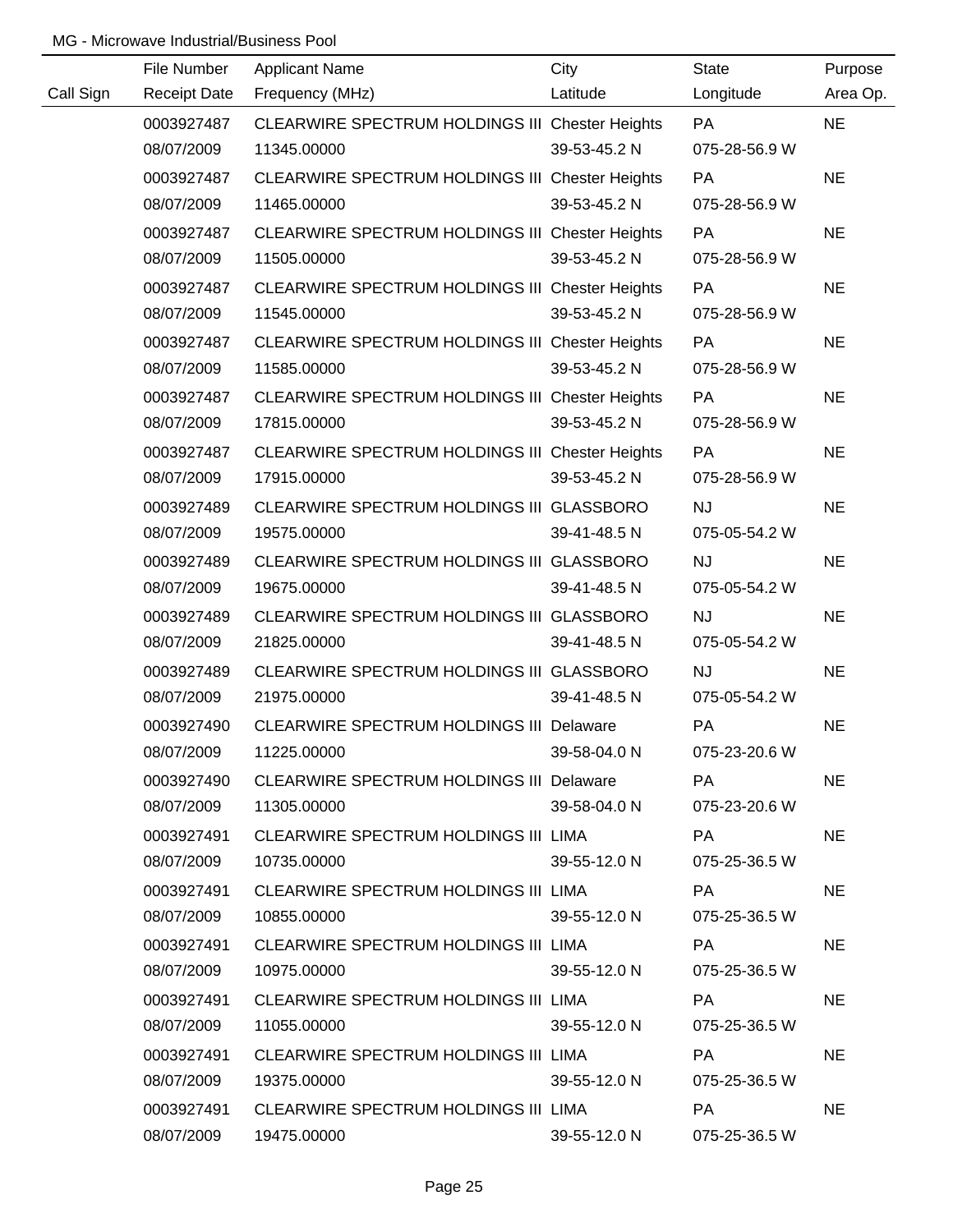|           | File Number         | <b>Applicant Name</b>                             | City         | <b>State</b>  | Purpose   |
|-----------|---------------------|---------------------------------------------------|--------------|---------------|-----------|
| Call Sign | <b>Receipt Date</b> | Frequency (MHz)                                   | Latitude     | Longitude     | Area Op.  |
|           | 0003927491          | CLEARWIRE SPECTRUM HOLDINGS III LIMA              |              | <b>PA</b>     | <b>NE</b> |
|           | 08/07/2009          | 23075.00000                                       | 39-55-12.0 N | 075-25-36.5 W |           |
|           | 0003927491          | CLEARWIRE SPECTRUM HOLDINGS III LIMA              |              | PA            | <b>NE</b> |
|           | 08/07/2009          | 23275.00000                                       | 39-55-12.0 N | 075-25-36.5 W |           |
|           | 0003927492          | CLEARWIRE SPECTRUM HOLDINGS III Philadelphia      |              | PA            | <b>NE</b> |
|           | 08/07/2009          | 18015.00000                                       | 39-55-42.6 N | 075-08-51.4 W |           |
|           | 0003927492          | CLEARWIRE SPECTRUM HOLDINGS III Philadelphia      |              | PA            | <b>NE</b> |
|           | 08/07/2009          | 18115.00000                                       | 39-55-42.6 N | 075-08-51.4 W |           |
|           | 0003927493          | CLEARWIRE SPECTRUM HOLDINGS III Philadelphia      |              | PA            | <b>NE</b> |
|           | 08/07/2009          | 19575.00000                                       | 39-54-34.5 N | 075-09-54.8 W |           |
|           | 0003927493          | CLEARWIRE SPECTRUM HOLDINGS III Philadelphia      |              | PA            | <b>NE</b> |
|           | 08/07/2009          | 19675.00000                                       | 39-54-34.5 N | 075-09-54.8 W |           |
|           | 0003927493          | CLEARWIRE SPECTRUM HOLDINGS III Philadelphia      |              | PA            | <b>NE</b> |
|           | 08/07/2009          | 23175.00000                                       | 39-54-34.5 N | 075-09-54.8 W |           |
|           | 0003927493          | CLEARWIRE SPECTRUM HOLDINGS III Philadelphia      |              | <b>PA</b>     | <b>NE</b> |
|           | 08/07/2009          | 23275.00000                                       | 39-54-34.5 N | 075-09-54.8 W |           |
|           | 0003927495          | CLEARWIRE SPECTRUM HOLDINGS III Turnersville      |              | <b>NJ</b>     | <b>NE</b> |
|           | 08/07/2009          | 21825.00000                                       | 39-44-48.5 N | 075-02-34.5 W |           |
|           | 0003927495          | CLEARWIRE SPECTRUM HOLDINGS III Turnersville      |              | <b>NJ</b>     | <b>NE</b> |
|           | 08/07/2009          | 21925.00000                                       | 39-44-48.5 N | 075-02-34.5 W |           |
|           | 0003927496          | CLEARWIRE SPECTRUM HOLDINGS III LOWER MAKESFIE PA |              |               | <b>NE</b> |
|           | 08/07/2009          | 21875.00000                                       | 40-15-13.6 N | 074-51-41.0 W |           |
|           | 0003927497          | CLEARWIRE SPECTRUM HOLDINGS III GLASSBORO         |              | <b>NJ</b>     | <b>NE</b> |
|           | 08/07/2009          | 19375.00000                                       | 39-41-57.5 N | 075-07-21.0 W |           |
|           | 0003927497          | CLEARWIRE SPECTRUM HOLDINGS III GLASSBORO         |              | <b>NJ</b>     | <b>NE</b> |
|           | 08/07/2009          | 19475.00000                                       | 39-41-57.5 N | 075-07-21.0 W |           |
|           | 0003927497          | CLEARWIRE SPECTRUM HOLDINGS III GLASSBORO         |              | <b>NJ</b>     | <b>NE</b> |
|           | 08/07/2009          | 23025.00000                                       | 39-41-57.5 N | 075-07-21.0 W |           |
|           | 0003927497          | CLEARWIRE SPECTRUM HOLDINGS III GLASSBORO         |              | <b>NJ</b>     | <b>NE</b> |
|           | 08/07/2009          | 23175.00000                                       | 39-41-57.5 N | 075-07-21.0 W |           |
|           | 0003927498          | CLEARWIRE SPECTRUM HOLDINGS III LIMA              |              | PA            | <b>NE</b> |
|           | 08/07/2009          | 10735.00000                                       | 39-55-13.0 N | 075-26-42.6 W |           |
|           | 0003927498          | CLEARWIRE SPECTRUM HOLDINGS III LIMA              |              | PA.           | <b>NE</b> |
|           | 08/07/2009          | 10815.00000                                       | 39-55-13.0 N | 075-26-42.6 W |           |
|           | 0003927498          | CLEARWIRE SPECTRUM HOLDINGS III LIMA              |              | <b>PA</b>     | <b>NE</b> |
|           | 08/07/2009          | 19375.00000                                       | 39-55-13.0 N | 075-26-42.6 W |           |
|           | 0003927498          | CLEARWIRE SPECTRUM HOLDINGS III LIMA              |              | <b>PA</b>     | <b>NE</b> |
|           | 08/07/2009          | 19475.00000                                       | 39-55-13.0 N | 075-26-42.6 W |           |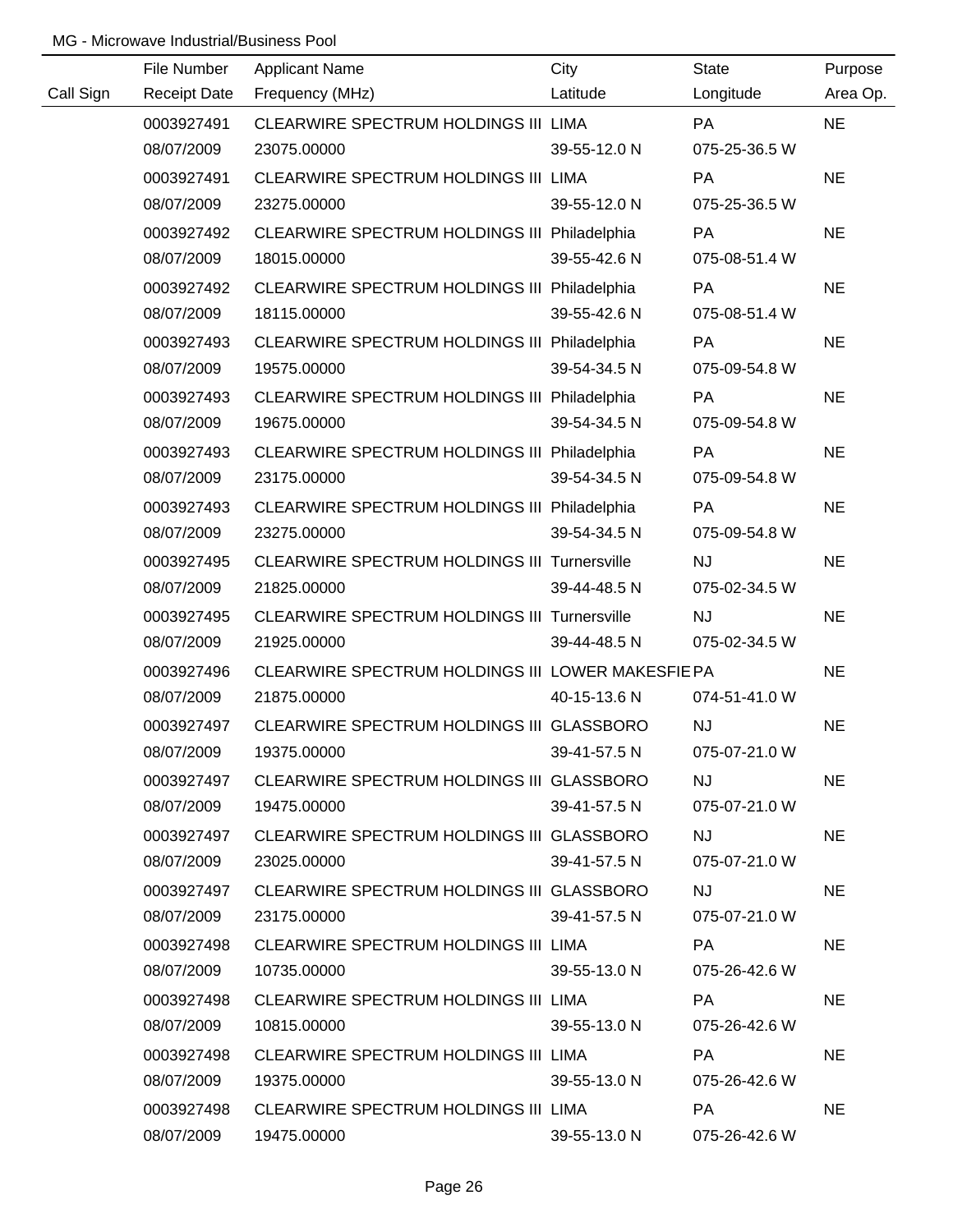|           | File Number         | <b>Applicant Name</b>                              | City         | <b>State</b>  | Purpose   |
|-----------|---------------------|----------------------------------------------------|--------------|---------------|-----------|
| Call Sign | <b>Receipt Date</b> | Frequency (MHz)                                    | Latitude     | Longitude     | Area Op.  |
|           | 0003927498          | CLEARWIRE SPECTRUM HOLDINGS III LIMA               |              | <b>PA</b>     | <b>NE</b> |
|           | 08/07/2009          | 21875.00000                                        | 39-55-13.0 N | 075-26-42.6 W |           |
|           | 0003927498          | CLEARWIRE SPECTRUM HOLDINGS III LIMA               |              | PA            | <b>NE</b> |
|           | 08/07/2009          | 22075.00000                                        | 39-55-13.0 N | 075-26-42.6 W |           |
|           | 0003927499          | CLEARWIRE SPECTRUM HOLDINGS III SICKLERVILLE       |              | <b>NJ</b>     | <b>NE</b> |
|           | 08/07/2009          | 17815.00000                                        | 39-43-55.3 N | 075-01-37.2 W |           |
|           | 0003927499          | CLEARWIRE SPECTRUM HOLDINGS III SICKLERVILLE       |              | <b>NJ</b>     | <b>NE</b> |
|           | 08/07/2009          | 17915.00000                                        | 39-43-55.3 N | 075-01-37.2 W |           |
|           | 0003927499          | CLEARWIRE SPECTRUM HOLDINGS III SICKLERVILLE       |              | <b>NJ</b>     | <b>NE</b> |
|           | 08/07/2009          | 21875.00000                                        | 39-43-55.3 N | 075-01-37.2 W |           |
|           | 0003927499          | CLEARWIRE SPECTRUM HOLDINGS III SICKLERVILLE       |              | <b>NJ</b>     | <b>NE</b> |
|           | 08/07/2009          | 21975.00000                                        | 39-43-55.3 N | 075-01-37.2 W |           |
|           | 0003927500          | CLEARWIRE SPECTRUM HOLDINGS III Mullica Hill       |              | <b>NJ</b>     | <b>NE</b> |
|           | 08/07/2009          | 17815.00000                                        | 39-43-04.1 N | 075-08-24.7 W |           |
|           | 0003927500          | CLEARWIRE SPECTRUM HOLDINGS III Mullica Hill       |              | <b>NJ</b>     | <b>NE</b> |
|           | 08/07/2009          | 17915.00000                                        | 39-43-04.1 N | 075-08-24.7 W |           |
|           | 0003927500          | CLEARWIRE SPECTRUM HOLDINGS III Mullica Hill       |              | NJ            | <b>NE</b> |
|           | 08/07/2009          | 21825.00000                                        | 39-43-04.1 N | 075-08-24.7 W |           |
|           | 0003927500          | CLEARWIRE SPECTRUM HOLDINGS III Mullica Hill       |              | NJ            | <b>NE</b> |
|           | 08/07/2009          | 21925.00000                                        | 39-43-04.1 N | 075-08-24.7 W |           |
|           | 0003927501          | CLEARWIRE SPECTRUM HOLDINGS III NEW JERSEY         |              | NJ            | <b>NE</b> |
|           | 08/07/2009          | 17815.00000                                        | 39-44-58.0 N | 075-01-26.0 W |           |
|           | 0003927501          | CLEARWIRE SPECTRUM HOLDINGS III NEW JERSEY         |              | <b>NJ</b>     | <b>NE</b> |
|           | 08/07/2009          | 17915.00000                                        | 39-44-58.0 N | 075-01-26.0 W |           |
|           | 0003927501          | CLEARWIRE SPECTRUM HOLDINGS III NEW JERSEY         |              | <b>NJ</b>     | <b>NE</b> |
|           | 08/07/2009          | 23025.00000                                        | 39-44-58.0 N | 075-01-26.0 W |           |
|           | 0003927501          | CLEARWIRE SPECTRUM HOLDINGS III NEW JERSEY         |              | NJ.           | <b>NE</b> |
|           | 08/07/2009          | 23075.00000                                        | 39-44-58.0 N | 075-01-26.0 W |           |
|           | 0003927501          | CLEARWIRE SPECTRUM HOLDINGS III NEW JERSEY         |              | NJ            | <b>NE</b> |
|           | 08/07/2009          | 23125.00000                                        | 39-44-58.0 N | 075-01-26.0 W |           |
|           | 0003927501          | CLEARWIRE SPECTRUM HOLDINGS III NEW JERSEY         |              | NJ            | <b>NE</b> |
|           | 08/07/2009          | 23175.00000                                        | 39-44-58.0 N | 075-01-26.0 W |           |
|           | 0003927502          | CLEARWIRE SPECTRUM HOLDINGS III Morrisville        |              | PA            | <b>NE</b> |
|           | 08/07/2009          | 17815.00000                                        | 40-13-55.6 N | 074-52-58.8 W |           |
|           | 0003927502          | <b>CLEARWIRE SPECTRUM HOLDINGS III Morrisville</b> |              | <b>PA</b>     | <b>NE</b> |
|           | 08/07/2009          | 17915.00000                                        | 40-13-55.6 N | 074-52-58.8 W |           |
|           | 0003927502          | <b>CLEARWIRE SPECTRUM HOLDINGS III Morrisville</b> |              | <b>PA</b>     | <b>NE</b> |
|           | 08/07/2009          | 23075.00000                                        | 40-13-55.6 N | 074-52-58.8 W |           |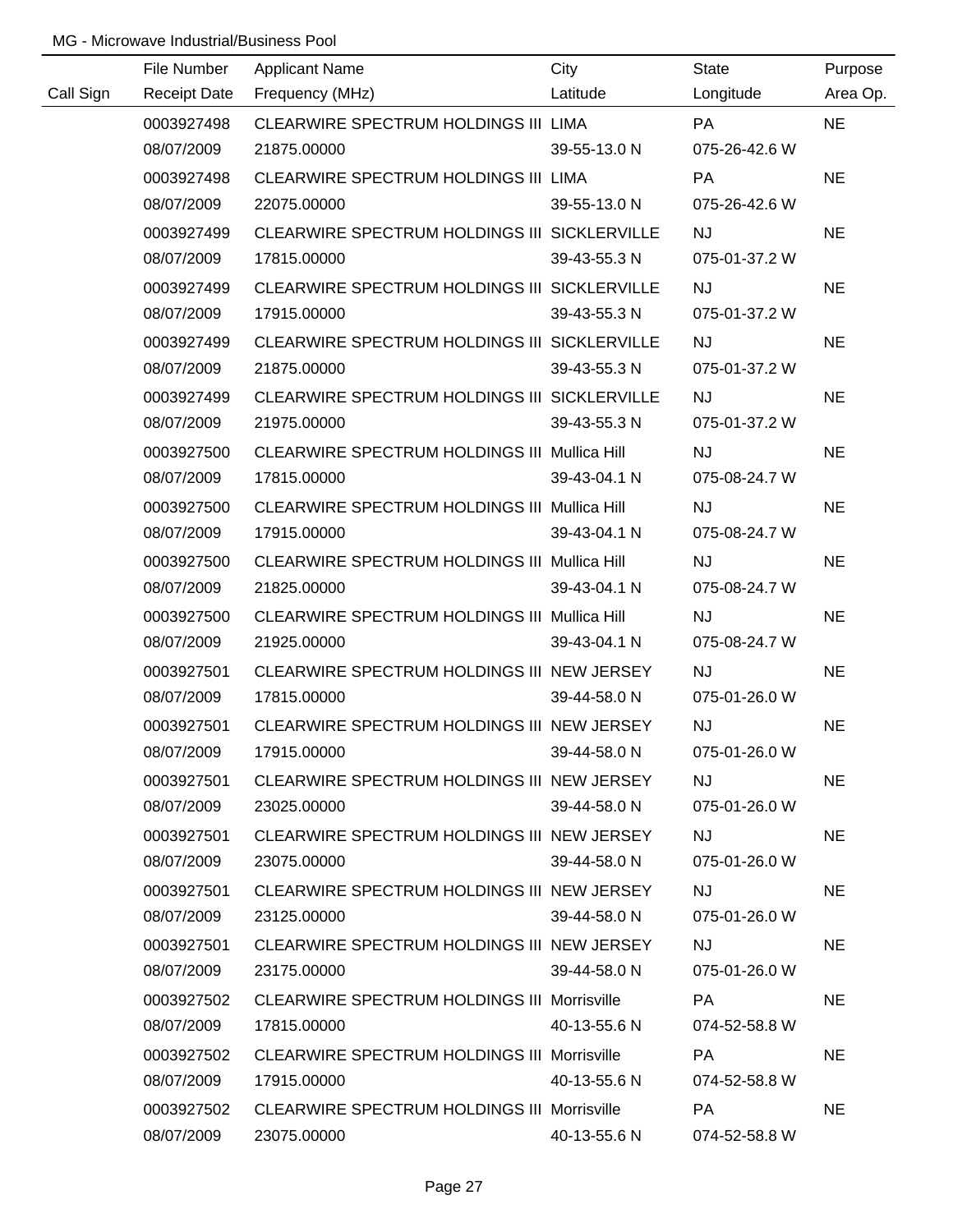|                | File Number         | <b>Applicant Name</b>           | City               | <b>State</b>  | Purpose   |
|----------------|---------------------|---------------------------------|--------------------|---------------|-----------|
| Call Sign      | <b>Receipt Date</b> | Frequency (MHz)                 | Latitude           | Longitude     | Area Op.  |
|                | 0003927467          | Louisiana Generating, LLC       | <b>NEW ROADS</b>   | LA            | <b>RM</b> |
| WHF34          | 08/07/2009          | 06605.62500                     | $30 - 40 - 15.6$ N | 091-21-20.0 W |           |
|                | 0003927467          | Louisiana Generating, LLC       | <b>NEW ROADS</b>   | LA            | RM        |
| WHF34          | 08/07/2009          | 06625.00000                     | 30-40-15.6 N       | 091-21-20.0 W |           |
|                | 0003927467          | Louisiana Generating, LLC       | <b>NEW ROADS</b>   | LA            | <b>RM</b> |
| WHF34          | 08/07/2009          | 06695.00000                     | 30-40-15.6 N       | 091-21-20.0 W |           |
|                | 0003925778          | TRI-COUNTY ELECTRIC COOPERATIVE |                    |               | RO.       |
| WNEX293        | 08/06/2009          |                                 |                    |               |           |
|                | 0003927284          | <b>MEDIA COM TELEVISION INC</b> |                    |               | RO.       |
| <b>WNEY963</b> | 08/07/2009          |                                 |                    |               |           |

### NN - 3650-3700 MHz

|           | File Number         | <b>Applicant Name</b>         | City     | <b>State</b> | Purpose   |
|-----------|---------------------|-------------------------------|----------|--------------|-----------|
| Call Sign | <b>Receipt Date</b> | Frequency (MHz)               | Latitude | Longitude    | Area Op.  |
|           | 0003925811          | Cox Communications Kansas LLC |          |              | <b>NE</b> |
|           | 08/06/2009          | 03650.00000 - 03700.00000     |          |              |           |
|           | 0003926001          | KDSC, Inc.                    |          |              | <b>NE</b> |
|           | 08/06/2009          | 03650.00000 - 03700.00000     |          |              |           |
|           | 0003926150          | Hargrave, Timothy M           |          |              | <b>NE</b> |
|           | 08/06/2009          | 03650.00000 - 03700.00000     |          |              |           |
|           | 0003926922          | <b>BUSH-TELL, INC.</b>        |          |              | <b>NE</b> |
|           | 08/07/2009          | 03650.00000 - 03700.00000     |          |              |           |
|           | 0003927533          | Twin Valley Telephone Co.     |          |              | <b>NE</b> |
| WQKQ239   | 08/07/2009          | 03650.00000 - 03700.00000     |          |              |           |

## TI - TV Intercity Relay

|               | File Number         | <b>Applicant Name</b>      | City              | <b>State</b>  | Purpose  |
|---------------|---------------------|----------------------------|-------------------|---------------|----------|
| Call Sign     | <b>Receipt Date</b> | Frequency (MHz)            | Latitude          | Longitude     | Area Op. |
|               | 0003901483          | NEXSTAR BROADCASTING, INC. | <b>VIDOR</b>      | ТX            | AM       |
| WLD443        | 08/06/2009          | 02093.00000 - 02110.00000  | 30-09-21.0 N      | 093-59-11.0 W |          |
|               | 0003901483          | NEXSTAR BROADCASTING, INC. | <b>VIDOR</b>      | ТX            | AM       |
| <b>WLD443</b> | 08/06/2009          | 02097.50000 - 02109.50000  | 30-09-21.0 N      | 093-59-11.0 W |          |
|               | 0003927115          | WPSD-TV, LLC               | <b>FARMINGTON</b> | KY            | MD.      |
| <b>WMU833</b> | 08/07/2009          | 02059.00000 - 02076.00000  | 36-41-33.2 N      | 088-32-10.1 W |          |
|               | 0003927115          | WPSD-TV, LLC               | <b>FARMINGTON</b> | KY            | MD       |
| <b>WMU833</b> | 08/07/2009          | 02073.50000 - 02085.50000  | 36-41-33.2 N      | 088-32-10.1 W |          |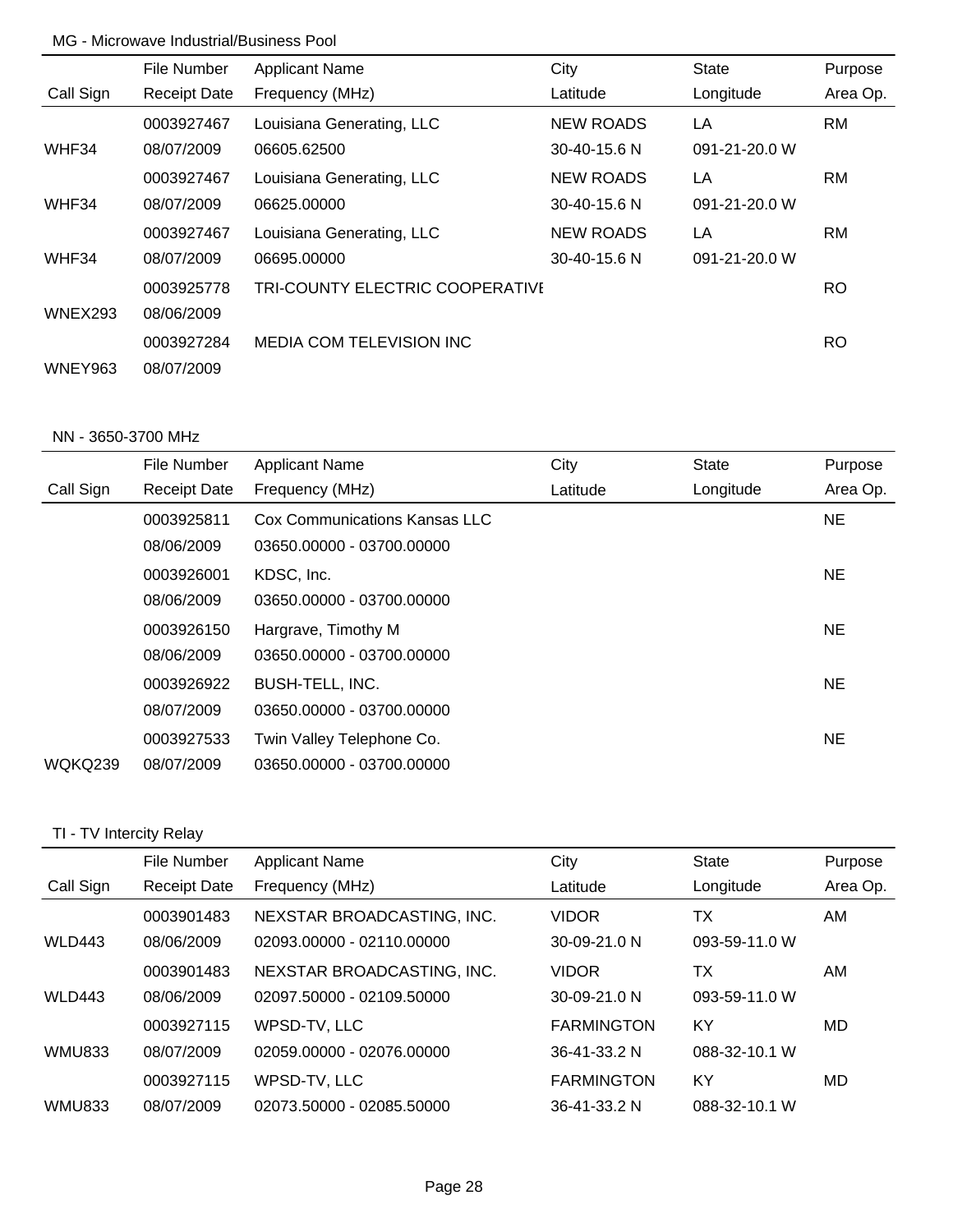## TP - TV Pickup

|           | File Number         | <b>Applicant Name</b>        | City                  | <b>State</b>  | Purpose  |
|-----------|---------------------|------------------------------|-----------------------|---------------|----------|
| Call Sign | <b>Receipt Date</b> | Frequency (MHz)              | Latitude              | Longitude     | Area Op. |
|           | 0003903967          | DESERT TELEVISION LLC        | <b>Thousand Palms</b> | CA            | AM       |
| WQEX886   | 08/07/2009          | 02008.00000 - 02025.00000    | 33-49-33.0 N          | 116-24-22.0 W | P        |
|           | 0003903967          | DESERT TELEVISION LLC        | <b>Thousand Palms</b> | CA            | AM       |
| WQEX886   | 08/07/2009          | 02025.00000 - 02110.00000    | 33-49-33.0 N          | 116-24-22.0 W | P        |
|           | 0003903967          | DESERT TELEVISION LLC        | <b>Thousand Palms</b> | <b>CA</b>     | AM       |
| WQEX886   | 08/07/2009          | 02025.50000 - 02109.50000    | 33-49-33.0 N          | 116-24-22.0 W | P        |
|           | 0003903967          | <b>DESERT TELEVISION LLC</b> | <b>Thousand Palms</b> | CA            | AM       |
| WQEX886   | 08/07/2009          | 02067.50000                  | 33-49-33.0 N          | 116-24-22.0 W | P        |
|           | 0003903967          | DESERT TELEVISION LLC        | <b>Thousand Palms</b> | CA            | AM       |
| WQEX886   | 08/07/2009          | 02084.50000                  | 33-49-33.0 N          | 116-24-22.0 W | P        |
|           | 0003903967          | DESERT TELEVISION LLC        | <b>Thousand Palms</b> | CA            | AM       |
| WQEX886   | 08/07/2009          | 02101.50000                  | 33-49-33.0 N          | 116-24-22.0 W | P        |
|           | 0003903967          | DESERT TELEVISION LLC        | <b>Thousand Palms</b> | CA            | AM       |
| WQEX886   | 08/07/2009          | 02458.50000                  | 33-49-33.0 N          | 116-24-22.0 W | P        |
|           | 0003903967          | <b>DESERT TELEVISION LLC</b> | <b>Thousand Palms</b> | CA            | AM       |
| WQEX886   | 08/07/2009          | 02475.25000                  | 33-49-33.0 N          | 116-24-22.0 W | P        |

### TS - TV Studio Transmitter Link

|           | File Number         | <b>Applicant Name</b>      | City            | <b>State</b>  | Purpose  |
|-----------|---------------------|----------------------------|-----------------|---------------|----------|
| Call Sign | <b>Receipt Date</b> | Frequency (MHz)            | Latitude        | Longitude     | Area Op. |
|           | 0003901447          | NEXSTAR BROADCASTING, INC. | <b>Beaumont</b> | ТX            | AM       |
| KLA89     | 08/06/2009          | 02042.00000 - 02059.00000  | $30-07-29.3$ N  | 094-09-33.4 W |          |
|           | 0003901447          | NEXSTAR BROADCASTING, INC. | <b>Beaumont</b> | ТΧ            | AM       |
| KLA89     | 08/06/2009          | 02061.50000 - 02073.50000  | 30-07-29.3 N    | 094-09-33.4 W |          |

# YK - Industrial/Business Pool - Commercial, Trunked

|           | File Number  | Applicant Name                 | City     | State     | Purpose   |
|-----------|--------------|--------------------------------|----------|-----------|-----------|
| Call Sign | Receipt Date | Frequency (MHz)                | Latitude | Longitude | Area Op.  |
|           | 0003927475   | SUPREME RADIO COMMUNICATIONS I |          |           | <b>RO</b> |
| WPPD395   | 08/07/2009   |                                |          |           |           |